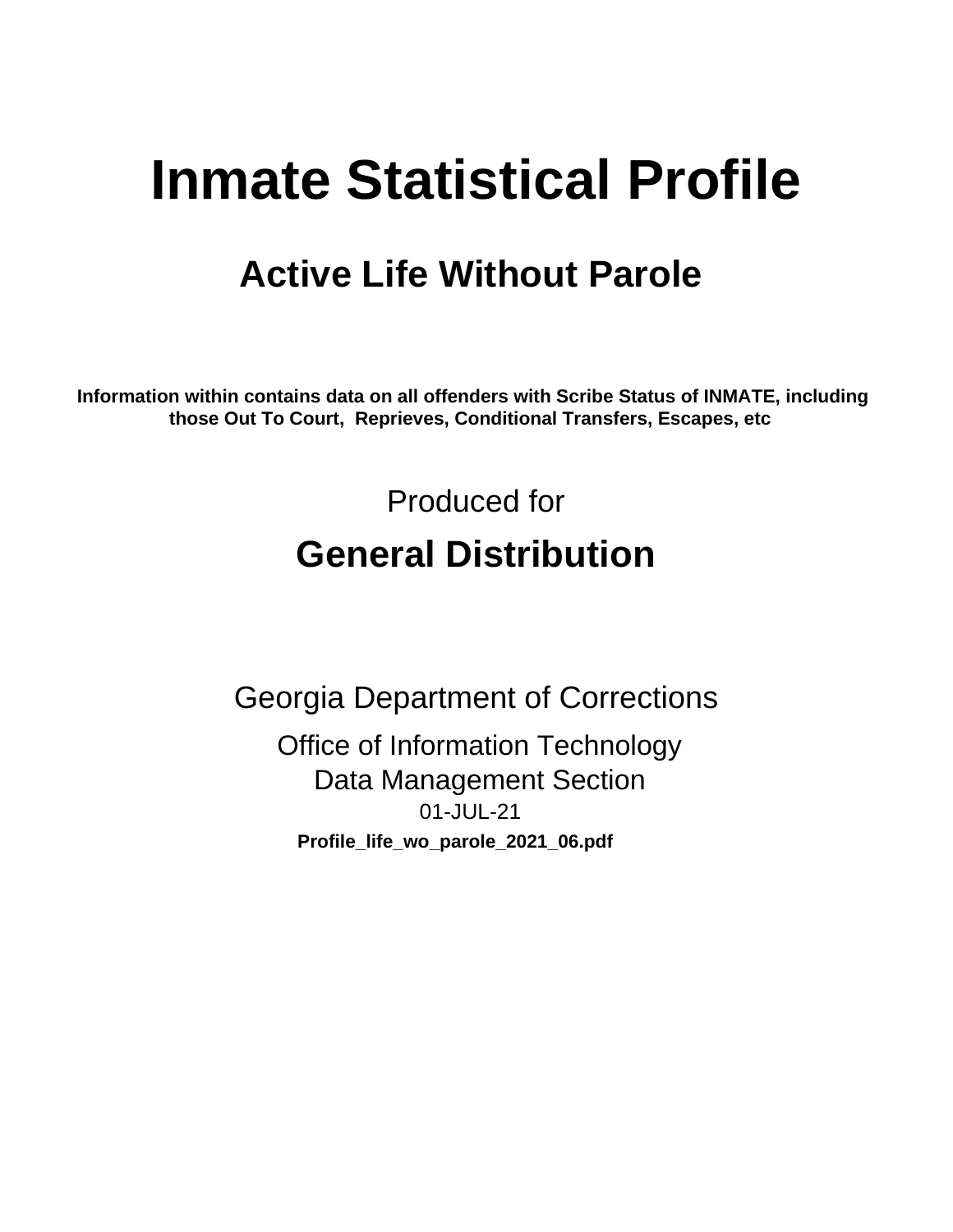## **Inmate Statistical Profile 01-JUL-21**

Contents

**Active Life Without Parole** 

**General Distribution** Produced for

## **Table of Contents**

|    | <b>Demographic information</b>                                        |
|----|-----------------------------------------------------------------------|
|    | 4 Current age, broken out in ten year age groups                      |
|    | 5 Race group                                                          |
|    | 6 Marital status, self-reported at entry to prison                    |
|    | 7 Number of Inmates with Dependents, self-reported at entry to prison |
|    | 8 Religious affiliation, self-reported at entry to prison             |
|    | 9 Home county - self-reported at entry to prison                      |
|    | 13 Employment status before prison, self-reported at entry to prison  |
|    | 14 Age at admission                                                   |
|    | 16 Height, measured at entry to prison                                |
|    | 17 Weight, measured at entry to prison                                |
|    | 18 Military service                                                   |
|    | <b>Correctional information</b>                                       |
|    | 19 Type of admission to prison                                        |
|    | 20 Current / last supervision level                                   |
|    | 21 Current / last institution type                                    |
|    | 22 Institution type - transitional centers                            |
|    | 23 Institution type - county prisons                                  |
|    | 24 Institution type - state prisons                                   |
|    | 25 Institution type - private prisons                                 |
|    | 26 Institution type - inmate boot camp                                |
|    | 27 Number of disciplinary reports                                     |
|    | 28 Number of transfers                                                |
|    | 29 Number of escapes                                                  |
|    | 30 Time served in current (or last) institution                       |
|    | Educational, psychological and physical information                   |
| 31 | Highest grade level attained                                          |
|    | 32 Culture fair IQ scores                                             |
|    | 33 Wide Range Achievement Test (WRAT) reading score                   |
|    | 34 Wide Range Achievement Test (WRAT) math score                      |
|    | 35 Wide Range Achievement Test (WRAT) spelling score                  |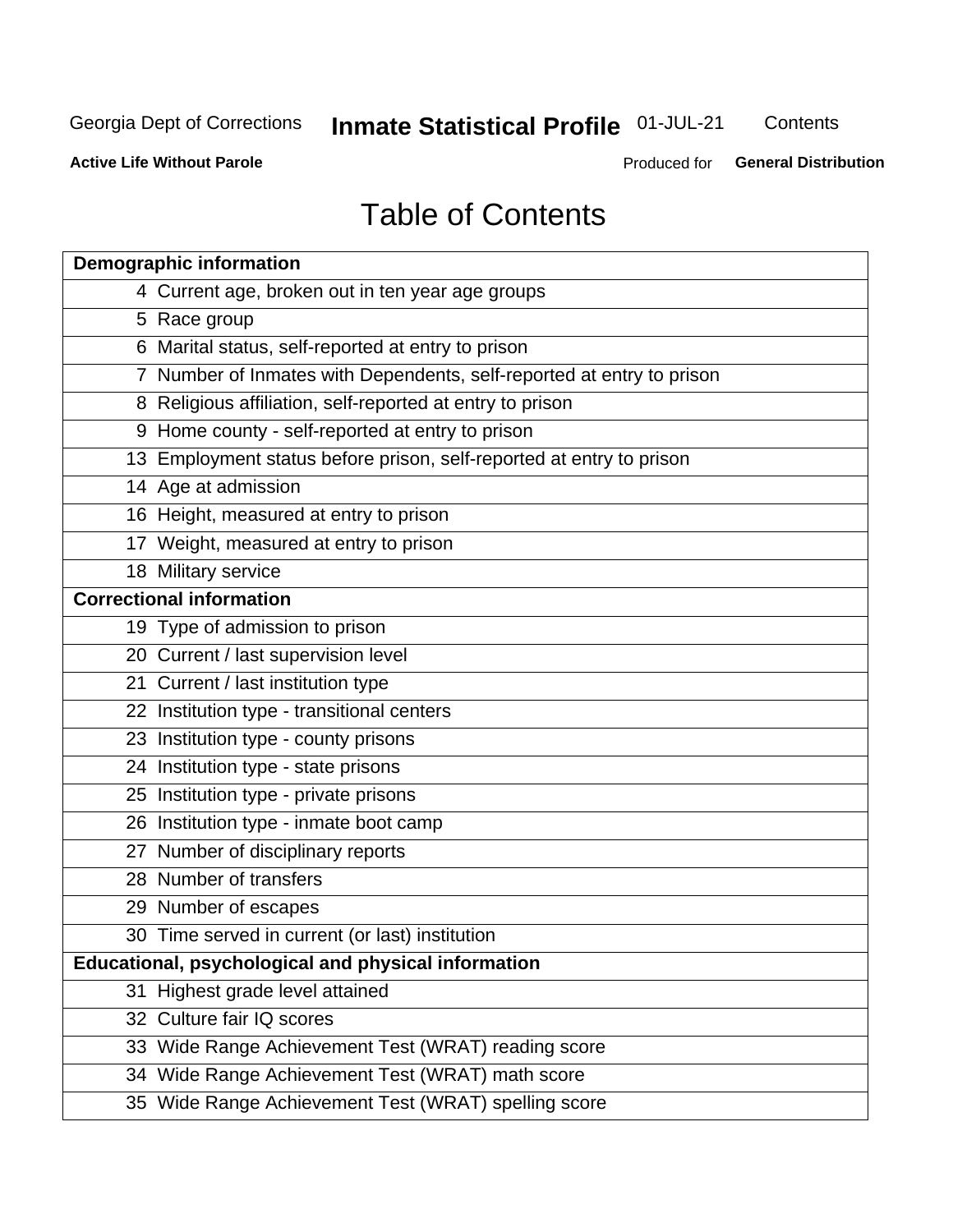## **Inmate Statistical Profile 01-JUL-21**

Contents

**Active Life Without Parole** 

**General Distribution** Produced for

## **Table of Contents**

| Educational, psychological and physical information              |
|------------------------------------------------------------------|
| 36 Current / last mental health treatment level                  |
| 37 PULHESDWIT medical scale - 'P' overall condition ('P'hysical) |
| 38 PULHESDWIT medical scale - 'U' upper body                     |
| 39 PULHESDWIT medical scale - 'L' lower body                     |
| 40 PULHESDWIT medical scale - 'H' hearing                        |
| 41 PULHESDWIT medical scale - 'E' vision                         |
| 42 PULHESDWIT medical scale -'S' psychiatric                     |
| 43 PULHESDWIT medical scale - 'D' dental                         |
| 44 PULHESDWIT medical scale - 'W' work ability                   |
| 45 PULHESDWIT medical scale - 'I' impairment                     |
| 46 PULHESDWIT medical scale - 'T' transportability               |
| <b>Crimes and criminal history information</b>                   |
| 47 Number of prior Georgia incarcerations                        |
| 48 Prison sentence in years                                      |
| 49 Primary offense, broken out into felonies vs misdemeanors     |
| 50 Primary offense, broken out into six broad crime categories   |
| 51 Primary offense, detailed offense code                        |
| 52 County of conviction of primary offense                       |
| 56 Circuit of conviction of primary offense                      |
| 58 Years served (jail + prison) in this incarceration            |
| <b>Medical information</b>                                       |
| 59 Results of most recent HIV test                               |
| 60 Results of most recent tuberculosis test                      |
| 61 Results of most recent syphilis test                          |
| 62 Results of most recent Hepatitis-C test                       |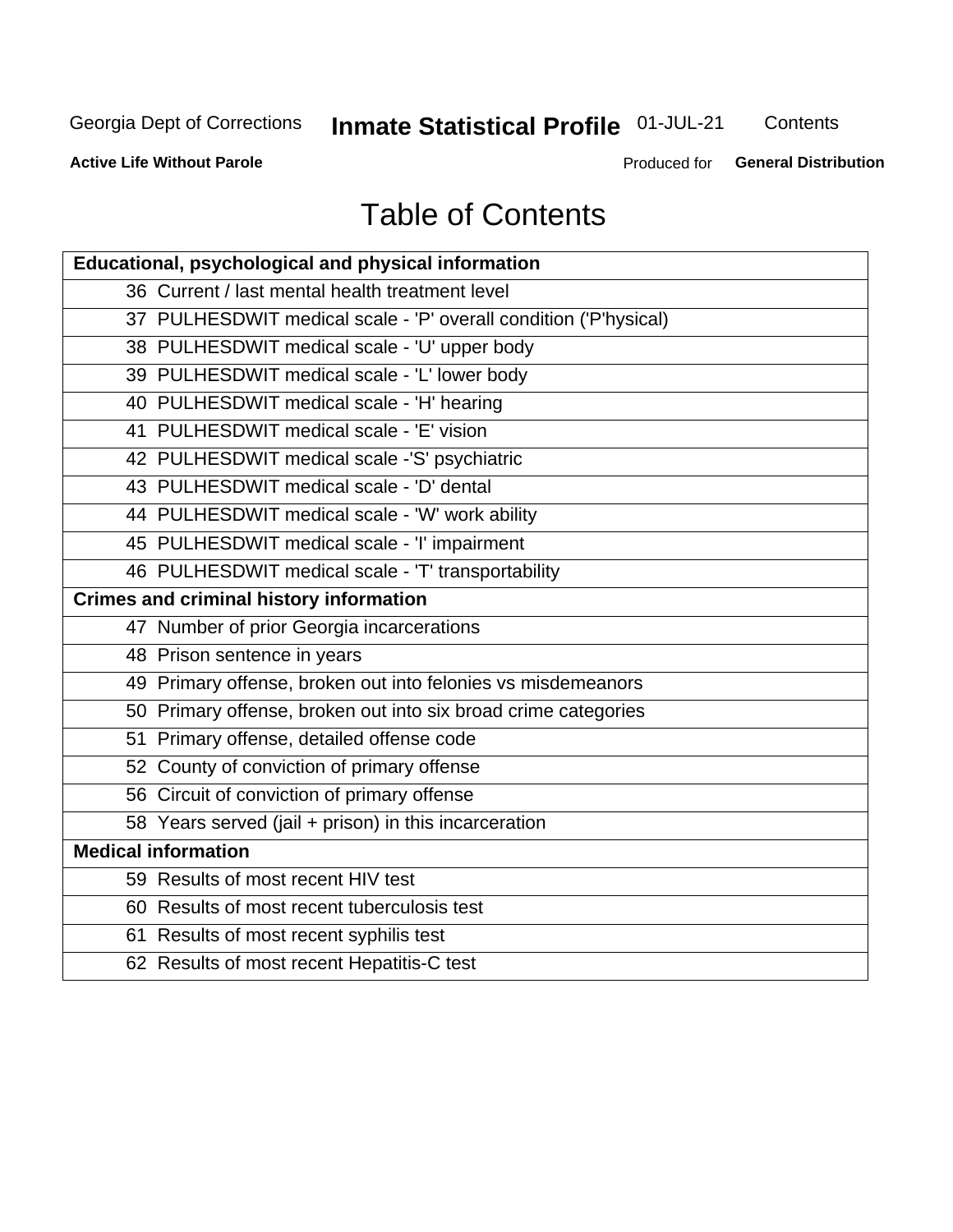### **Active Life Without Parole**

### Produced for General Distribution

## Current age, broken out in ten-year age groups

COL % - percent each COUNT is of its particular column

|                          |              | <b>Male</b> |         | <b>Female</b> |          |          | <b>Total</b> |        |
|--------------------------|--------------|-------------|---------|---------------|----------|----------|--------------|--------|
| <b>Current Age</b>       | <b>Count</b> | Col %       | Row %   | <b>Count</b>  | Col %    | Row %    | <b>Total</b> | Col %  |
| <b>Teens (1-19)</b>      |              | $0.06\%$    | 100.00% |               |          |          |              | 0.06%  |
| <b>Twenties (20-29)</b>  | 194          | 12.16%      | 96.52%  |               | 12.07%   | $3.48\%$ | 201          | 12.16% |
| Thirties (30-39)         | 432          | 27.08%      | 95.79%  | 19            | 32.76%   | 4.21%    | 451          | 27.28% |
| <b>Forties (40-49)</b>   | 428          | 26.83%      | 95.32%  | 21            | 36.21%   | 4.68%    | 449          | 27.16% |
| <b>Fifties (50-59)</b>   | 340          | 21.32%      | 97.98%  |               | 12.07%   | 2.02%    | 347          | 20.99% |
| <b>Sixties (60-69)</b>   | 166          | 10.41%      | 97.65%  | 4             | $6.90\%$ | 2.35%    | 170          | 10.28% |
| Seventy + (70 and above) | 34           | 2.13%       | 100.00% |               |          |          | 34           | 2.06%  |
| <b>Total Reported</b>    | 1,595        | 100%        | 96.49%  | 58            | 100%     | 3.51%    | 1,653        | 100%   |

| <b>Not Reported</b> |      |    |      |
|---------------------|------|----|------|
| <b>Total</b>        | ,595 | 58 | ,653 |

| Mean<br>(average)      | 44.13 | 41.66 | 44.04 |
|------------------------|-------|-------|-------|
| <b>Median (middle)</b> |       | 40.5  |       |
| Mode (most frequent)   | 40    |       | 40    |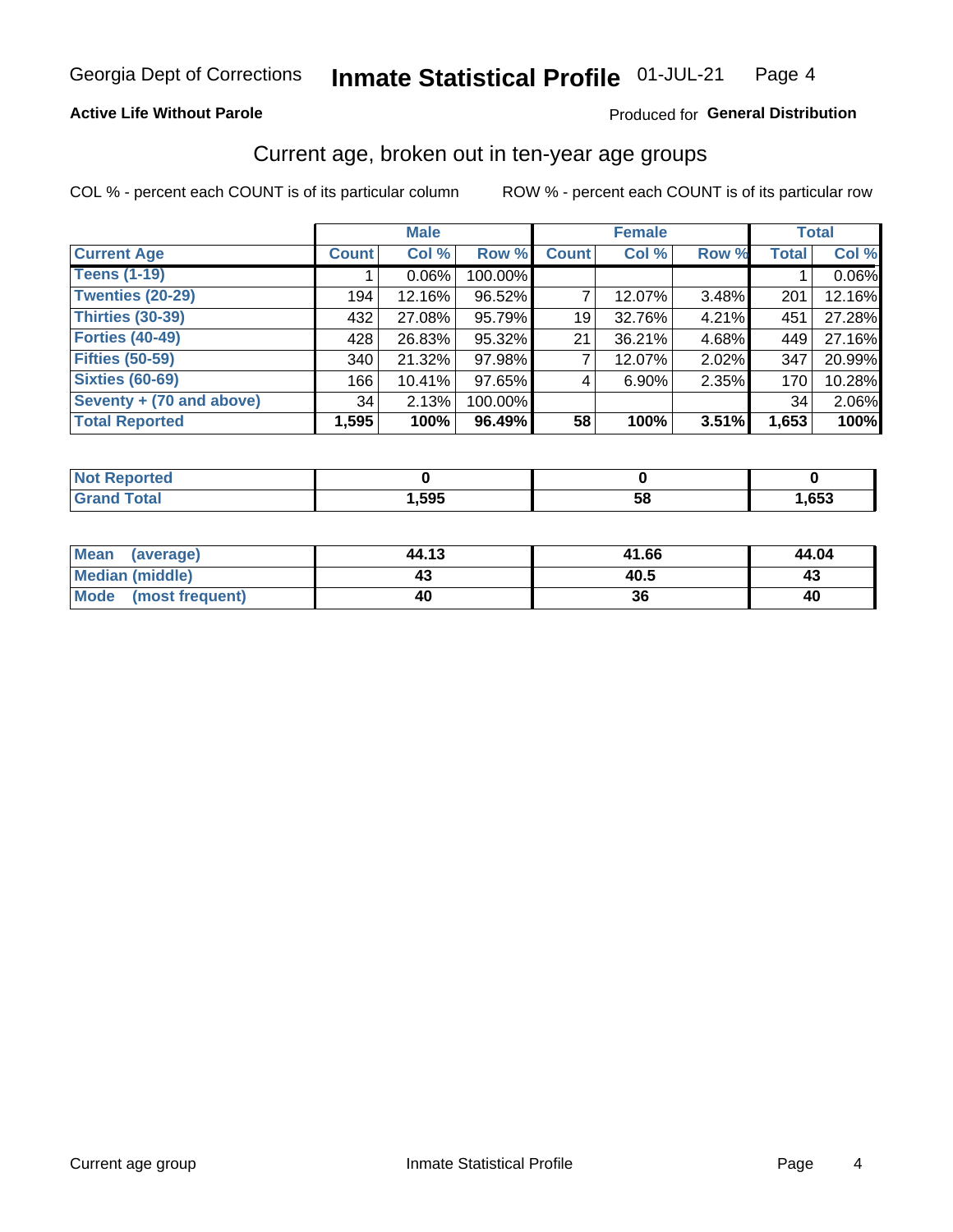#### Inmate Statistical Profile 01-JUL-21 Page 5

### **Active Life Without Parole**

Produced for General Distribution

## Race group

COL % - percent each COUNT is of its particular column

|                       |                        |              | <b>Male</b> |         |                    | <b>Female</b> |       |              | <b>Total</b> |  |
|-----------------------|------------------------|--------------|-------------|---------|--------------------|---------------|-------|--------------|--------------|--|
|                       | <b>Race Group</b>      | <b>Count</b> | Col %       |         | <b>Row % Count</b> | Col %         | Row % | <b>Total</b> | Col %        |  |
|                       | <b>White</b>           | 340          | 21.32%      | 94.18%  | 21                 | 36.21%        | 5.82% | 361          | 21.84%       |  |
| $\mathbf{2}$          | <b>Black</b>           | 1.216        | 76.24%      | 97.20%  | 35                 | 60.34%        | 2.80% | 1,251        | 75.68%       |  |
| 6                     | <b>Asian</b>           | 6            | .38%        | 100.00% |                    |               |       | 6            | .36%         |  |
| 10                    | <b>Hispanic</b>        | 32           | 2.01%       | 94.12%  | ◠                  | 3.45%         | 5.88% | 34           | 2.06%        |  |
| $12 \,$               | <b>Native American</b> |              | .06%        | 100.00% |                    |               |       |              | .06%         |  |
| <b>Total Reported</b> |                        | 1,595        | 100%        | 96.49%  | 58                 | 100%          | 3.51% | 1,653        | 100%         |  |

| <b>rtea</b>           |      |    |      |
|-----------------------|------|----|------|
| $f \wedge f \wedge f$ | ,595 | 58 | ,653 |

| M | - - - |  |
|---|-------|--|
|   |       |  |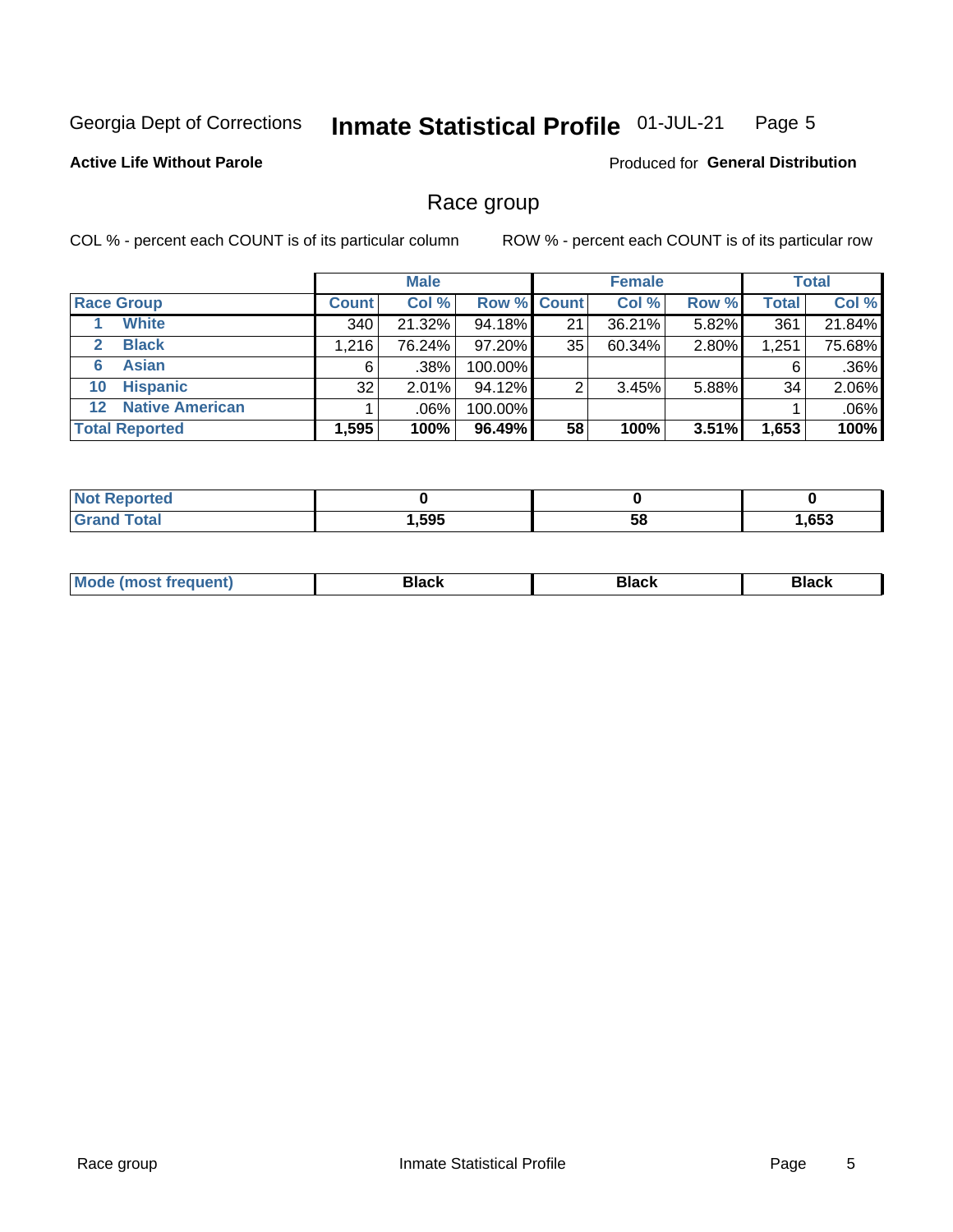#### Inmate Statistical Profile 01-JUL-21 Page 6

**Active Life Without Parole** 

### Produced for General Distribution

## Marital status, self-reported at entry to prison

COL % - percent each COUNT is of its particular column

|                            | <b>Male</b>  |        |        |              | <b>Female</b> | <b>Total</b> |              |        |
|----------------------------|--------------|--------|--------|--------------|---------------|--------------|--------------|--------|
| <b>Marital Status</b>      | <b>Count</b> | Col %  | Row %  | <b>Count</b> | Col %         | Row %        | <b>Total</b> | Col %  |
| <b>Unknown</b><br>$\bf{0}$ | 19           | 1.19%  | 95.00% |              | 1.72%         | 5.00%        | 20           | 1.21%  |
| <b>Divorced</b><br>D       | 120          | 7.52%  | 96.77% | 4            | $6.90\%$      | 3.23%        | 124          | 7.50%  |
| <b>Married</b><br>М        | 209          | 13.10% | 95.00% | 11           | 18.97%        | 5.00%        | 220          | 13.31% |
| <b>Separated</b><br>S.     | 47           | 2.95%  | 88.68% | 6            | 10.34%        | 11.32%       | 53           | 3.21%  |
| <b>Unmarried</b><br>U      | 1,161        | 72.79% | 97.48% | 30           | 51.72%        | 2.52%        | 1,191        | 72.05% |
| <b>Widow</b><br>W          | 39           | 2.45%  | 86.67% | 6            | 10.34%        | 13.33%       | 45           | 2.72%  |
| <b>Total Reported</b>      | 1,595        | 100%   | 96.49% | 58           | 100%          | 3.51%        | 1,653        | 100%   |

| <b>Not Reported</b><br>. <b>.</b> |      |    |      |
|-----------------------------------|------|----|------|
| <b>Total</b>                      | ,595 | эa | .653 |

|--|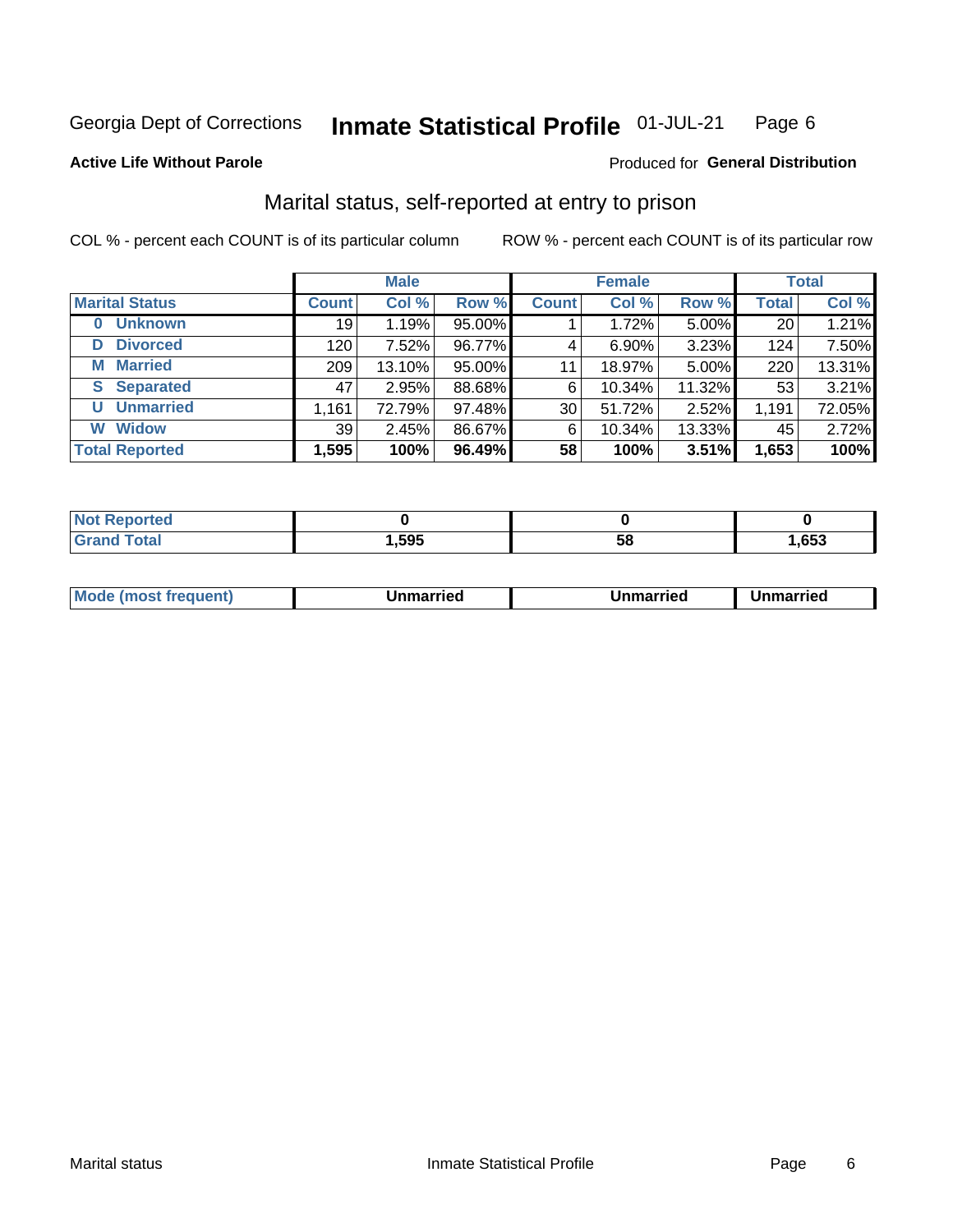#### Inmate Statistical Profile 01-JUL-21 Page 7

### **Active Life Without Parole**

### Produced for General Distribution

## Number of Inmates with Dependents, Self-Reported at Entry to Prison

COL % - percent each COUNT is of its particular column

|                             |              | <b>Male</b> |         |              | <b>Female</b> |       |              | <b>Total</b> |
|-----------------------------|--------------|-------------|---------|--------------|---------------|-------|--------------|--------------|
| <b>Number of dependents</b> | <b>Count</b> | Col %       | Row %   | <b>Count</b> | Col %         | Row % | <b>Total</b> | Col %        |
| $\bf{0}$                    | 388          | 31.88%      | 95.10%  | 20           | 38.46%        | 4.90% | 408          | 32.15%       |
|                             | 284          | 23.34%      | 96.93%  | 9            | 17.31%        | 3.07% | 293          | 23.09%       |
| $\overline{2}$              | 221          | 18.16%      | 96.93%  |              | 13.46%        | 3.07% | 228          | 17.97%       |
| 3                           | 140          | 11.50%      | 93.96%  | 9            | 17.31%        | 6.04% | 149          | 11.74%       |
| 4                           | 91           | 7.48%       | 96.81%  | 3            | 5.77%         | 3.19% | 94           | 7.41%        |
| 5                           | 39           | 3.20%       | 92.86%  | 3            | 5.77%         | 7.14% | 42           | 3.31%        |
| $6\phantom{1}6$             | 24           | 1.97%       | 96.00%  |              | 1.92%         | 4.00% | 25           | 1.97%        |
| 7                           | 13           | 1.07%       | 100.00% |              |               |       | 13           | 1.02%        |
| 8                           | 7            | 0.58%       | 100.00% |              |               |       | 7            | 0.55%        |
| 9                           | 3            | 0.25%       | 100.00% |              |               |       | 3            | 0.24%        |
| Over 10                     | 7            | 0.58%       | 100.00% |              |               |       | 7            | 0.55%        |
| <b>Total Reported</b>       | 1,217        | 100%        | 95.90%  | 52           | 100%          | 4.10% | 1,269        | 100%         |

| 270<br>uu<br>$ -$ |          | 384  |
|-------------------|----------|------|
| .595              | . .<br>◡ | ,653 |

| <b>Mean</b><br>(average) | 1.60 | - 72<br>I. I J |
|--------------------------|------|----------------|
| Median (middle)          |      |                |
| Mode<br>(most frequent)  |      |                |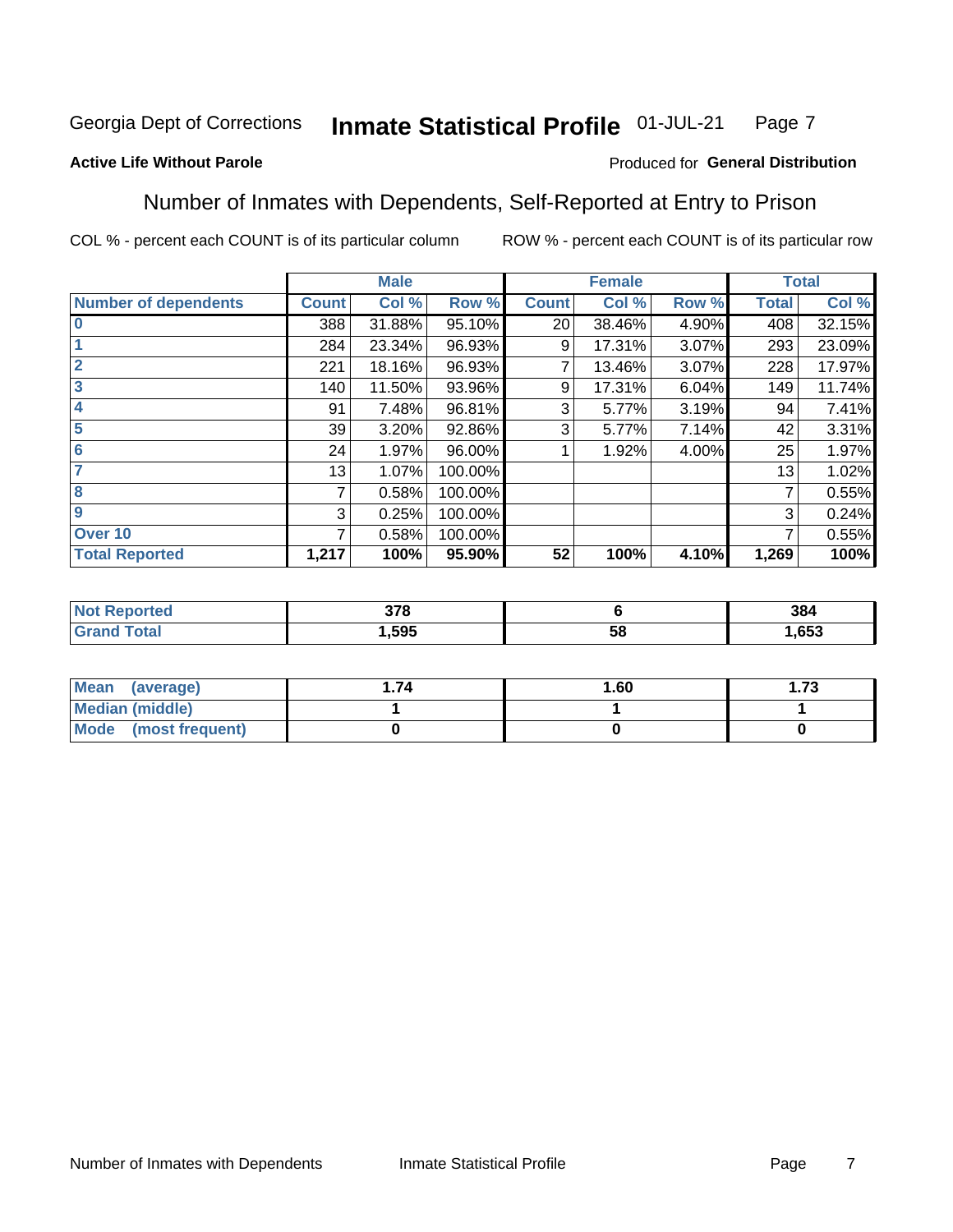#### **Inmate Statistical Profile 01-JUL-21** Page 8

#### **Active Life Without Parole**

### Produced for General Distribution

## Religious affiliation, self-reported at entry to prison

COL % - percent each COUNT is of its particular column

|                         |                              |              | <b>Male</b> |         |                 | <b>Female</b> |         |                | <b>Total</b> |
|-------------------------|------------------------------|--------------|-------------|---------|-----------------|---------------|---------|----------------|--------------|
|                         | <b>Religious Affiliation</b> | <b>Count</b> | Col %       | Row %   | <b>Count</b>    | Col %         | Row %   | <b>Total</b>   | Col %        |
| 1                       | <b>Islam</b>                 | 91           | 10.94%      | 95.79%  | $\overline{4}$  | 8.51%         | 4.21%   | 95             | 10.81%       |
| $\overline{\mathbf{2}}$ | <b>Catholic</b>              | 23           | 2.76%       | 88.46%  | 3               | 6.38%         | 11.54%  | 26             | 2.96%        |
| 3                       | <b>Baptist</b>               | 395          | 47.48%      | 94.27%  | 24              | 51.06%        | 5.73%   | 419            | 47.67%       |
| 4                       | <b>Methodist</b>             | 12           | 1.44%       | 92.31%  | 1               | 2.13%         | 7.69%   | 13             | 1.48%        |
| 7                       | <b>Church Of God</b>         | 4            | .48%        | 100.00% |                 |               |         | 4              | .46%         |
| 8                       | <b>Holiness</b>              | 15           | 1.80%       | 88.24%  | $\overline{2}$  | 4.26%         | 11.76%  | 17             | 1.93%        |
| 9                       | <b>Jewish</b>                | 3            | .36%        | 75.00%  | 1               | 2.13%         | 25.00%  | 4              | .46%         |
| 12                      | <b>Hindu</b>                 |              | .12%        | 100.00% |                 |               |         |                | .11%         |
| 13                      | <b>Buddhist</b>              | 3            | .36%        | 100.00% |                 |               |         | 3              | .34%         |
| 16                      | <b>Seventh Day Adventist</b> | 6            | .72%        | 100.00% |                 |               |         | 6              | .68%         |
| 17                      | <b>Jehovah Witness</b>       | 12           | 1.44%       | 92.31%  | 1               | 2.13%         | 7.69%   | 13             | 1.48%        |
| 18                      | <b>Latter Day Saints</b>     |              | .12%        | 100.00% |                 |               |         | 1              | .11%         |
| 20                      | <b>Other Prot</b>            | 72           | 8.65%       | 100.00% |                 |               |         | 72             | 8.19%        |
| 21                      | <b>Messianic Judaism</b>     |              |             |         | 8               | 17.02%        | 100.00% | 8              | .91%         |
| 23                      | <b>Hebrew Israelite</b>      |              | .12%        | 100.00% |                 |               |         |                | .11%         |
| 25                      | <b>Native American</b>       |              | .12%        | 100.00% |                 |               |         |                | .11%         |
| 28                      | <b>Rastafari</b>             |              | .12%        | 50.00%  | 1               | 2.13%         | 50.00%  | $\overline{2}$ | .23%         |
| 30                      | <b>No Religion</b>           | 29           | 3.49%       | 96.67%  | 1               | 2.13%         | 3.33%   | 30             | 3.41%        |
| 31                      | <b>Christian -</b>           | 60           | 7.21%       | 98.36%  | 1               | 2.13%         | 1.64%   | 61             | 6.94%        |
|                         | <b>Unspecified</b>           |              |             |         |                 |               |         |                |              |
| 96                      | <b>None</b>                  | 102          | 12.26%      | 100.00% |                 |               |         | 102            | 11.60%       |
|                         | <b>Total Reported</b>        | 832          | 100%        | 94.65%  | $\overline{47}$ | 100%          | 5.35%   | 879            | 100%         |

| τeα | 700<br>כס י |    | -- 1 |
|-----|-------------|----|------|
|     | .595        | ာင | .653 |

| <b>Mode (most frequent)</b> | រaptist | Baptist | Baptist |
|-----------------------------|---------|---------|---------|
|-----------------------------|---------|---------|---------|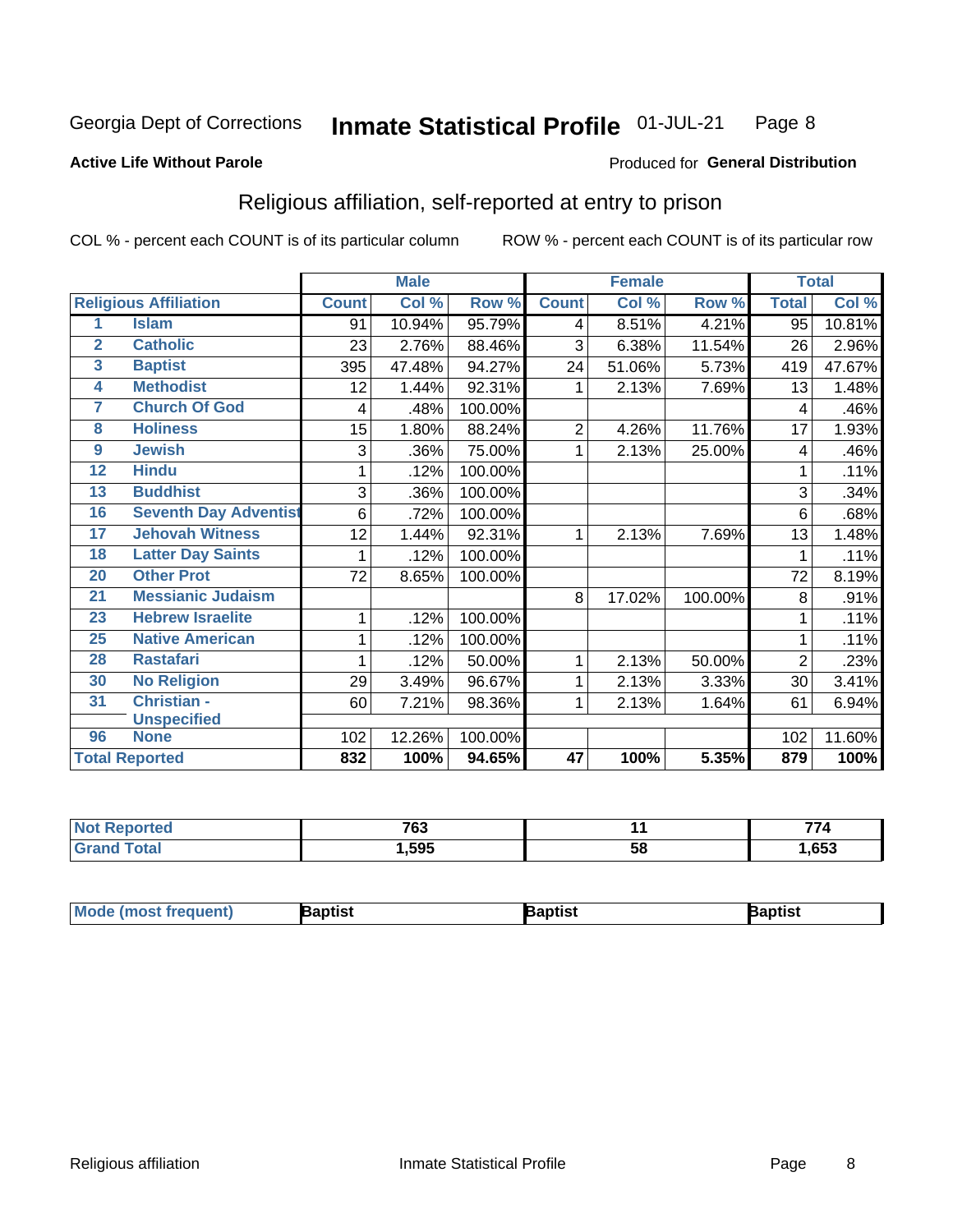#### Inmate Statistical Profile 01-JUL-21 Page 9

### **Active Life Without Parole**

### Produced for General Distribution

## Home county, self-reported at entry to prison

COL % - percent each COUNT is of its particular column

|     |                             |                         | <b>Male</b> |         |                | <b>Female</b> |        | <b>Total</b>     |        |
|-----|-----------------------------|-------------------------|-------------|---------|----------------|---------------|--------|------------------|--------|
|     | <b>Home County</b>          | <b>Count</b>            | Col %       | Row %   | <b>Count</b>   | Col %         | Row %  | <b>Total</b>     | Col %  |
| 000 | <b>Unknown</b>              | $\overline{312}$        | 19.56%      | 95.12%  | 16             | 27.59%        | 4.88%  | 328              | 19.84% |
| 001 | <b>Appling County</b>       | 6                       | .38%        | 100.00% |                |               |        | 6                | .36%   |
| 002 | <b>Atkinson County</b>      | $\overline{2}$          | .13%        | 100.00% |                |               |        | $\overline{2}$   | .12%   |
| 003 | <b>Bacon County</b>         | $\mathbf 1$             | .06%        | 100.00% |                |               |        | 1                | .06%   |
| 004 | <b>Baker County</b>         | $\overline{2}$          | .13%        | 100.00% |                |               |        | $\overline{2}$   | .12%   |
| 005 | <b>Baldwin County</b>       | 4                       | .25%        | 100.00% |                |               |        | 4                | .24%   |
| 006 | <b>Banks County</b>         | $\mathbf{1}$            | .06%        | 100.00% |                |               |        | 1                | .06%   |
| 007 | <b>Barrow County</b>        | 10                      | .63%        | 100.00% |                |               |        | 10               | .60%   |
| 008 | <b>Bartow County</b>        | 12                      | .75%        | 100.00% |                |               |        | 12               | .73%   |
| 009 | <b>Ben Hill County</b>      | 6                       | .38%        | 100.00% |                |               |        | 6                | .36%   |
| 010 | <b>Berrien County</b>       | 4                       | .25%        | 100.00% |                |               |        | $\overline{4}$   | .24%   |
| 011 | <b>Bibb County</b>          | 42                      | 2.63%       | 95.45%  | $\overline{2}$ | 3.45%         | 4.55%  | 44               | 2.66%  |
| 012 | <b>Bleckley County</b>      | $\mathbf{1}$            | .06%        | 100.00% |                |               |        | 1                | .06%   |
| 013 | <b>Brantley County</b>      | $\mathbf 1$             | .06%        | 100.00% |                |               |        | 1                | .06%   |
| 014 | <b>Brooks County</b>        | 3                       | .19%        | 100.00% |                |               |        | 3                | .18%   |
| 015 | <b>Bryan County</b>         | $\overline{2}$          | .13%        | 100.00% |                |               |        | $\overline{2}$   | .12%   |
| 016 | <b>Bulloch County</b>       | 4                       | .25%        | 100.00% |                |               |        | $\overline{4}$   | .24%   |
| 017 | <b>Burke County</b>         | 10                      | .63%        | 100.00% |                |               |        | 10               | .60%   |
| 018 | <b>Butts County</b>         | 4                       | .25%        | 100.00% |                |               |        | 4                | .24%   |
| 019 | <b>Calhoun County</b>       | $\mathbf 1$             | .06%        | 100.00% |                |               |        | 1                | .06%   |
| 020 | <b>Camden County</b>        | 5                       | .31%        | 100.00% |                |               |        | 5                | .30%   |
| 021 | <b>Candler County</b>       | 6                       | .38%        | 100.00% |                |               |        | 6                | .36%   |
| 022 | <b>Carroll County</b>       | 6                       | .38%        | 85.71%  | 1              | 1.72%         | 14.29% | 7                | .42%   |
| 023 | <b>Catoosa County</b>       | 5                       | .31%        | 100.00% |                |               |        | 5                | .30%   |
| 025 | <b>Chatham County</b>       | 59                      | 3.70%       | 100.00% |                |               |        | 59               | 3.57%  |
| 026 | <b>Chattahoochee County</b> | $\mathbf 1$             | .06%        | 100.00% |                |               |        | 1                | .06%   |
| 027 | <b>Chattooga County</b>     | $\mathbf 1$             | .06%        | 100.00% |                |               |        | 1                | .06%   |
| 028 | <b>Cherokee County</b>      | $\overline{7}$          | .44%        | 100.00% |                |               |        | $\overline{7}$   | .42%   |
| 029 | <b>Clarke County</b>        | 21                      | 1.32%       | 95.45%  | 1              | 1.72%         | 4.55%  | 22               | 1.33%  |
| 030 | <b>Clay County</b>          | 1                       | .06%        | 100.00% |                |               |        | $\mathbf 1$      | .06%   |
| 031 | <b>Clayton County</b>       | 58                      | 3.64%       | 95.08%  | $\mathsf 3$    | 5.17%         | 4.92%  | 61               | 3.69%  |
| 033 | <b>Cobb County</b>          | 52                      | 3.26%       | 98.11%  | 1              | 1.72%         | 1.89%  | 53               | 3.21%  |
| 034 | <b>Coffee County</b>        | $\overline{7}$          | .44%        | 77.78%  | $\overline{2}$ | 3.45%         | 22.22% | $\boldsymbol{9}$ | .54%   |
| 035 | <b>Colquitt County</b>      | 3                       | .19%        | 100.00% |                |               |        | $\overline{3}$   | .18%   |
| 036 | <b>Columbia County</b>      | $\overline{9}$          | .56%        | 100.00% |                |               |        | 9                | .54%   |
| 037 | <b>Cook County</b>          | $\overline{\mathbf{4}}$ | .25%        | 100.00% |                |               |        | 4                | .24%   |
| 038 | <b>Coweta County</b>        | 6                       | .38%        | 100.00% |                |               |        | 6                | .36%   |
| 040 | <b>Crisp County</b>         | 5                       | .31%        | 100.00% |                |               |        | 5                | .30%   |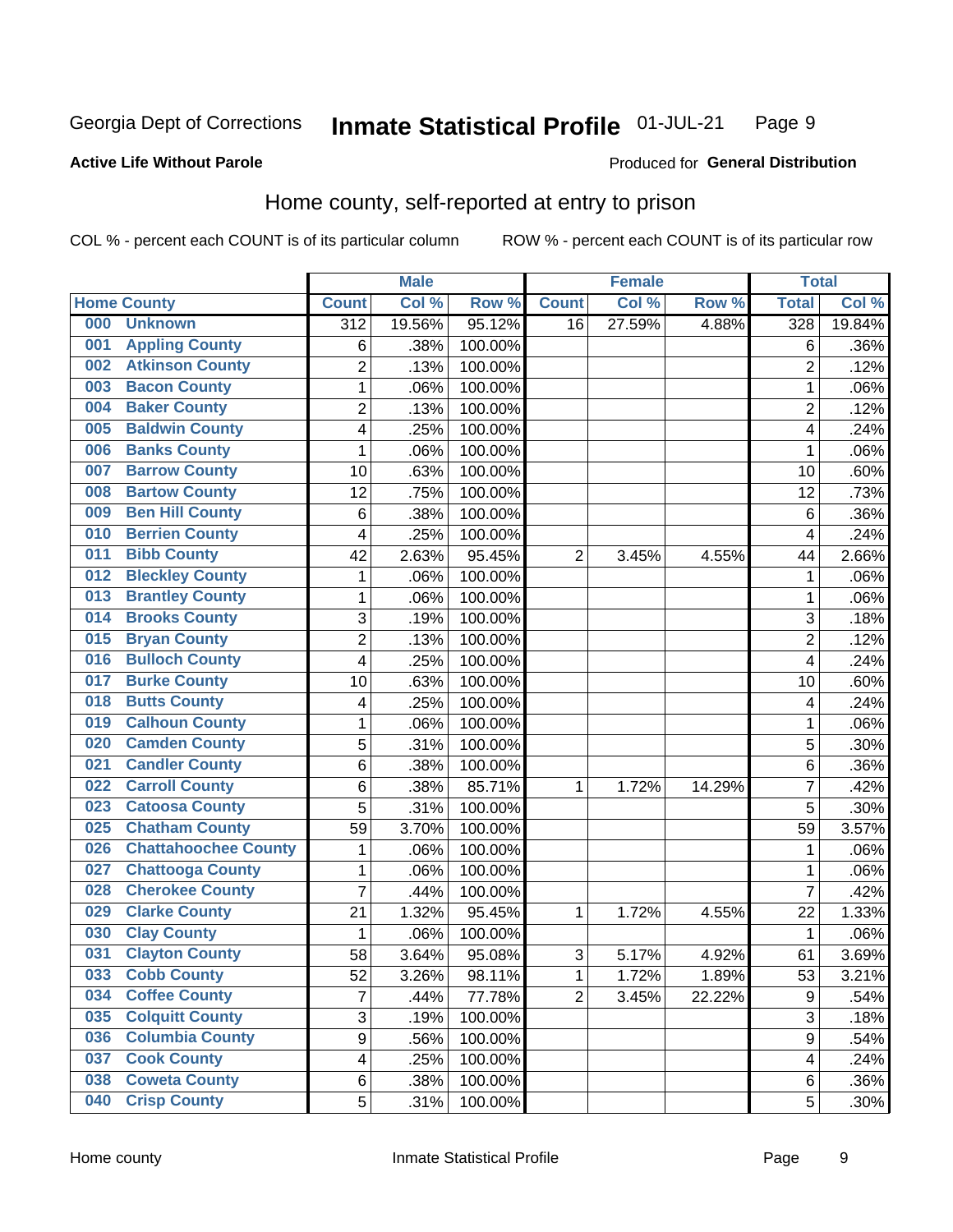#### Inmate Statistical Profile 01-JUL-21 Page 10

**Active Life Without Parole** 

#### Produced for General Distribution

## Home county, self-reported at entry to prison

COL % - percent each COUNT is of its particular column

|     |                          |                           | <b>Male</b> |         |                  | <b>Female</b> |         | <b>Total</b>            |        |
|-----|--------------------------|---------------------------|-------------|---------|------------------|---------------|---------|-------------------------|--------|
|     | <b>Home County</b>       | <b>Count</b>              | Col %       | Row %   | <b>Count</b>     | Col %         | Row %   | <b>Total</b>            | Col %  |
| 043 | <b>Decatur County</b>    | $\overline{7}$            | .44%        | 100.00% |                  |               |         | $\overline{7}$          | .42%   |
| 044 | <b>Dekalb County</b>     | 116                       | 7.27%       | 99.15%  | 1                | 1.72%         | .85%    | 117                     | 7.08%  |
| 045 | <b>Dodge County</b>      | $\mathbf 1$               | .06%        | 100.00% |                  |               |         | 1                       | .06%   |
| 046 | <b>Dooly County</b>      | 1                         | .06%        | 100.00% |                  |               |         | 1                       | .06%   |
| 047 | <b>Dougherty County</b>  | 24                        | 1.50%       | 92.31%  | $\overline{2}$   | 3.45%         | 7.69%   | 26                      | 1.57%  |
| 048 | <b>Douglas County</b>    | 18                        | 1.13%       | 100.00% |                  |               |         | 18                      | 1.09%  |
| 049 | <b>Early County</b>      | $\ensuremath{\mathsf{3}}$ | .19%        | 100.00% |                  |               |         | 3                       | .18%   |
| 051 | <b>Effingham County</b>  | 5                         | .31%        | 100.00% |                  |               |         | 5                       | .30%   |
| 052 | <b>Elbert County</b>     | $\mathfrak{S}$            | .19%        | 100.00% |                  |               |         | 3                       | .18%   |
| 053 | <b>Emanuel County</b>    | 5                         | .31%        | 100.00% |                  |               |         | 5                       | .30%   |
| 054 | <b>Evans County</b>      |                           |             |         | 1                | 1.72%         | 100.00% | 1                       | .06%   |
| 056 | <b>Fayette County</b>    | 7                         | .44%        | 100.00% |                  |               |         | $\overline{7}$          | .42%   |
| 057 | <b>Floyd County</b>      | 21                        | 1.32%       | 91.30%  | $\boldsymbol{2}$ | 3.45%         | 8.70%   | 23                      | 1.39%  |
| 058 | <b>Forsyth County</b>    | $\ensuremath{\mathsf{3}}$ | .19%        | 60.00%  | $\overline{2}$   | 3.45%         | 40.00%  | 5                       | .30%   |
| 059 | <b>Franklin County</b>   | 4                         | .25%        | 100.00% |                  |               |         | $\overline{4}$          | .24%   |
| 060 | <b>Fulton County</b>     | 183                       | 11.47%      | 97.86%  | 4                | 6.90%         | 2.14%   | 187                     | 11.31% |
| 061 | <b>Gilmer County</b>     | 2                         | .13%        | 100.00% |                  |               |         | $\overline{2}$          | .12%   |
| 063 | <b>Glynn County</b>      | 13                        | .82%        | 100.00% |                  |               |         | 13                      | .79%   |
| 064 | <b>Gordon County</b>     | 8                         | .50%        | 100.00% |                  |               |         | 8                       | .48%   |
| 066 | <b>Greene County</b>     | 3                         | .19%        | 100.00% |                  |               |         | 3                       | .18%   |
| 067 | <b>Gwinnett County</b>   | 48                        | 3.01%       | 94.12%  | 3                | 5.17%         | 5.88%   | 51                      | 3.09%  |
| 068 | <b>Habersham County</b>  | $\overline{2}$            | .13%        | 100.00% |                  |               |         | $\overline{2}$          | .12%   |
| 069 | <b>Hall County</b>       | 14                        | .88%        | 93.33%  | 1                | 1.72%         | 6.67%   | 15                      | .91%   |
| 070 | <b>Hancock County</b>    | $\mathbf 2$               | .13%        | 100.00% |                  |               |         | $\overline{2}$          | .12%   |
| 071 | <b>Haralson County</b>   | $\overline{c}$            | .13%        | 100.00% |                  |               |         | $\overline{2}$          | .12%   |
| 072 | <b>Harris County</b>     | 4                         | .25%        | 100.00% |                  |               |         | 4                       | .24%   |
| 073 | <b>Hart County</b>       | $\mathfrak{S}$            | .19%        | 100.00% |                  |               |         | 3                       | .18%   |
| 074 | <b>Heard County</b>      | $\mathbf 1$               | .06%        | 100.00% |                  |               |         | 1                       | .06%   |
| 075 | <b>Henry County</b>      | 16                        | 1.00%       | 94.12%  | 1                | 1.72%         | 5.88%   | 17                      | 1.03%  |
| 076 | <b>Houston County</b>    | 21                        | 1.32%       | 95.45%  | 1                | 1.72%         | 4.55%   | 22                      | 1.33%  |
| 078 | <b>Jackson County</b>    | 11                        | .69%        | 100.00% |                  |               |         | 11                      | .67%   |
| 080 | <b>Jeff Davis County</b> | 1                         | .06%        | 100.00% |                  |               |         | 1                       | .06%   |
| 081 | <b>Jefferson County</b>  | $\overline{7}$            | .44%        | 87.50%  | 1                | 1.72%         | 12.50%  | 8                       | .48%   |
| 082 | <b>Jenkins County</b>    | 3                         | .19%        | 100.00% |                  |               |         | 3                       | .18%   |
| 083 | <b>Johnson County</b>    | $\mathbf 1$               | .06%        | 100.00% |                  |               |         | 1                       | .06%   |
| 084 | <b>Jones County</b>      | $\mathbf 1$               | .06%        | 100.00% |                  |               |         | 1                       | .06%   |
| 087 | <b>Laurens County</b>    | 4                         | .25%        | 100.00% |                  |               |         | $\overline{\mathbf{4}}$ | .24%   |
| 088 | <b>Lee County</b>        | 3                         | .19%        | 100.00% |                  |               |         | 3                       | .18%   |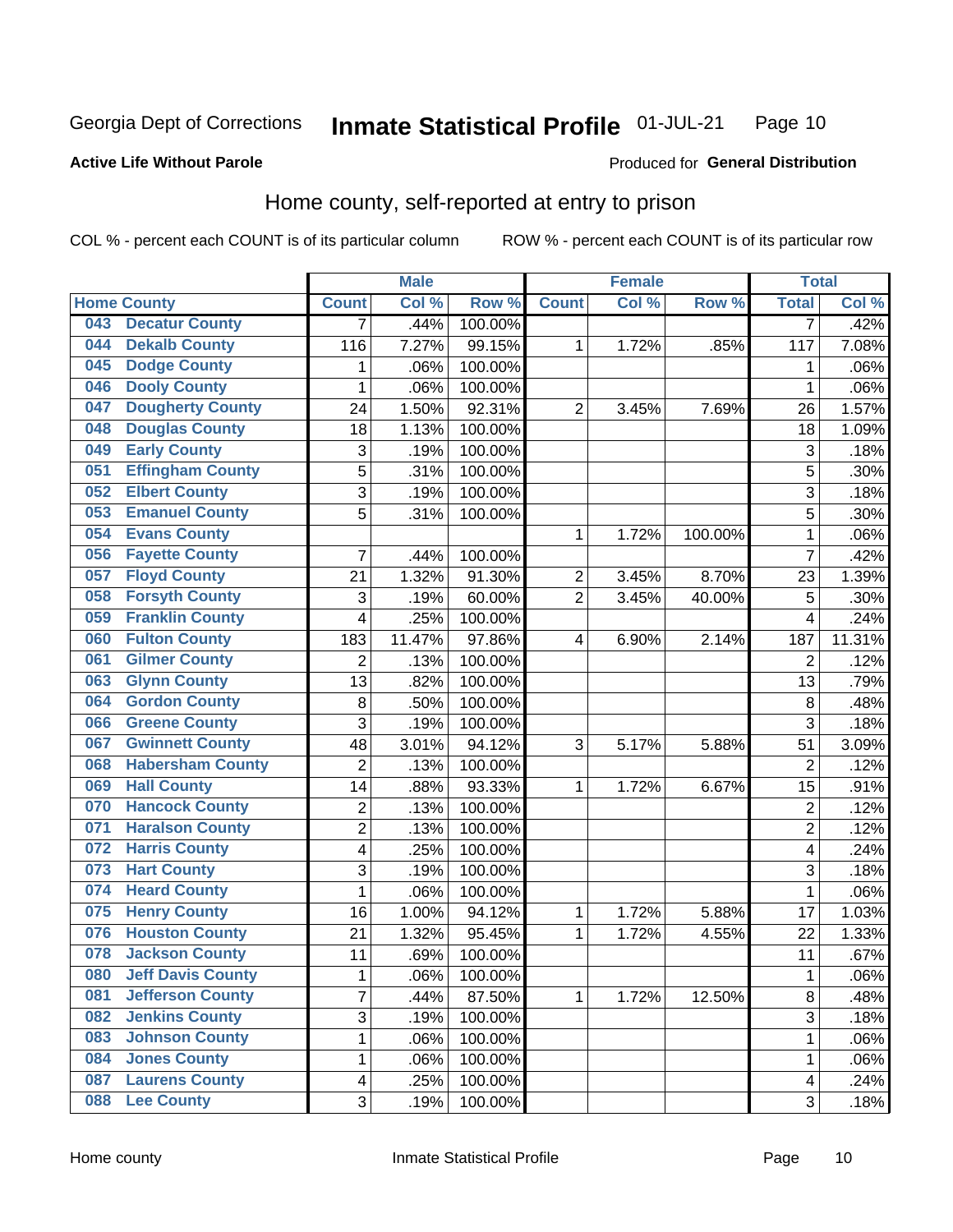#### Inmate Statistical Profile 01-JUL-21 Page 11

### **Active Life Without Parole**

## Produced for General Distribution

## Home county, self-reported at entry to prison

COL % - percent each COUNT is of its particular column

|                  |                          |                | <b>Male</b> |         |                  | <b>Female</b> |         | <b>Total</b>   |       |
|------------------|--------------------------|----------------|-------------|---------|------------------|---------------|---------|----------------|-------|
|                  | <b>Home County</b>       | <b>Count</b>   | Col %       | Row %   | <b>Count</b>     | Col %         | Row %   | <b>Total</b>   | Col % |
| 089              | <b>Liberty County</b>    | 10             | .63%        | 90.91%  | 1.               | 1.72%         | 9.09%   | 11             | .67%  |
| 090              | <b>Lincoln County</b>    | $\overline{2}$ | .13%        | 100.00% |                  |               |         | $\overline{2}$ | .12%  |
| 091              | <b>Long County</b>       | $\mathbf 1$    | .06%        | 100.00% |                  |               |         | 1              | .06%  |
| 092              | <b>Lowndes County</b>    | 12             | .75%        | 100.00% |                  |               |         | 12             | .73%  |
| 093              | <b>Lumpkin County</b>    | $\overline{2}$ | .13%        | 100.00% |                  |               |         | $\overline{2}$ | .12%  |
| 094              | <b>Macon County</b>      | 1              | .06%        | 100.00% |                  |               |         | 1              | .06%  |
| 095              | <b>Madison County</b>    | 1              | .06%        | 100.00% |                  |               |         | 1              | .06%  |
| 096              | <b>Marion County</b>     | 1              | .06%        | 50.00%  | 1                | 1.72%         | 50.00%  | $\overline{2}$ | .12%  |
| 097              | <b>Mcduffie County</b>   | 3              | .19%        | 100.00% |                  |               |         | 3              | .18%  |
| 098              | <b>Mcintosh County</b>   | $\mathbf 1$    | .06%        | 100.00% |                  |               |         | 1              | .06%  |
| 099              | <b>Meriwether County</b> | 3              | .19%        | 100.00% |                  |               |         | 3              | .18%  |
| 100              | <b>Miller County</b>     | $\overline{c}$ | .13%        | 100.00% |                  |               |         | $\overline{2}$ | .12%  |
| 101              | <b>Mitchell County</b>   | $\overline{2}$ | .13%        | 100.00% |                  |               |         | $\overline{2}$ | .12%  |
| 102              | <b>Monroe County</b>     | 6              | .38%        | 100.00% |                  |               |         | 6              | .36%  |
| 103              | <b>Montgomery County</b> | $\mathbf 1$    | .06%        | 100.00% |                  |               |         | 1              | .06%  |
| 104              | <b>Morgan County</b>     | $\overline{2}$ | .13%        | 100.00% |                  |               |         | $\overline{2}$ | .12%  |
| 106              | <b>Muscogee County</b>   | 33             | 2.07%       | 100.00% |                  |               |         | 33             | 2.00% |
| 107              | <b>Newton County</b>     | 8              | .50%        | 80.00%  | $\boldsymbol{2}$ | 3.45%         | 20.00%  | 10             | .60%  |
| 108              | <b>Oconee County</b>     |                |             |         | 1                | 1.72%         | 100.00% | 1              | .06%  |
| 109              | <b>Oglethorpe County</b> | 4              | .25%        | 100.00% |                  |               |         | 4              | .24%  |
| 110              | <b>Paulding County</b>   | 11             | .69%        | 100.00% |                  |               |         | 11             | .67%  |
| 111              | <b>Peach County</b>      | $\mathbf 1$    | .06%        | 100.00% |                  |               |         | 1              | .06%  |
| $\overline{112}$ | <b>Pickens County</b>    | 1              | .06%        | 100.00% |                  |               |         | 1              | .06%  |
| 113              | <b>Pierce County</b>     | 6              | .38%        | 100.00% |                  |               |         | 6              | .36%  |
| 114              | <b>Pike County</b>       | $\overline{2}$ | .13%        | 100.00% |                  |               |         | $\overline{2}$ | .12%  |
| $\overline{115}$ | <b>Polk County</b>       | 5              | .31%        | 100.00% |                  |               |         | 5              | .30%  |
| 117              | <b>Putnam County</b>     | 5              | .31%        | 83.33%  | 1                | 1.72%         | 16.67%  | 6              | .36%  |
| 119              | <b>Rabun County</b>      | $\overline{c}$ | .13%        | 100.00% |                  |               |         | $\overline{2}$ | .12%  |
| 120              | <b>Randolph County</b>   | $\overline{2}$ | .13%        | 100.00% |                  |               |         | $\overline{2}$ | .12%  |
| 121              | <b>Richmond County</b>   | 55             | 3.45%       | 94.83%  | 3                | 5.17%         | 5.17%   | 58             | 3.51% |
| 122              | <b>Rockdale County</b>   | 8              | .50%        | 100.00% |                  |               |         | 8              | .48%  |
| 124              | <b>Screven County</b>    | 1              | .06%        | 100.00% |                  |               |         | 1              | .06%  |
| 125              | <b>Seminole County</b>   | $\overline{2}$ | .13%        | 100.00% |                  |               |         | $\overline{2}$ | .12%  |
| 126              | <b>Spalding County</b>   | 14             | .88%        | 100.00% |                  |               |         | 14             | .85%  |
| 127              | <b>Stephens County</b>   | 2              | .13%        | 66.67%  | 1                | 1.72%         | 33.33%  | 3              | .18%  |
| 128              | <b>Stewart County</b>    | 1              | .06%        | 100.00% |                  |               |         | 1              | .06%  |
| 129              | <b>Sumter County</b>     | 5              | .31%        | 100.00% |                  |               |         | 5              | .30%  |
| 132              | <b>Tattnall County</b>   | 6              | .38%        | 100.00% |                  |               |         | 6              | .36%  |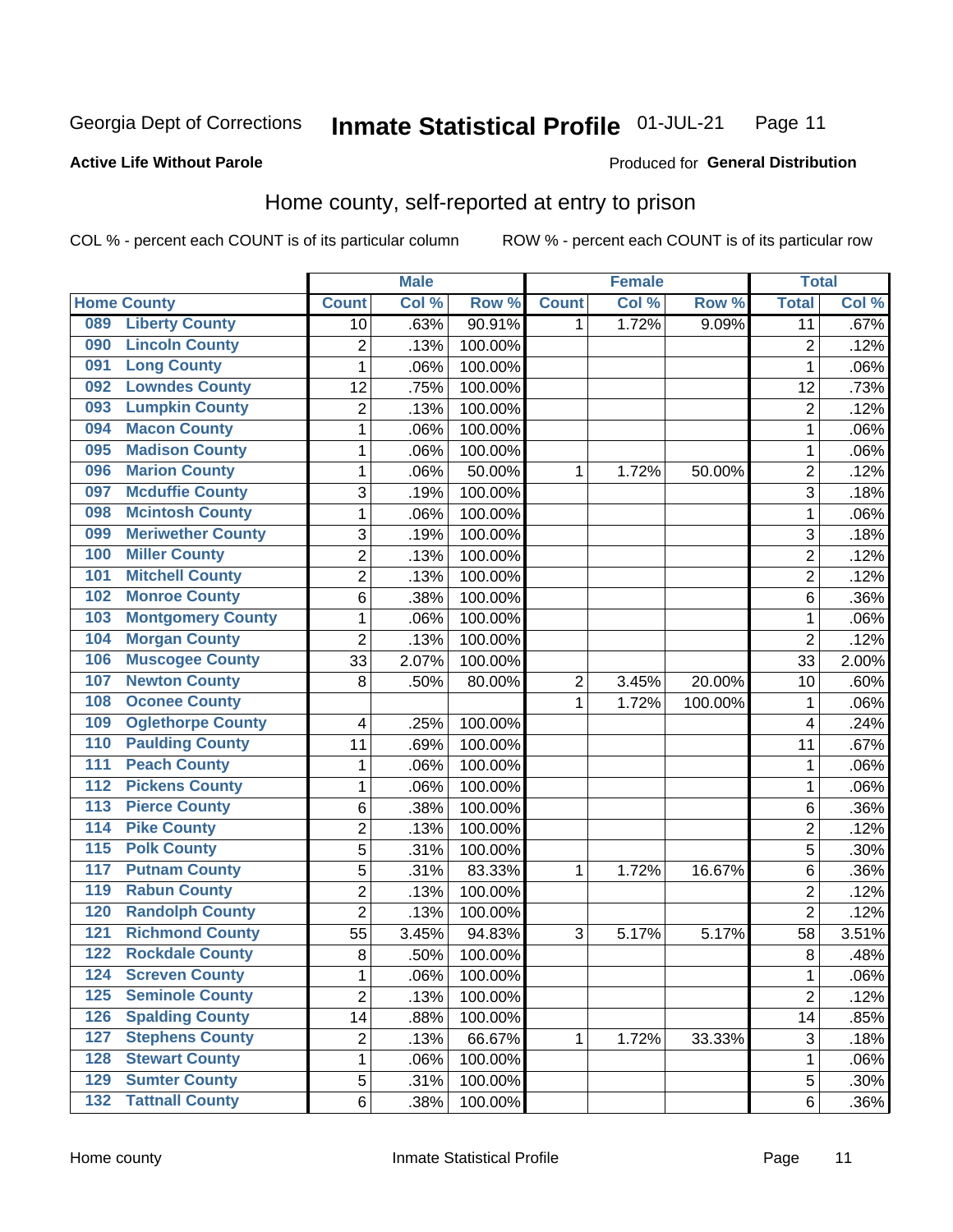#### Inmate Statistical Profile 01-JUL-21 Page 12

### **Active Life Without Parole**

## Produced for General Distribution

## Home county, self-reported at entry to prison

COL % - percent each COUNT is of its particular column

|                                    |                | <b>Male</b> |         |              | Female |        | <b>Total</b>   |         |
|------------------------------------|----------------|-------------|---------|--------------|--------|--------|----------------|---------|
| <b>Home County</b>                 | <b>Count</b>   | Col %       | Row %   | <b>Count</b> | Col %  | Row %  | <b>Total</b>   | Col %   |
| <b>Taylor County</b><br>133        | 1              | .06%        | 100.00% |              |        |        | 1              | $.06\%$ |
| <b>Telfair County</b><br>134       | 2              | .13%        | 100.00% |              |        |        | $\overline{2}$ | .12%    |
| <b>Thomas County</b><br>136        | 5              | .31%        | 100.00% |              |        |        | 5              | .30%    |
| <b>Tift County</b><br>137          | $\overline{7}$ | .44%        | 100.00% |              |        |        | 7              | .42%    |
| <b>Toombs County</b><br>138        | 10             | .63%        | 100.00% |              |        |        | 10             | .60%    |
| <b>Treutlen County</b><br>140      | 4              | .25%        | 100.00% |              |        |        | 4              | .24%    |
| <b>Troup County</b><br>141         | 6              | .38%        | 100.00% |              |        |        | 6              | .36%    |
| <b>Twiggs County</b><br>143        | $\overline{2}$ | .13%        | 100.00% |              |        |        | $\overline{2}$ | .12%    |
| <b>Union County</b><br>144         | 1              | .06%        | 100.00% |              |        |        | 1              | .06%    |
| <b>Upson County</b><br>145         | 5              | .31%        | 100.00% |              |        |        | 5              | .30%    |
| <b>Walker County</b><br>146        | 4              | .25%        | 80.00%  | 1            | 1.72%  | 20.00% | 5              | .30%    |
| <b>Walton County</b><br>147        | 14             | .88%        | 100.00% |              |        |        | 14             | .85%    |
| <b>Ware County</b><br>148          | 12             | .75%        | 100.00% |              |        |        | 12             | .73%    |
| <b>Warren County</b><br>149        | $\overline{c}$ | .13%        | 66.67%  | 1            | 1.72%  | 33.33% | 3              | .18%    |
| <b>Washington County</b><br>150    | 6              | .38%        | 100.00% |              |        |        | 6              | .36%    |
| <b>Wayne County</b><br>151         | 9              | .56%        | 100.00% |              |        |        | 9              | .54%    |
| <b>Wheeler County</b><br>153       | 1              | .06%        | 100.00% |              |        |        | 1              | .06%    |
| <b>White County</b><br>154         | 1              | .06%        | 50.00%  | 1            | 1.72%  | 50.00% | $\overline{2}$ | .12%    |
| <b>Whitfield County</b><br>155     | 13             | .82%        | 100.00% |              |        |        | 13             | .79%    |
| <b>Wilcox County</b><br>156        | 1              | .06%        | 100.00% |              |        |        | 1              | .06%    |
| <b>Wilkes County</b><br>157        | 4              | .25%        | 100.00% |              |        |        | 4              | .24%    |
| <b>Wilkinson County</b><br>158     | $\overline{2}$ | .13%        | 100.00% |              |        |        | $\overline{2}$ | .12%    |
| <b>Worth County</b><br>159         | $\mathbf{1}$   | .06%        | 100.00% |              |        |        | 1              | .06%    |
| <b>Other Custody/Out Of</b><br>999 | 3              | .19%        | 100.00% |              |        |        | 3              | .18%    |
| <b>State</b>                       |                |             |         |              |        |        |                |         |
| <b>Total Rported</b>               | 1,595          | 100%        | 96.49%  | 58           | 100%   | 3.51%  | 1,653          | 100%    |

| <b>rted</b> |      |          |      |
|-------------|------|----------|------|
|             | ,595 | --<br>ುಂ | ,653 |

| Mode (most frequent) | <b>Fulton County</b> | <b>Fulton County</b> | <b>Fulton County</b> |
|----------------------|----------------------|----------------------|----------------------|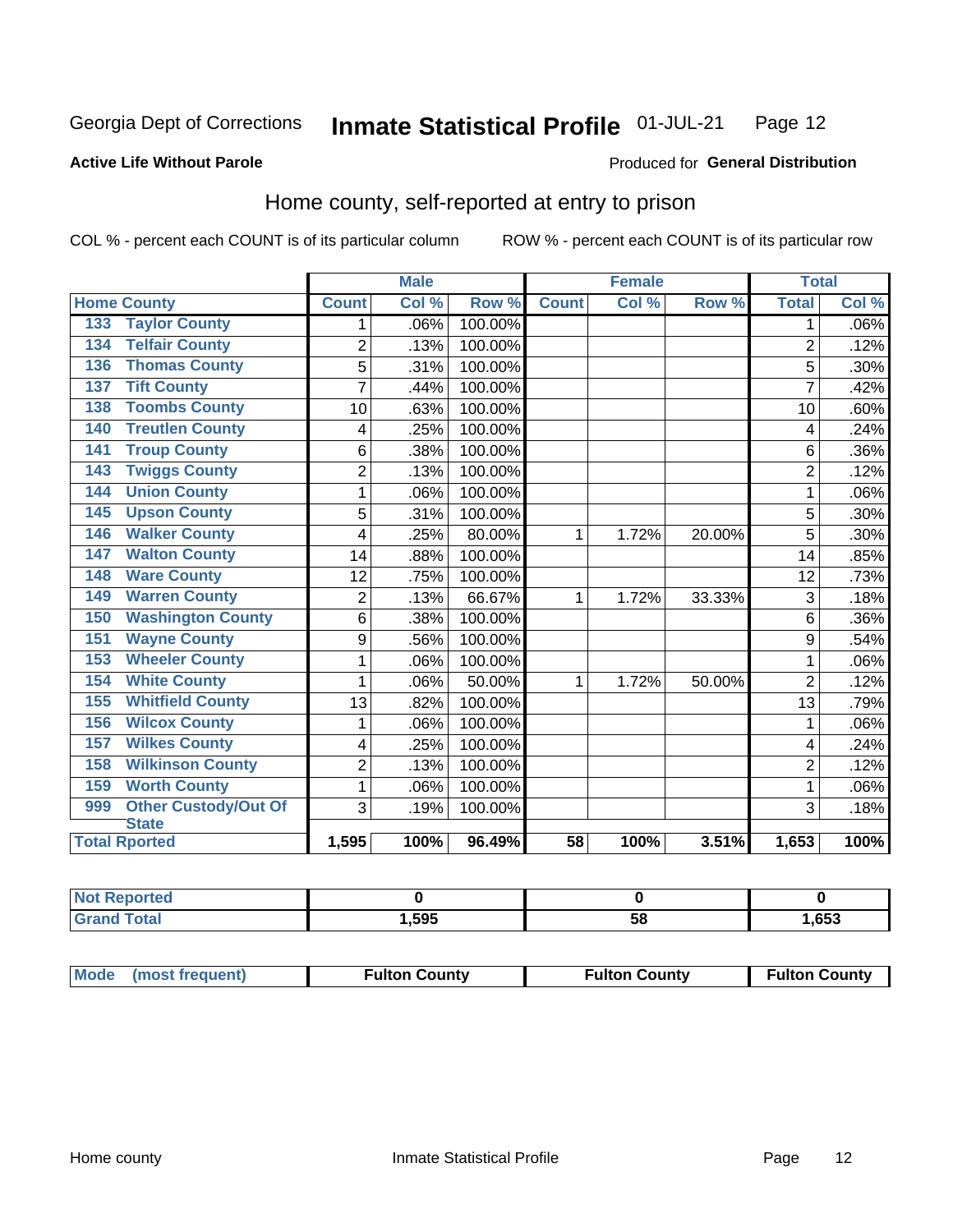#### Inmate Statistical Profile 01-JUL-21 Page 13

### **Active Life Without Parole**

### Produced for General Distribution

## Employment status before prison, self-reported at entry to prison

COL % - percent each COUNT is of its particular column

|                           |              | <b>Male</b> |         |              | <b>Female</b> |        |       | <b>Total</b> |
|---------------------------|--------------|-------------|---------|--------------|---------------|--------|-------|--------------|
| <b>Employment Status</b>  | <b>Count</b> | Col %       | Row %   | <b>Count</b> | Col %         | Row %  | Total | Col %        |
| <b>Full Time</b><br>01    | 516          | 45.34%      | 96.09%  | 21           | 47.73%        | 3.91%  | 537   | 45.43%       |
| <b>Part Time</b><br>02    | 76           | 6.68%       | 100.00% |              |               |        | 76    | 6.43%        |
| Unempl $<$ 6M<br>03       | 69           | $6.06\%$    | 98.57%  |              | 2.27%         | 1.43%  | 70    | 5.92%        |
| Unempl $> 6M$<br>04       | 287          | 25.22%      | 94.72%  | 16           | 36.36%        | 5.28%  | 303   | 25.63%       |
| <b>Never Worked</b><br>05 | 106          | 9.31%       | 100.00% |              |               |        | 106   | 8.97%        |
| <b>Student</b><br>06      | 34           | 2.99%       | 100.00% |              |               |        | 34    | 2.88%        |
| <b>Incapable</b><br>07    | 50           | 4.39%       | 89.29%  | 6            | 13.64%        | 10.71% | 56    | 4.74%        |
| <b>Total Reported</b>     | 1,138        | 100%        | 96.28%  | 44           | 100%          | 3.72%  | 1,182 | 100%         |

| .<br>$-$ | n  | $\overline{\phantom{0}}$<br>o<br>71 L |
|----------|----|---------------------------------------|
| .595     | 58 | .653                                  |

| Mc | ∙u∥<br>----<br>ıme | ίuΙ<br>Πmε |
|----|--------------------|------------|
|    |                    |            |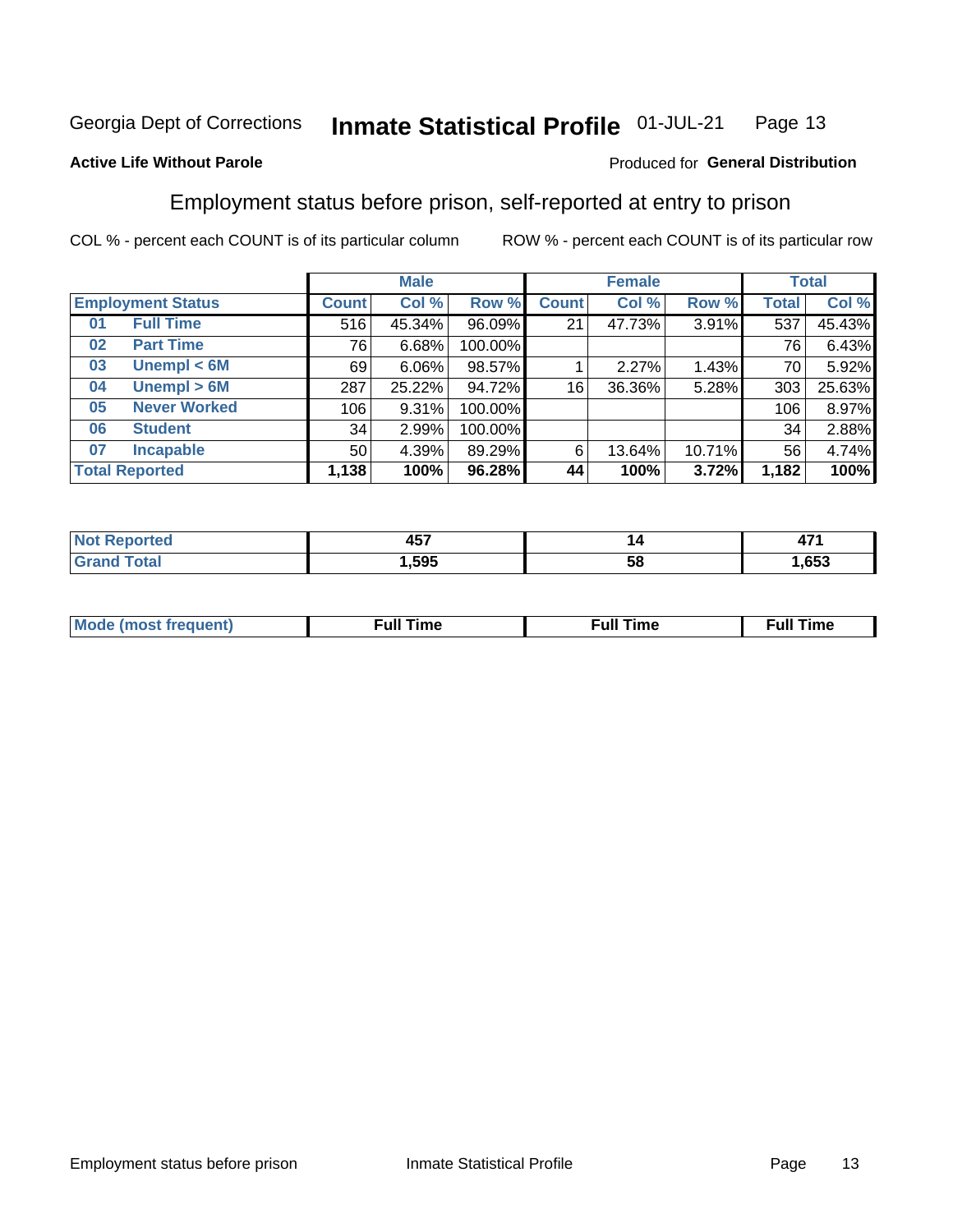### **Active Life Without Parole**

Produced for General Distribution

## Age at admission

COL % - percent each COUNT is of its particular column

|                         |              | <b>Male</b> |         |                | <b>Female</b> |        |                | <b>Total</b> |
|-------------------------|--------------|-------------|---------|----------------|---------------|--------|----------------|--------------|
| <b>Age At Admission</b> | <b>Count</b> | Col %       | Row %   | <b>Count</b>   | Col %         | Row %  | <b>Total</b>   | Col %        |
| 15                      | 2            | 0.13%       | 100.00% |                |               |        | $\overline{2}$ | 0.12%        |
| 16                      | $\mathbf 1$  | 0.06%       | 100.00% |                |               |        | $\mathbf{1}$   | 0.06%        |
| $\overline{17}$         | 8            | 0.50%       | 100.00% |                |               |        | 8              | 0.48%        |
| 18                      | 8            | 0.50%       | 100.00% |                |               |        | 8              | 0.48%        |
| 19                      | 23           | 1.44%       | 100.00% |                |               |        | 23             | 1.39%        |
| $\overline{20}$         | 42           | 2.63%       | 97.67%  | 1              | 1.72%         | 2.33%  | 43             | 2.60%        |
| 21                      | 37           | 2.32%       | 94.87%  | $\overline{c}$ | 3.45%         | 5.13%  | 39             | 2.36%        |
| $\overline{22}$         | 62           | 3.89%       | 96.88%  | $\overline{2}$ | 3.45%         | 3.13%  | 64             | 3.87%        |
| $\overline{23}$         | 54           | 3.39%       | 98.18%  | 1              | 1.72%         | 1.82%  | 55             | 3.33%        |
| $\overline{24}$         | 57           | 3.57%       | 95.00%  | 3              | 5.17%         | 5.00%  | 60             | 3.63%        |
| $\overline{25}$         | 71           | 4.45%       | 94.67%  | 4              | 6.90%         | 5.33%  | 75             | 4.54%        |
| 26                      | 73           | 4.58%       | 97.33%  | $\overline{2}$ | 3.45%         | 2.67%  | 75             | 4.54%        |
| $\overline{27}$         | 61           | 3.82%       | 93.85%  | 4              | 6.90%         | 6.15%  | 65             | 3.93%        |
| 28                      | 68           | 4.26%       | 97.14%  | $\overline{2}$ | 3.45%         | 2.86%  | 70             | 4.23%        |
| 29                      | 71           | 4.45%       | 98.61%  | 1              | 1.72%         | 1.39%  | 72             | 4.36%        |
| 30                      | 55           | 3.45%       | 100.00% |                |               |        | 55             | 3.33%        |
| 31                      | 70           | 4.39%       | 98.59%  | 1              | 1.72%         | 1.41%  | 71             | 4.30%        |
| $\overline{32}$         | 67           | 4.20%       | 95.71%  | 3              | 5.17%         | 4.29%  | 70             | 4.23%        |
| 33                      | 54           | 3.39%       | 96.43%  | $\overline{2}$ | 3.45%         | 3.57%  | 56             | 3.39%        |
| $\overline{34}$         | 36           | 2.26%       | 92.31%  | 3              | 5.17%         | 7.69%  | 39             | 2.36%        |
| 35                      | 43           | 2.70%       | 95.56%  | $\overline{c}$ | 3.45%         | 4.44%  | 45             | 2.72%        |
| 36                      | 54           | 3.39%       | 96.43%  | $\overline{2}$ | 3.45%         | 3.57%  | 56             | 3.39%        |
| $\overline{37}$         | 43           | 2.70%       | 97.73%  | 1              | 1.72%         | 2.27%  | 44             | 2.66%        |
| 38                      | 52           | 3.26%       | 100.00% |                |               |        | 52             | 3.15%        |
| 39                      | 40           | 2.51%       | 86.96%  | $\,6$          | 10.34%        | 13.04% | 46             | 2.78%        |
| 40                      | 35           | 2.19%       | 94.59%  | 2              | 3.45%         | 5.41%  | 37             | 2.24%        |
| 41                      | 43           | 2.70%       | 95.56%  | $\overline{2}$ | 3.45%         | 4.44%  | 45             | 2.72%        |
| 42                      | 36           | 2.26%       | 100.00% |                |               |        | 36             | 2.18%        |
| 43                      | 30           | 1.88%       | 93.75%  | $\overline{c}$ | 3.45%         | 6.25%  | 32             | 1.94%        |
| 44                      | 24           | 1.50%       | 92.31%  | $\overline{c}$ | 3.45%         | 7.69%  | 26             | 1.57%        |
| 45                      | 33           | 2.07%       | 97.06%  | $\mathbf{1}$   | 1.72%         | 2.94%  | 34             | 2.06%        |
| 46                      | 25           | 1.57%       | 89.29%  | 3              | 5.17%         | 10.71% | 28             | 1.69%        |
| 47                      | 29           | 1.82%       | 100.00% |                |               |        | 29             | 1.75%        |
| 48                      | 25           | 1.57%       | 89.29%  | 3              | 5.17%         | 10.71% | 28             | 1.69%        |
| 49                      | 25           | 1.57%       | 100.00% |                |               |        | 25             | 1.51%        |
| 50                      | 27           | 1.69%       | 100.00% |                |               |        | 27             | 1.63%        |
| $\overline{51}$         | 11           | 0.69%       | 100.00% |                |               |        | 11             | 0.67%        |
| $\overline{52}$         | 14           | 0.88%       | 100.00% |                |               |        | 14             | 0.85%        |
| 53                      | 16           | 1.00%       | 100.00% |                |               |        | 16             | 0.97%        |
| 54                      | 12           | 0.75%       | 100.00% |                |               |        | 12             | 0.73%        |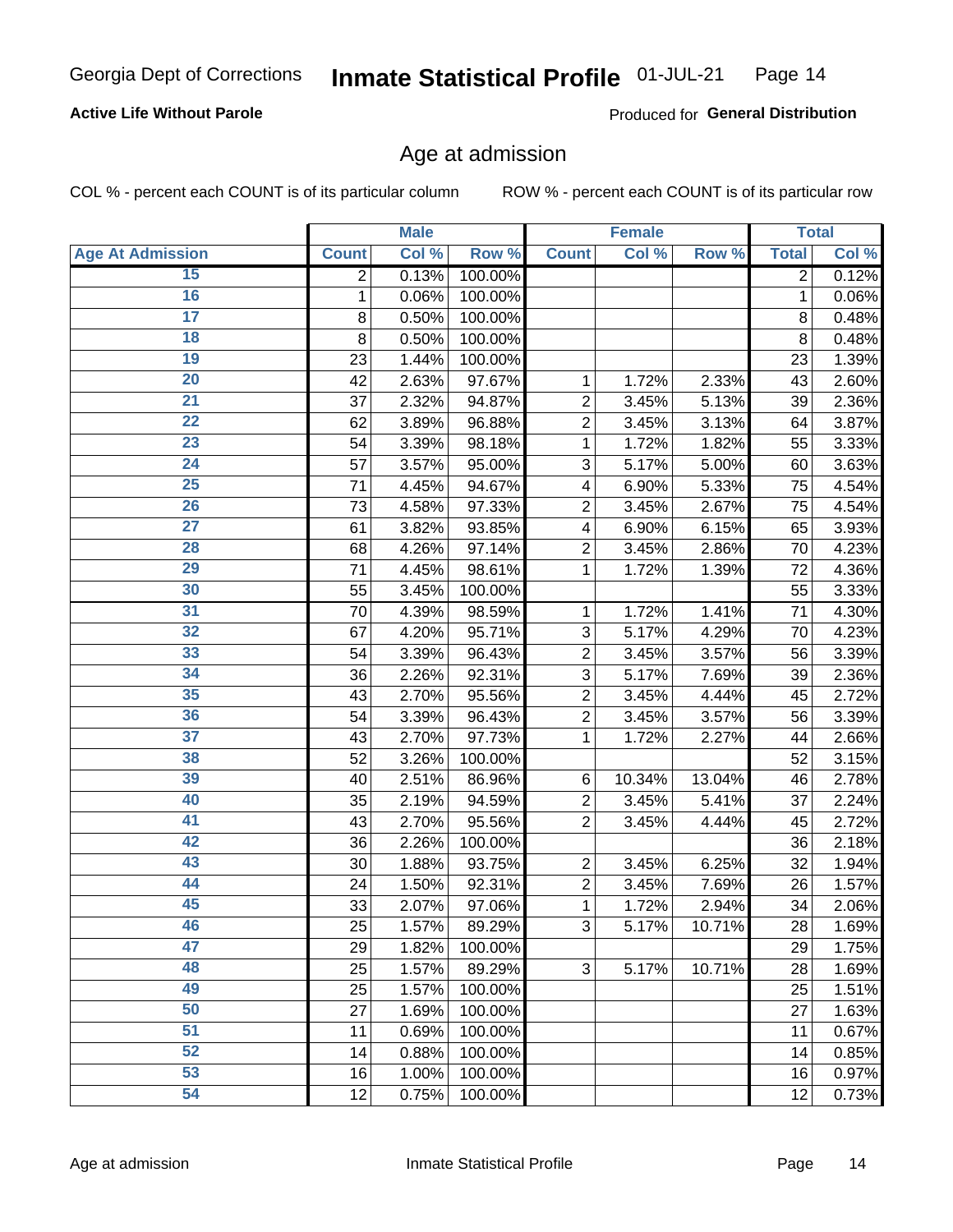### **Active Life Without Parole**

Produced for General Distribution

## Age at admission

COL % - percent each COUNT is of its particular column

|                         |              | <b>Male</b> |         |              | <b>Female</b> |       |                | <b>Total</b> |
|-------------------------|--------------|-------------|---------|--------------|---------------|-------|----------------|--------------|
| <b>Age At Admission</b> | <b>Count</b> | Col %       | Row %   | <b>Count</b> | Col %         | Row % | <b>Total</b>   | Col %        |
| 55                      | 13           | 0.82%       | 92.86%  |              | 1.72%         | 7.14% | 14             | 0.85%        |
| 56                      |              | 0.44%       | 100.00% |              |               |       |                | 0.42%        |
| 57                      | 9            | 0.56%       | 100.00% |              |               |       | 9              | 0.54%        |
| 58                      | 5            | 0.31%       | 100.00% |              |               |       | 5              | 0.30%        |
| 59                      | 5            | 0.31%       | 100.00% |              |               |       | 5              | $0.30\%$     |
| 60                      | 3            | 0.19%       | 100.00% |              |               |       | 3              | 0.18%        |
| 61                      | 3            | 0.19%       | 100.00% |              |               |       | 3              | 0.18%        |
| 62                      | 2            | 0.13%       | 100.00% |              |               |       | 2              | 0.12%        |
| 63                      |              | 0.06%       | 100.00% |              |               |       |                | 0.06%        |
| 64                      | 2            | 0.13%       | 100.00% |              |               |       | 2              | 0.12%        |
| 65                      |              | 0.06%       | 100.00% |              |               |       |                | 0.06%        |
| 66                      | 2            | 0.13%       | 100.00% |              |               |       | 2              | 0.12%        |
| 67                      | 2            | 0.13%       | 100.00% |              |               |       | 2              | 0.12%        |
| 69                      | 2            | 0.13%       | 100.00% |              |               |       | $\overline{2}$ | 0.12%        |
| 74                      |              | 0.06%       | 100.00% |              |               |       |                | 0.06%        |
| <b>Total Reported</b>   | 1,595        | 100%        | 96.49%  | 58           | 100%          | 3.51% | 1,653          | 100%         |

| <b>Not Reported</b> |      |    |      |
|---------------------|------|----|------|
| <b>cotal</b>        | ,595 | Эō | .653 |

| <b>Mean</b><br>(average) | 33.97    | 54 | 33.97   |
|--------------------------|----------|----|---------|
| <b>Median (middle)</b>   | ^^<br>JŁ |    | …<br>34 |
| Mode<br>(most frequent)  | 26       | 39 | 25      |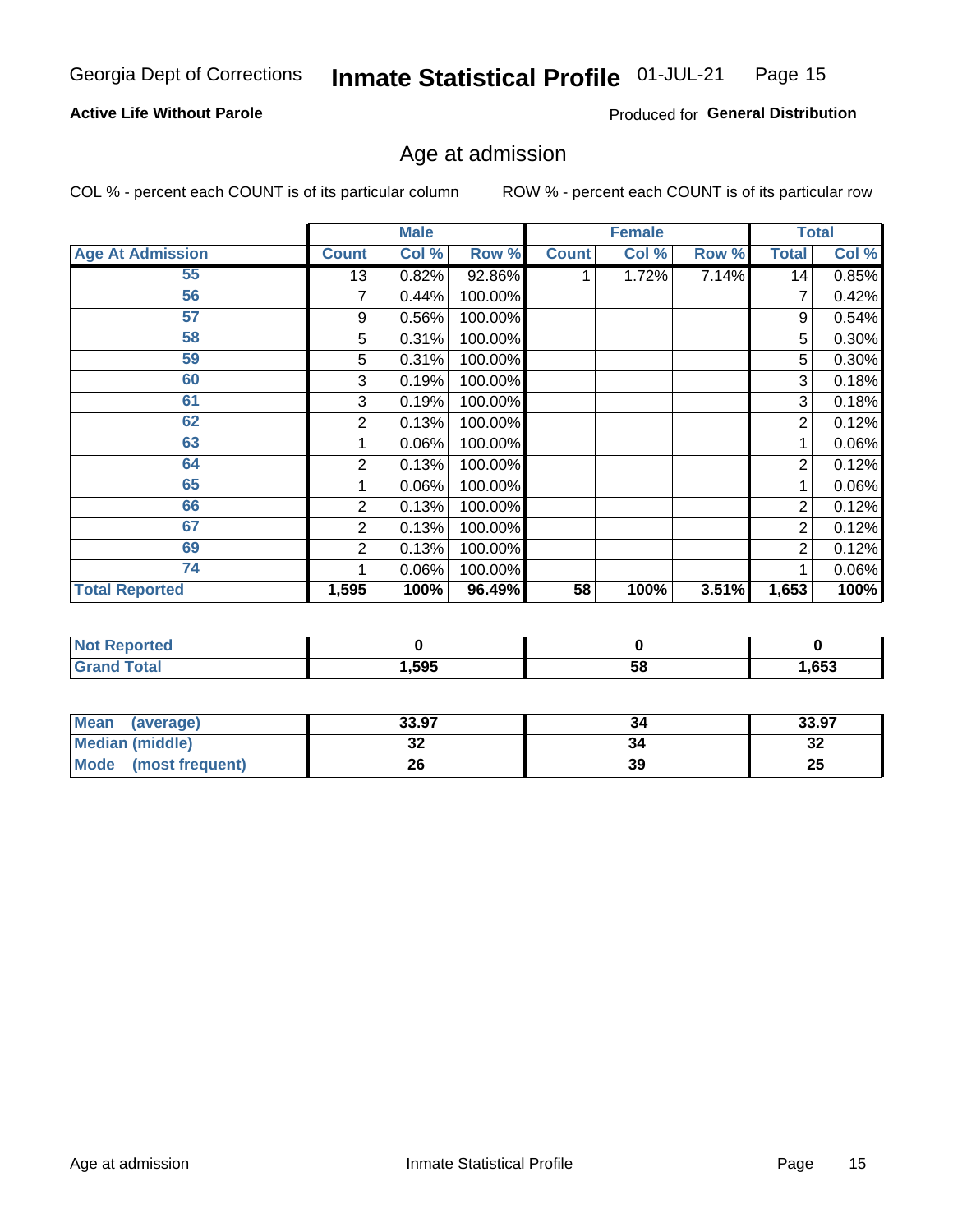### **Active Life Without Parole**

### Produced for General Distribution

## Height, measured at entry to prison

COL % - percent each COUNT is of its particular column

|                       |                         | <b>Male</b> |         |                 | <b>Female</b> |         |                | <b>Total</b> |
|-----------------------|-------------------------|-------------|---------|-----------------|---------------|---------|----------------|--------------|
| <b>Height</b>         | <b>Count</b>            | Col %       | Row %   | <b>Count</b>    | Col %         | Row %   | <b>Total</b>   | Col %        |
| $\bf{0}$              | 6                       | 0.38%       | 100.00% |                 |               |         | 6              | $0.36\%$     |
| 4'10''                |                         |             |         | $\mathbf{1}$    | 1.72%         | 100.00% | 1              | 0.06%        |
| 5'00''                | $\overline{\mathbf{4}}$ | 0.25%       | 100.00% |                 |               |         | 4              | 0.24%        |
| 5'01"                 | 4                       | 0.25%       | 80.00%  | 1               | 1.72%         | 20.00%  | 5              | 0.30%        |
| 5'02"                 | 8                       | 0.50%       | 72.73%  | 3               | 5.17%         | 27.27%  | 11             | 0.67%        |
| 5'03''                | 13                      | 0.82%       | 52.00%  | 12              | 20.69%        | 48.00%  | 25             | 1.51%        |
| 5'04"                 | 21                      | 1.32%       | 65.63%  | 11              | 18.97%        | 34.38%  | 32             | 1.94%        |
| 5'05"                 | 42                      | 2.63%       | 80.77%  | 10              | 17.24%        | 19.23%  | 52             | 3.15%        |
| 5'06''                | 104                     | 6.52%       | 95.41%  | 5               | 8.62%         | 4.59%   | 109            | 6.59%        |
| 5'07''                | 111                     | 6.96%       | 94.07%  | 7               | 12.07%        | 5.93%   | 118            | 7.14%        |
| 5'08''                | 161                     | 10.09%      | 98.77%  | $\overline{2}$  | 3.45%         | 1.23%   | 163            | $9.86\%$     |
| 5'09''                | 205                     | 12.85%      | 99.03%  | $\overline{2}$  | 3.45%         | 0.97%   | 207            | 12.52%       |
| 5'10''                | 189                     | 11.85%      | 98.95%  | $\overline{2}$  | 3.45%         | 1.05%   | 191            | 11.55%       |
| 5'11''                | 195                     | 12.23%      | 100.00% |                 |               |         | 195            | 11.80%       |
| 6'00''                | 179                     | 11.22%      | 99.44%  | 1               | 1.72%         | 0.56%   | 180            | 10.89%       |
| 6'01''                | 136                     | 8.53%       | 99.27%  | 1.              | 1.72%         | 0.73%   | 137            | 8.29%        |
| 6'02"                 | 104                     | 6.52%       | 100.00% |                 |               |         | 104            | 6.29%        |
| 6'03''                | 53                      | 3.32%       | 100.00% |                 |               |         | 53             | 3.21%        |
| 6'04"                 | 35                      | 2.19%       | 100.00% |                 |               |         | 35             | 2.12%        |
| 6'05"                 | 14                      | 0.88%       | 100.00% |                 |               |         | 14             | 0.85%        |
| 6'06''                | 7                       | 0.44%       | 100.00% |                 |               |         | $\overline{7}$ | 0.42%        |
| 6'07''                | $\overline{2}$          | 0.13%       | 100.00% |                 |               |         | $\overline{2}$ | 0.12%        |
| 6'08''                | $\overline{2}$          | 0.13%       | 100.00% |                 |               |         | $\overline{2}$ | 0.12%        |
| <b>Total Reported</b> | 1,595                   | 100%        | 96.49%  | $\overline{58}$ | 100%          | 3.51%   | 1,653          | 100%         |

| <b>eported</b> |      |    |      |
|----------------|------|----|------|
| <b>otal</b>    | ,595 | 58 | ,653 |

| <b>Mean</b> | (average)       | 5'10" | 5'05" | 5'10'' |  |
|-------------|-----------------|-------|-------|--------|--|
|             |                 |       |       |        |  |
| <b>Mode</b> | (most frequent) | 5'09" | 5'03" | 5'09"  |  |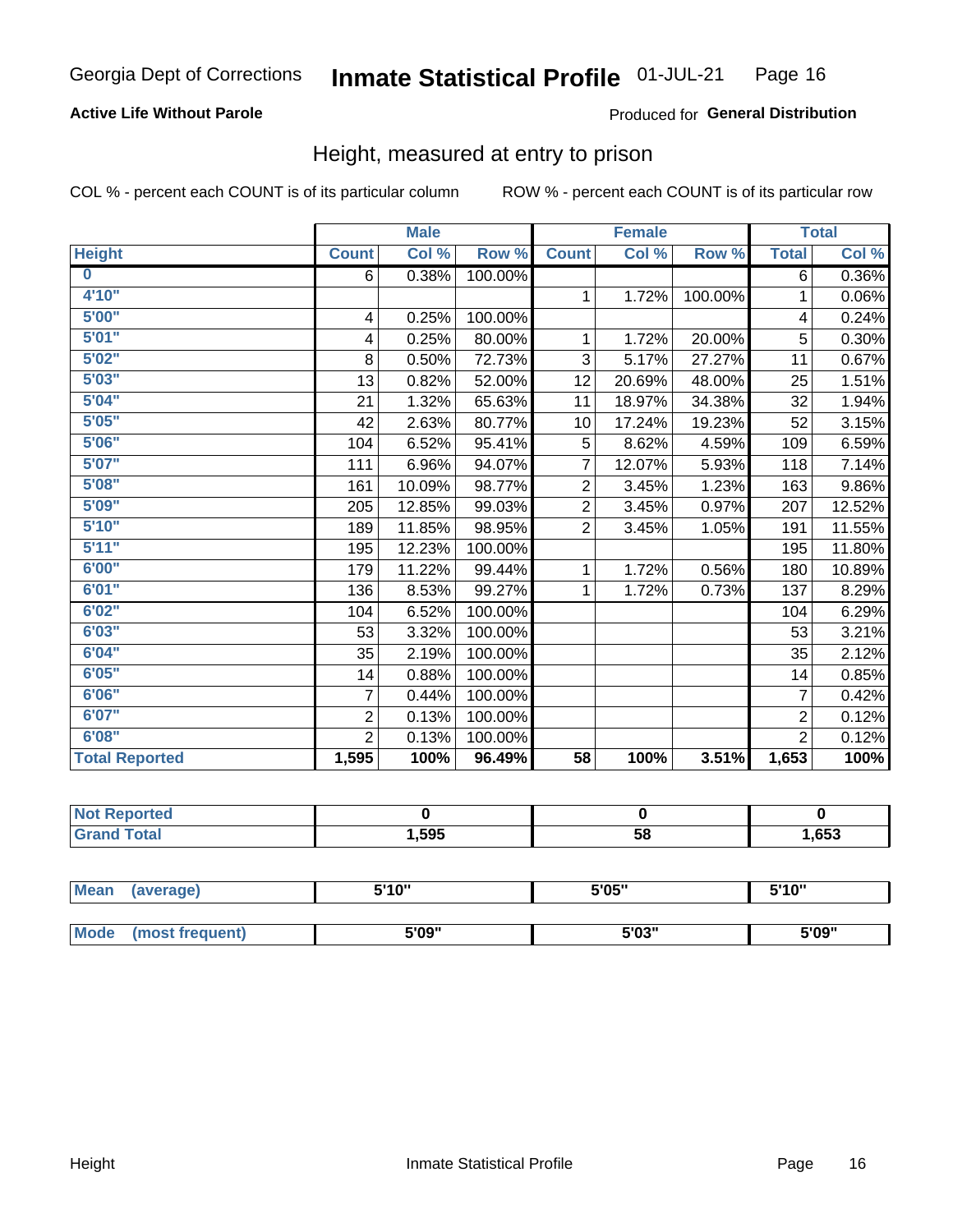**Active Life Without Parole** 

Produced for General Distribution

## Weight, measured at entry to prison

COL % - percent each COUNT is of its particular column

ROW % - percent each COUNT is of its particular row

|                          |                         | <b>Male</b>             |                  |                         | <b>Female</b>    |                  |                | <b>Total</b>            |  |
|--------------------------|-------------------------|-------------------------|------------------|-------------------------|------------------|------------------|----------------|-------------------------|--|
| <b>Weight</b>            | <b>Count</b>            | Col %                   | Row <sup>%</sup> | <b>Count</b>            | Col %            | Row <sup>%</sup> | <b>Total</b>   | Col %                   |  |
| 100 - 109 pounds         | $\mathbf 1$             | 0.06%                   | 50.00%           | 1                       | 1.72%            | 50.00%           | $\overline{2}$ | 0.12%                   |  |
| 110 - 119 pounds         | 4                       | 0.25%                   | 66.67%           | $\overline{2}$          | 3.45%            | 33.33%           | 6              | 0.36%                   |  |
| 120 - 129 pounds         | 8                       | 0.50%                   | 72.73%           | 3                       | 5.17%            | 27.27%           | 11             | 0.67%                   |  |
| 130 - 139 pounds         | 45                      | 2.83%                   | 95.74%           | $\overline{2}$          | 3.45%            | 4.26%            | 47             | 2.85%                   |  |
| 140 - 149 pounds         | 96                      | 6.03%                   | 96.00%           | 4                       | 6.90%            | 4.00%            | 100            | 6.06%                   |  |
| 150 - 159 pounds         | 147                     | 9.23%                   | 93.63%           | 10                      | 17.24%           | 6.37%            | 157            | 9.52%                   |  |
| 160 - 169 pounds         | 198                     | 12.44%                  | 97.54%           | 5                       | 8.62%            | 2.46%            | 203            | 12.30%                  |  |
| 170 - 179 pounds         | 212                     | 13.32%                  | 98.60%           | 3                       | 5.17%            | 1.40%            | 215            | 13.03%                  |  |
| 180 - 189 pounds         | 204                     | 12.81%                  | 98.55%           | 3                       | 5.17%            | 1.45%            | 207            | 12.55%                  |  |
| 190 - 199 pounds         | 137                     | 8.61%                   | 95.14%           | $\overline{7}$          | 12.07%           | 4.86%            | 144            | 8.73%                   |  |
| 200 - 209 pounds         | 140                     | 8.79%                   | 95.24%           | $\overline{7}$          | 12.07%           | 4.76%            | 147            | 8.91%                   |  |
| 210 - 219 pounds         | 93                      | 5.84%                   | 96.88%           | 3                       | 5.17%            | 3.13%            | 96             | 5.82%                   |  |
| 220 - 229 pounds         | 97                      | 6.09%                   | 100.00%          |                         |                  |                  | 97             | 5.88%                   |  |
| 230 - 239 pounds         | 58                      | 3.64%                   | 96.67%           | $\overline{2}$          | 3.45%            | 3.33%            | 60             | 3.64%                   |  |
| 240 - 249 pounds         | 48                      | 3.02%                   | 100.00%          |                         |                  |                  | 48             | 2.91%                   |  |
| 250 - 259 pounds         | 31                      | 1.95%                   | 96.88%           | 1                       | 1.72%            | 3.13%            | 32             | 1.94%                   |  |
| 260 - 269 pounds         | 19                      | 1.19%                   | 100.00%          |                         |                  |                  | 19             | 1.15%                   |  |
| 270 - 279 pounds         | 16                      | 1.01%                   | 94.12%           | 1                       | 1.72%            | 5.88%            | 17             | 1.03%                   |  |
| 280 - 289 pounds         | 14                      | 0.88%                   | 93.33%           | $\mathbf 1$             | 1.72%            | 6.67%            | 15             | 0.91%                   |  |
| 290 - 299 pounds         | $\overline{\mathbf{4}}$ | 0.25%                   | 66.67%           | $\overline{2}$          | 3.45%            | 33.33%           | $\,6$          | 0.36%                   |  |
| 300 - 309 pounds         | 6                       | 0.38%                   | 100.00%          |                         |                  |                  | 6              | 0.36%                   |  |
| 320 - 329 pounds         | 3                       | 0.19%                   | 100.00%          |                         |                  |                  | 3              | 0.18%                   |  |
| 330 - 339 pounds         | $\overline{5}$          | 0.31%                   | 100.00%          |                         |                  |                  | 5              | 0.30%                   |  |
| 350 - 359 pounds         | $\overline{2}$          | 0.13%                   | 100.00%          |                         |                  |                  | $\overline{c}$ | 0.12%                   |  |
| 360 - 369 pounds         | $\mathbf 1$             | 0.06%                   | 100.00%          |                         |                  |                  | $\mathbf 1$    | 0.06%                   |  |
| 370 - 379 pounds         | 1                       | 0.06%                   | 100.00%          |                         |                  |                  | $\mathbf 1$    | 0.06%                   |  |
| 390 - 399 pounds         |                         |                         |                  | 1                       | 1.72%            | 100.00%          | $\mathbf 1$    | 0.06%                   |  |
| 400 pounds and over      | $\overline{2}$          | 0.13%                   | 100.00%          |                         |                  |                  | $\overline{2}$ | $\overline{0.12\%}$     |  |
| <b>Total Reported</b>    | 1,592                   | 100%                    | 96.48%           | $\overline{58}$         | 100%             | 3.52%            | 1,650          | 100%                    |  |
|                          |                         |                         |                  |                         |                  |                  |                |                         |  |
| <b>Not Reported</b>      |                         | $\overline{\mathbf{3}}$ |                  | $\overline{\mathbf{0}}$ |                  |                  |                | $\overline{\mathbf{3}}$ |  |
| <b>Grand Total</b>       |                         | 1,595                   |                  | $\overline{58}$         |                  |                  | 1,653          |                         |  |
|                          |                         |                         |                  |                         |                  |                  |                |                         |  |
| <b>Mean</b><br>(average) |                         | 189                     |                  |                         | $\overline{183}$ |                  |                | 188                     |  |
| <b>Median (middle)</b>   |                         | 180                     |                  | 176                     |                  |                  | 180            |                         |  |

**Mode** 

(most frequent)

 $\overline{200}$ 

 $\overline{180}$ 

 $180$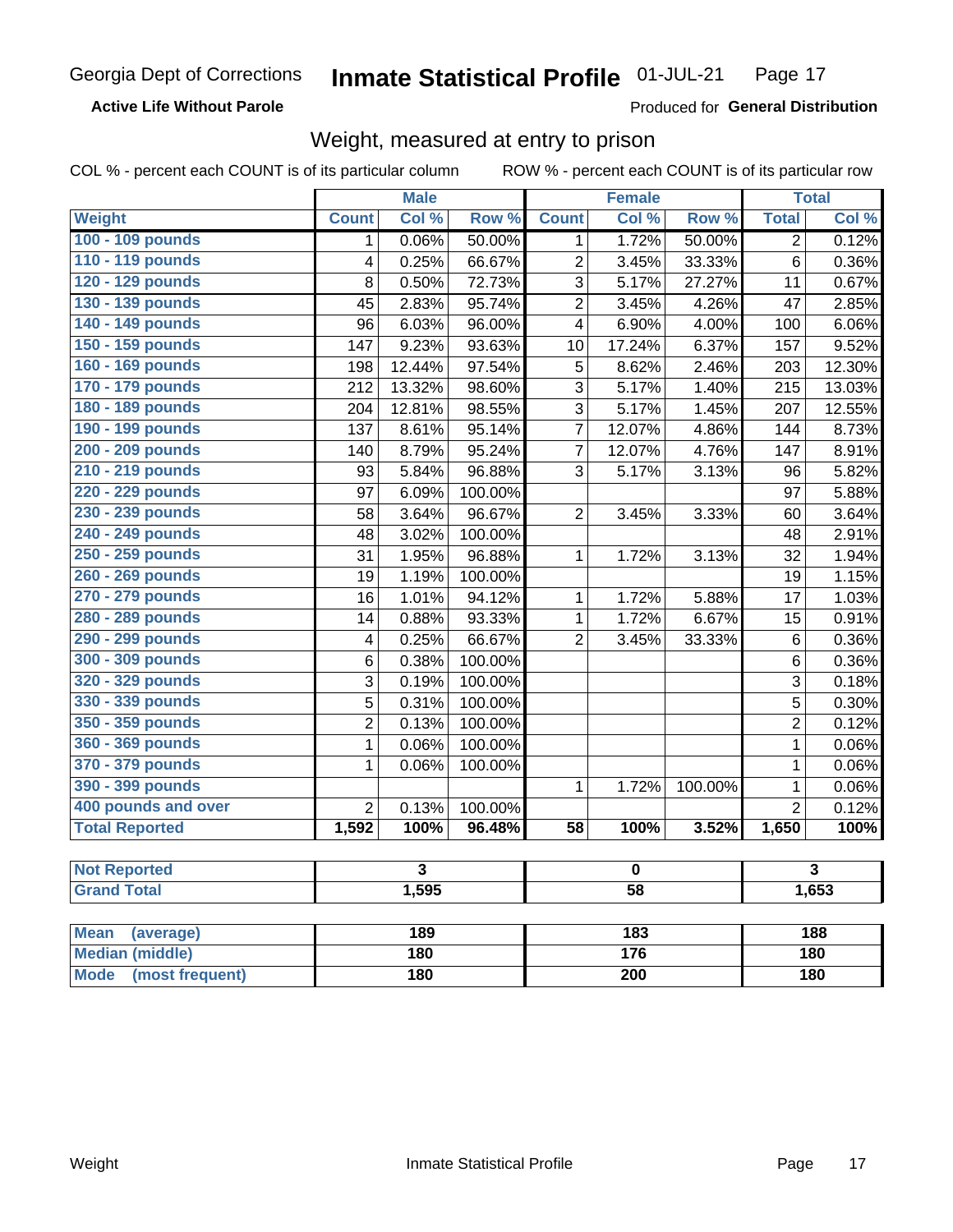#### Inmate Statistical Profile 01-JUL-21 Page 18

**Active Life Without Parole** 

### Produced for General Distribution

## Veterans validated by Veteran's Administration

COL % - percent each COUNT is of its particular column

|                               |              | <b>Male</b> |                    | <b>Female</b> |         |              | <b>Total</b> |
|-------------------------------|--------------|-------------|--------------------|---------------|---------|--------------|--------------|
| <b>Military service</b>       | <b>Count</b> | Col %       | <b>Row % Count</b> | Col %         | Row %   | <b>Total</b> | Col %        |
| <b>Others</b><br>0            | 52           | 41.94%      | 100.00%            |               |         | 52           | 41.60%       |
| <b>Air Force</b>              | 45           | 36.29%      | 97.83%             | 100.00%       | 2.17%   | 46           | 36.80%       |
| $\mathbf{2}^-$<br><b>Army</b> | 6            | 4.84%       | 100.00%            |               |         | 6            | 4.80%        |
| <b>Navy</b><br>3              | 8            | 6.45%       | 100.00%            |               |         | 8            | 6.40%        |
| <b>Coast Guard</b><br>5.      | 13           | 10.48%      | 100.00%            |               |         | 13           | 10.40%       |
| <b>Total Reported</b>         | 124          | 100%        | 99.20%             | 100%          | $.80\%$ | 125          | 100%         |

| TAL.   | A74  | --<br>JI. | <b>EOO</b><br>טגע,<br>__ |
|--------|------|-----------|--------------------------|
| $\sim$ | ,595 | 5٤        | ,653                     |

| Mo<br>m | ∖‡h∧rc<br>____ | $-0.002$<br>28 F T<br>UI CE | <b>Others</b><br>____ |
|---------|----------------|-----------------------------|-----------------------|
|         |                |                             |                       |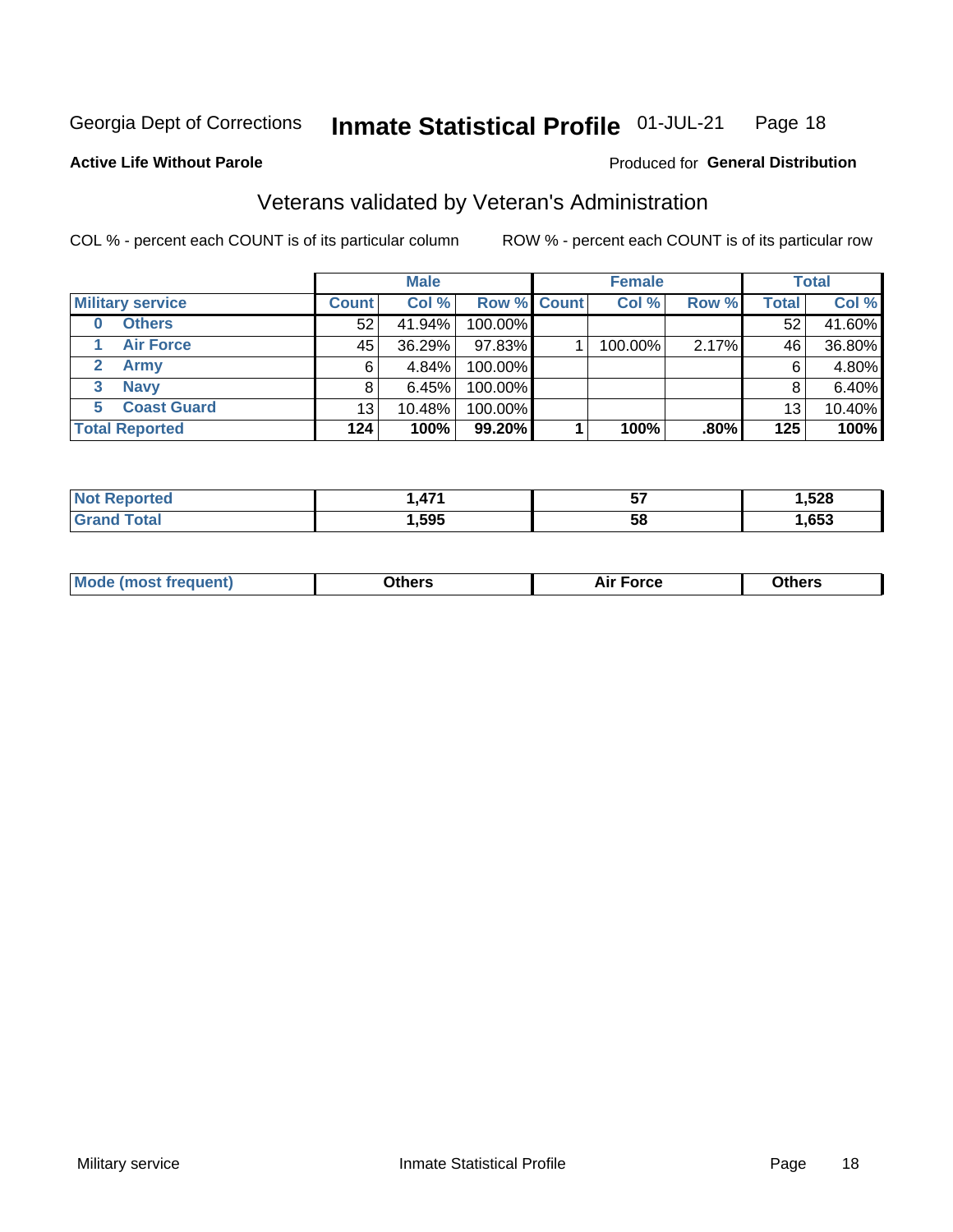#### Inmate Statistical Profile 01-JUL-21 Page 19

**Active Life Without Parole** 

Produced for General Distribution

## Type of admission to prison

COL % - percent each COUNT is of its particular column

|                                      |                 | <b>Male</b> |                    |    | <b>Female</b> |       |              | <b>Total</b> |
|--------------------------------------|-----------------|-------------|--------------------|----|---------------|-------|--------------|--------------|
| <b>Type of Admission</b>             | <b>Count</b>    | Col %       | <b>Row % Count</b> |    | Col %         | Row % | <b>Total</b> | Col %        |
| <b>New Sentence</b><br>52            | 1,507           | 94.48%      | 96.29%             | 58 | 100.00%       | 3.71% | 1,565        | 94.68%       |
| <b>Probation Rev Partial</b><br>53   | 9               | .56%        | 100.00%            |    |               |       | 9            | .54%         |
| <b>Probation Rev Remainder</b><br>54 | 24              | 1.50%       | 100.00%            |    |               |       | 24           | 1.45%        |
| <b>Parole Rev New Sentence</b><br>55 | 22              | 1.38%       | 100.00%            |    |               |       | 22           | 1.33%        |
| <b>Parole Rev No New</b><br>56       | 19              | 1.19%       | 100.00%            |    |               |       | 19           | 1.15%        |
| <b>Sentence</b>                      |                 |             |                    |    |               |       |              |              |
| <b>Life W/O Parole</b><br>70         | 13 <sub>1</sub> | .82%        | 100.00%            |    |               |       | 13           | .79%         |
| <b>Unknown</b><br>82                 |                 | $.06\%$     | 100.00%            |    |               |       |              | .06%         |
| <b>Total Reported</b>                | 1,595           | 100%        | 96.49%             | 58 | 100%          | 3.51% | 1,653        | 100%         |

| Reported<br><b>NOT</b>       |       |           |      |
|------------------------------|-------|-----------|------|
| <b>c</b> otal<br><b>Gran</b> | .,595 | - -<br>วง | .653 |

| <b>Mode (most frequent)</b> | <b>New Sentence</b> | <b>New Sentence</b> | <b>New Sentence</b> |
|-----------------------------|---------------------|---------------------|---------------------|
|                             |                     |                     |                     |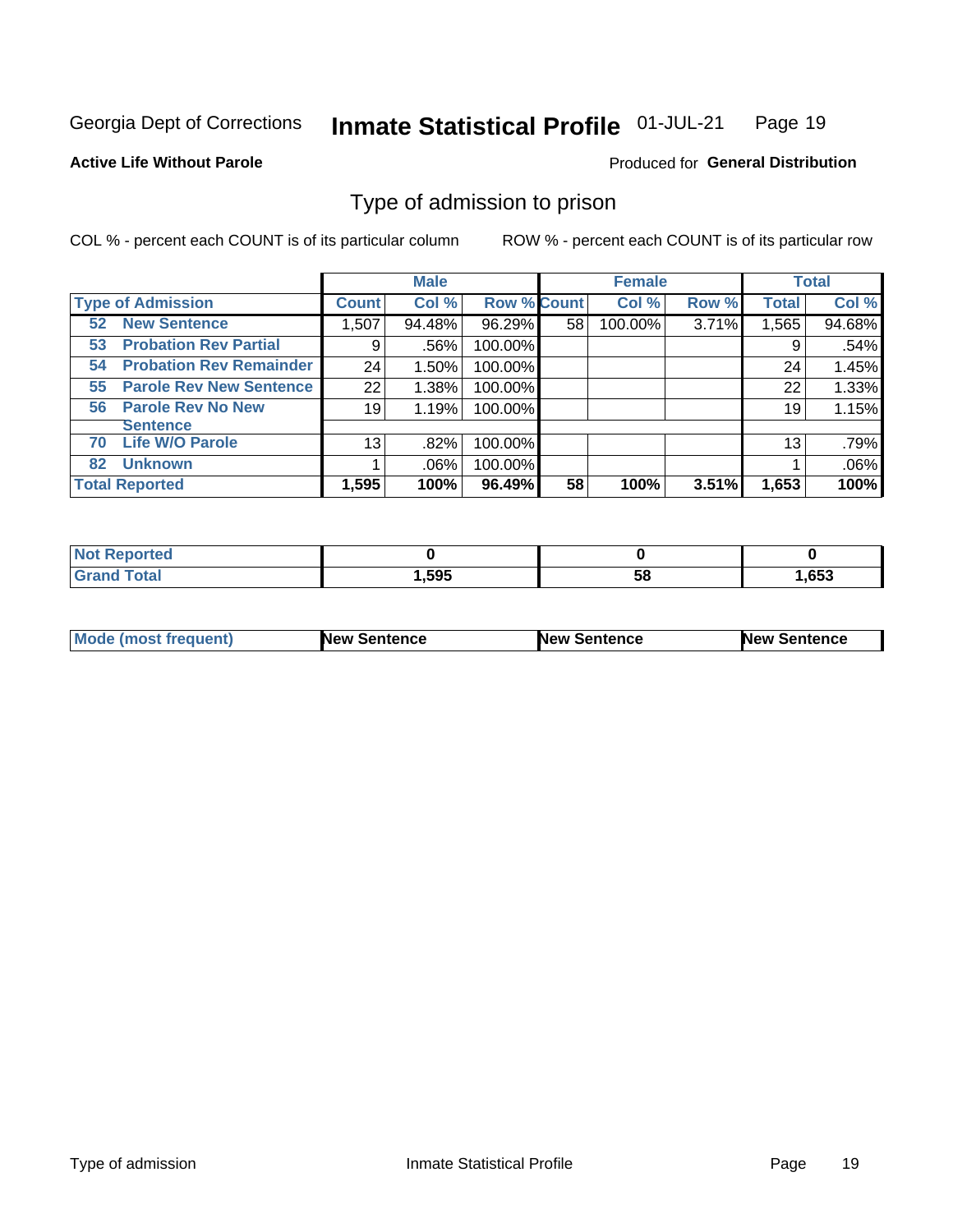#### Inmate Statistical Profile 01-JUL-21 Page 20

**Active Life Without Parole** 

### Produced for General Distribution

## Current / last supervision level

COL % - percent each COUNT is of its particular column

|                        |                   | <b>Male</b> |                    |    | <b>Female</b> |          |       | <b>Total</b> |
|------------------------|-------------------|-------------|--------------------|----|---------------|----------|-------|--------------|
| <b>Security Status</b> | <b>Count</b>      | Col%        | <b>Row % Count</b> |    | Col %         | Row %    | Total | Col %        |
| 4 Medium               |                   | .31%        | 100.00%            |    | .00%          |          |       | $.30\%$      |
| 5 Close                | .590              | $99.69\%$   | 96.48%             | 58 | 100.00%       | $3.52\%$ | 1,648 | 99.70%       |
| <b>Total Reported</b>  | $.595$ $^{\circ}$ | 100%        | 96.49%             | 58 | 100%          | 3.51%    | 1,653 | 100%         |

| <b>Still being diagnosed</b> |       |    |       |
|------------------------------|-------|----|-------|
| <b>Not Reported</b>          |       |    |       |
| <b>Grand Total</b>           | 1,595 | 58 | 1,653 |

| <b>AhoM</b><br>rreauent) | <b>Close</b> | Close | Close |
|--------------------------|--------------|-------|-------|
|                          |              |       |       |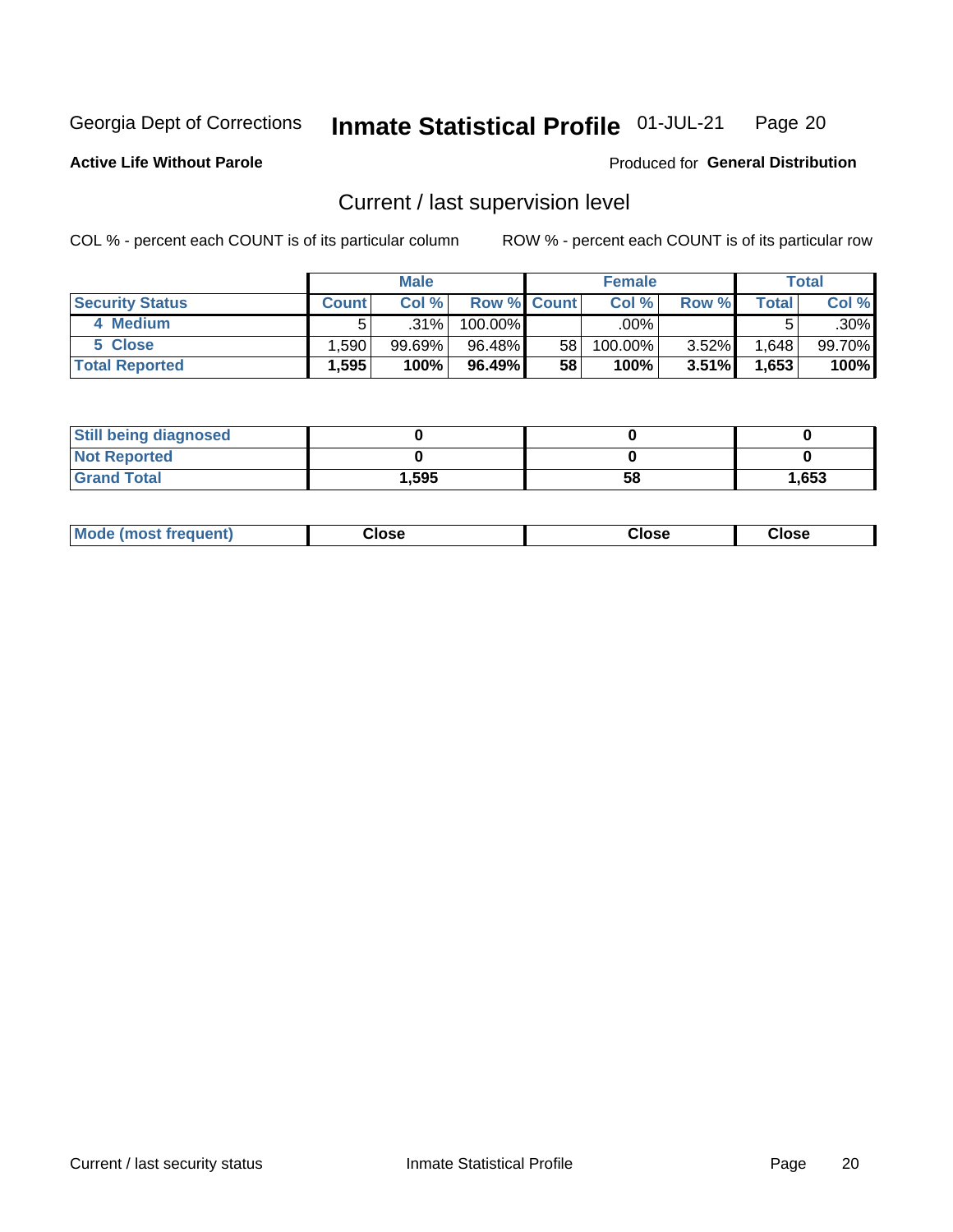#### Inmate Statistical Profile 01-JUL-21 Page 21

**Active Life Without Parole** 

Produced for General Distribution

## Current / last type of institution

COL % - percent each COUNT is of its particular column

|                            |              | <b>Male</b> |                    |    | <b>Female</b> |          |              | Total   |
|----------------------------|--------------|-------------|--------------------|----|---------------|----------|--------------|---------|
| <b>Type of Institution</b> | <b>Count</b> | Col %       | <b>Row % Count</b> |    | Col %         | Row %    | <b>Total</b> | Col %   |
| <b>State Prison</b>        | .595         | 100.00%」    | 96.49%             | 58 | $100.00\%$    | $3.51\%$ | 1,653        | 100.00% |
| <b>Total Reported</b>      | 1,595        | 100%        | 96.49%             | 58 | 100%          | $3.51\%$ | 1,653        | 100%    |

| <b>eported</b> |      |    |      |
|----------------|------|----|------|
|                | ,595 | ວເ | ,653 |

| <b>Mode (most frequent)</b> | State Prison | <b>State Prison</b> | State<br>⊦ Prisonl |
|-----------------------------|--------------|---------------------|--------------------|
|                             |              |                     |                    |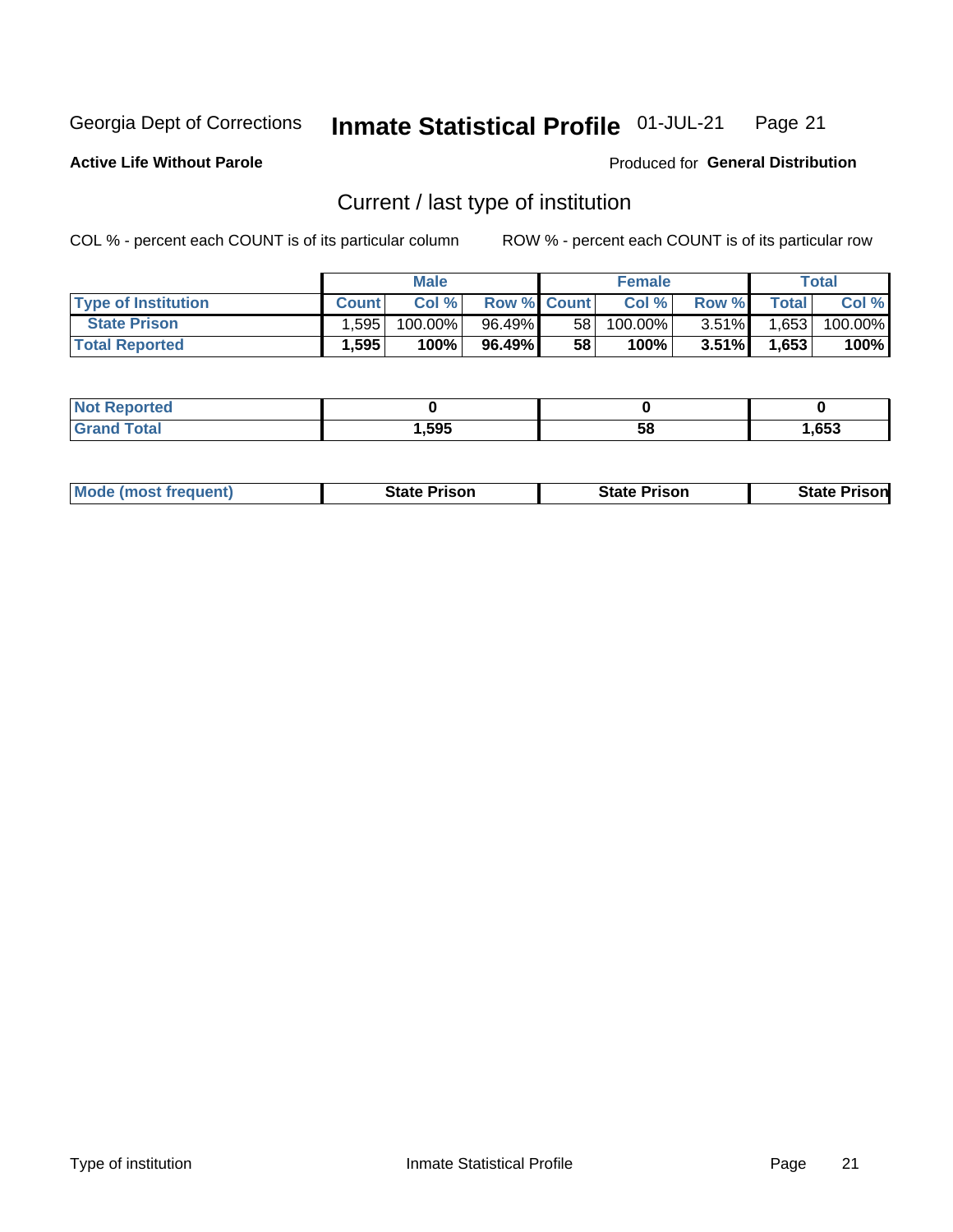#### Inmate Statistical Profile 01-JUL-21 Page 22

#### **Active Life Without Parole**

### Produced for General Distribution

## Institution type - transitional centers

COL % - percent each COUNT is of its particular column

|                                                | Male  |                    | <b>Female</b> |                   | Total |
|------------------------------------------------|-------|--------------------|---------------|-------------------|-------|
| <b>Institution Type - Trans. Centers Count</b> | Col % | <b>Row % Count</b> |               | Col % Row % Total | Col % |
| <b>Total Reported</b>                          |       |                    |               |                   |       |

| <b>Reported</b><br><b>NOT</b><br>$\sim$            |  |  |
|----------------------------------------------------|--|--|
| $f$ $f \circ f \circ f$<br>$C = 1$<br><b>TULAI</b> |  |  |

| Mode (most frequent) | <b>Null</b> | <b>Null</b> | <b>Null</b> |
|----------------------|-------------|-------------|-------------|
|                      |             |             |             |
|                      |             |             |             |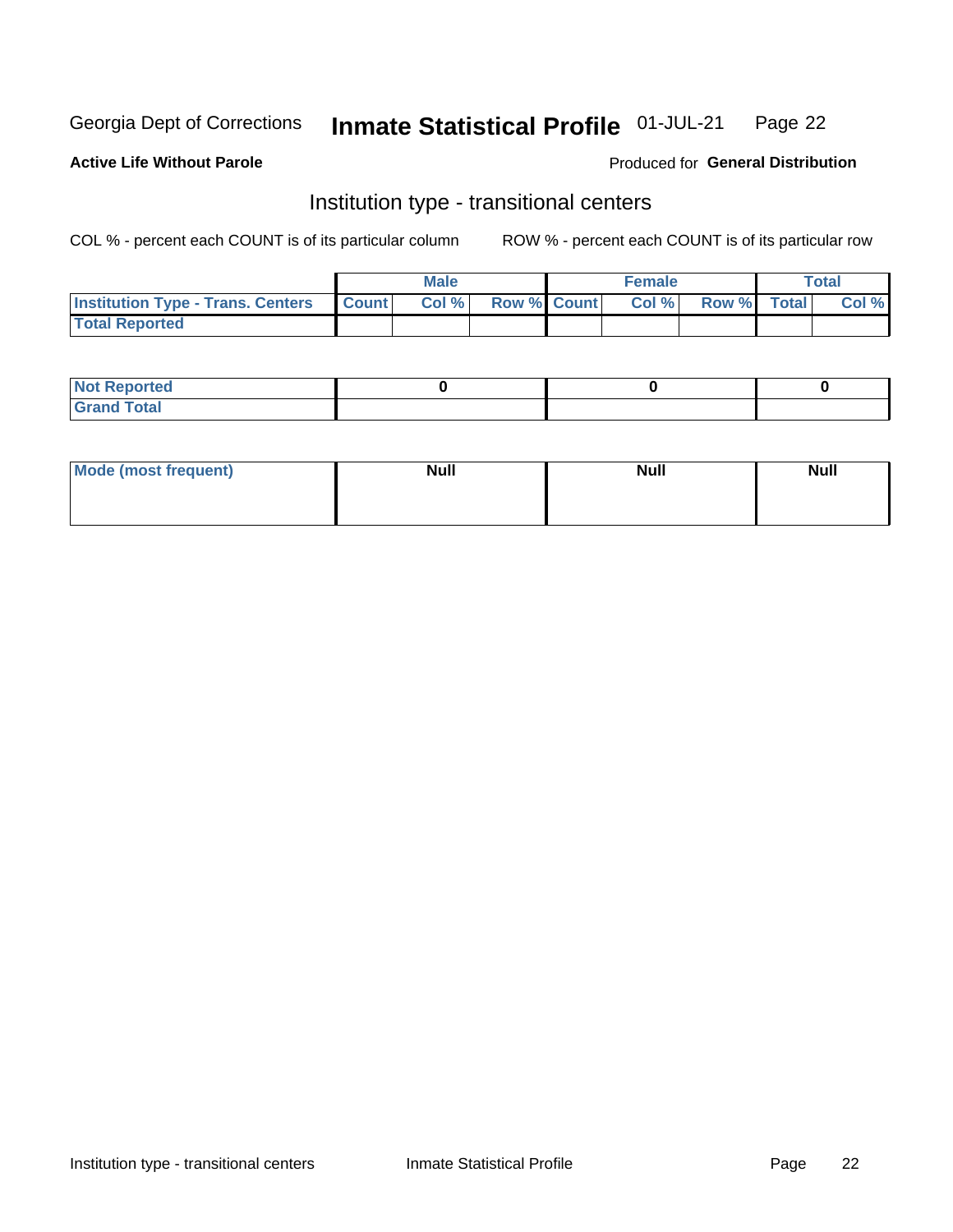#### Inmate Statistical Profile 01-JUL-21 Page 23

**Active Life Without Parole** 

**Produced for General Distribution** 

## Institution type - county prisons

COL % - percent each COUNT is of its particular column

|                                                    | <b>Male</b> |       |  | <b>Female</b> |                          |             | <b>Total</b> |       |
|----------------------------------------------------|-------------|-------|--|---------------|--------------------------|-------------|--------------|-------|
| <b>Institution Type - County Prisons   Count  </b> |             | Col % |  |               | <b>Row % Count Col %</b> | Row % Total |              | Col % |
| <b>Total Reported</b>                              |             |       |  |               |                          |             |              |       |

| <b>Not</b><br>: Reported<br>$\cdots$ |  |  |
|--------------------------------------|--|--|
| <b>Total</b><br>---                  |  |  |

| Mode (most frequent) | <b>Null</b> | <b>Null</b><br><b>Null</b> |
|----------------------|-------------|----------------------------|
|                      |             |                            |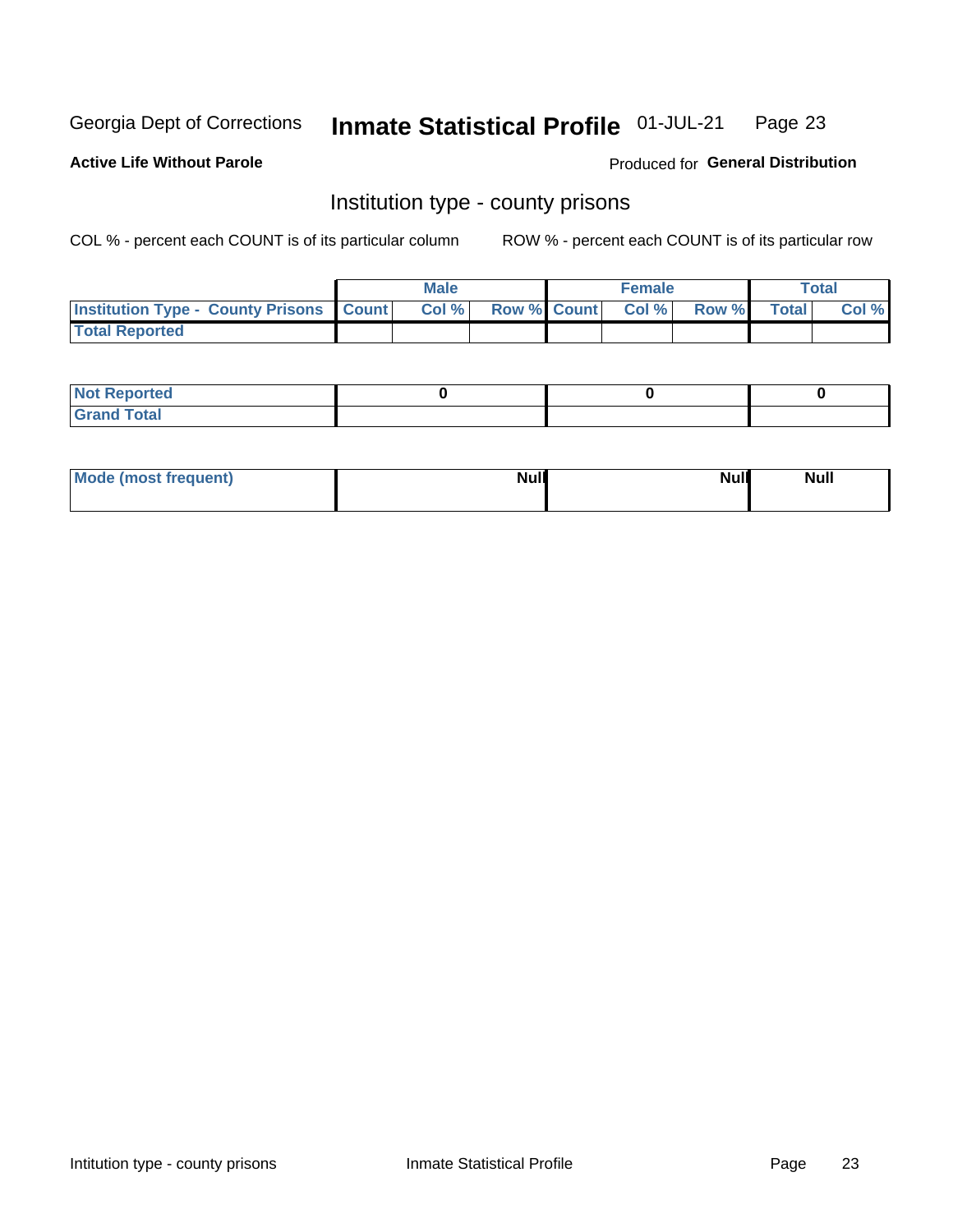#### Inmate Statistical Profile 01-JUL-21 Page 24

### **Active Life Without Parole**

### Produced for General Distribution

## Institution type - state prisons

COL % - percent each COUNT is of its particular column

|                                         |                           | <b>Male</b> |             | <b>Female</b>                 |        |             | <b>Total</b>                        |         |
|-----------------------------------------|---------------------------|-------------|-------------|-------------------------------|--------|-------------|-------------------------------------|---------|
| <b>Institution Type - State Prisons</b> | <b>Count</b>              | Col %       | Row %       | <b>Count</b>                  | Col %  | Row %       | <b>Total</b>                        | Col %   |
| <b>Arrendale State Prison</b>           |                           |             |             | 29                            | 50.00% | 100.00%     | 29                                  | 1.75%   |
| <b>Augusta State Med. Prison</b>        | 90                        | 5.64%       | 100.00%     |                               |        |             | 90                                  | 5.44%   |
| <b>Autry State Prison</b>               | 1                         | .06%        | 100.00%     |                               |        |             | 1                                   | $.06\%$ |
| <b>Baldwin State Prison</b>             | 53                        | 3.32%       | 100.00%     |                               |        |             | 53                                  | 3.21%   |
| <b>Calhoun State Prison</b>             | $\overline{2}$            | .13%        | 100.00%     |                               |        |             | $\overline{2}$                      | .12%    |
| <b>Central State Prison</b>             | 4                         | .25%        | 100.00%     |                               |        |             | 4                                   | .24%    |
| <b>Coastal State Prison</b>             | 3                         | .19%        | 100.00%     |                               |        |             | 3                                   | .18%    |
| <b>Dooly State Prison</b>               | 1                         | .06%        | 100.00%     |                               |        |             |                                     | .06%    |
| <b>Ga Diag Class Prison</b>             | 36                        | 2.26%       | 100.00%     |                               |        |             | 36                                  | 2.18%   |
| <b>Ga State Prison</b>                  | 43                        | 2.70%       | 100.00%     |                               |        |             | 43                                  | 2.60%   |
| <b>Hancock State Prison</b>             | 154                       | 9.66%       | 100.00%     |                               |        |             | 154                                 | 9.32%   |
| <b>Hays State Prison</b>                | 135                       | 8.46%       | 100.00%     |                               |        |             | 135                                 | 8.17%   |
| <b>Johnson State Prison</b>             | 1                         | .06%        | 100.00%     |                               |        |             | 1                                   | $.06\%$ |
| <b>Macon State Prison</b>               | 305                       | 19.12%      | 100.00%     |                               |        |             | 305                                 | 18.45%  |
| <b>Phillips State Prison</b>            | 34                        | 2.13%       | 100.00%     |                               |        |             | 34                                  | 2.06%   |
| <b>Pulaski State Prison</b>             |                           |             |             | 29                            | 50.00% | 100.00%     | 29                                  | 1.75%   |
| <b>Smith State Prison</b>               | 219                       | 13.73%      | 100.00%     |                               |        |             | 219                                 | 13.25%  |
| <b>Special Management Unit</b>          | 26                        | 1.63%       | 100.00%     |                               |        |             | 26                                  | 1.57%   |
| <b>Telfair State Prison</b>             | 234                       | 14.67%      | 100.00%     |                               |        |             | 234                                 | 14.16%  |
| <b>Valdosta State Prison</b>            | 130                       | 8.15%       | 100.00%     |                               |        |             | 130                                 | 7.86%   |
| <b>Ware State Prison</b>                | 124                       | 7.77%       | 100.00%     |                               |        |             | 124                                 | 7.50%   |
| <b>Total Reported</b>                   | 1,595                     | 100%        | 96.49%      | 58                            | 100%   | 3.51%       | 1,653                               | 100%    |
| <b>Not Reported</b>                     | 0                         |             | $\mathbf 0$ |                               |        | $\mathbf 0$ |                                     |         |
| <b>Grand Total</b>                      |                           | 1,595       |             | $\overline{58}$               |        |             |                                     | 1,653   |
| <b>Mode (most frequent)</b>             | <b>Macon State Prison</b> |             |             | <b>Arrendale State Prison</b> |        |             | <b>Macon State</b><br><b>Prison</b> |         |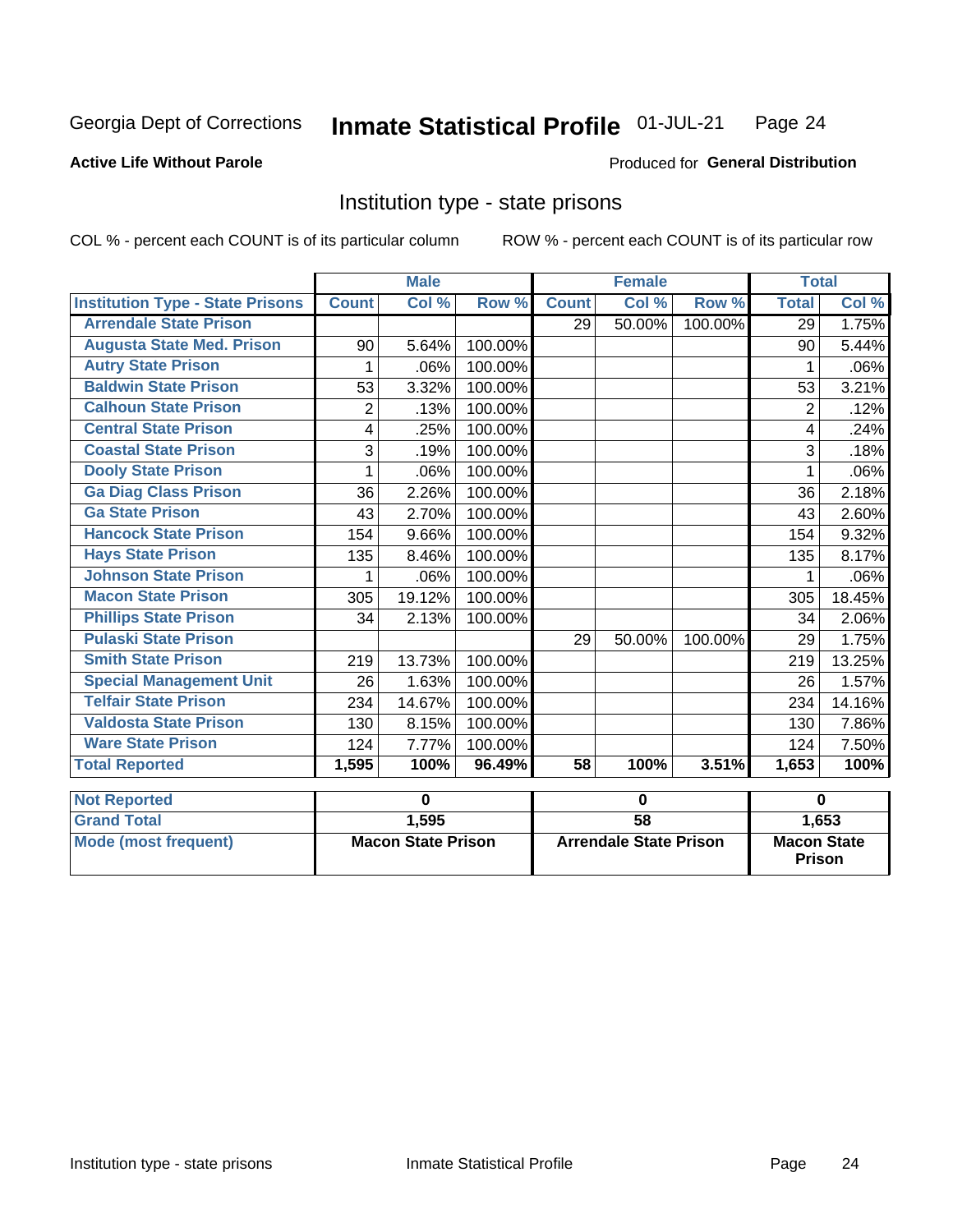#### Inmate Statistical Profile 01-JUL-21 Page 25

**Active Life Without Parole** 

Produced for General Distribution

## Institution type - private prisons

COL % - percent each COUNT is of its particular column

|                                                 | <b>Male</b> |      |                    | <b>Female</b> |       |             | Total |       |
|-------------------------------------------------|-------------|------|--------------------|---------------|-------|-------------|-------|-------|
| <b>Institution Type - Private Prisons Count</b> |             | Col% | <b>Row % Count</b> |               | Col % | Row % Total |       | Col % |
| <b>Total Reported</b>                           |             |      |                    |               |       |             |       |       |

| <b>Not Reported</b>         |  |  |
|-----------------------------|--|--|
| <b>Total</b><br><b>C</b> re |  |  |

| <b>Mo</b><br>frequent) | <b>Null</b> | <b>Null</b> | . . I *<br><b>IVUII</b> |
|------------------------|-------------|-------------|-------------------------|
|                        |             |             |                         |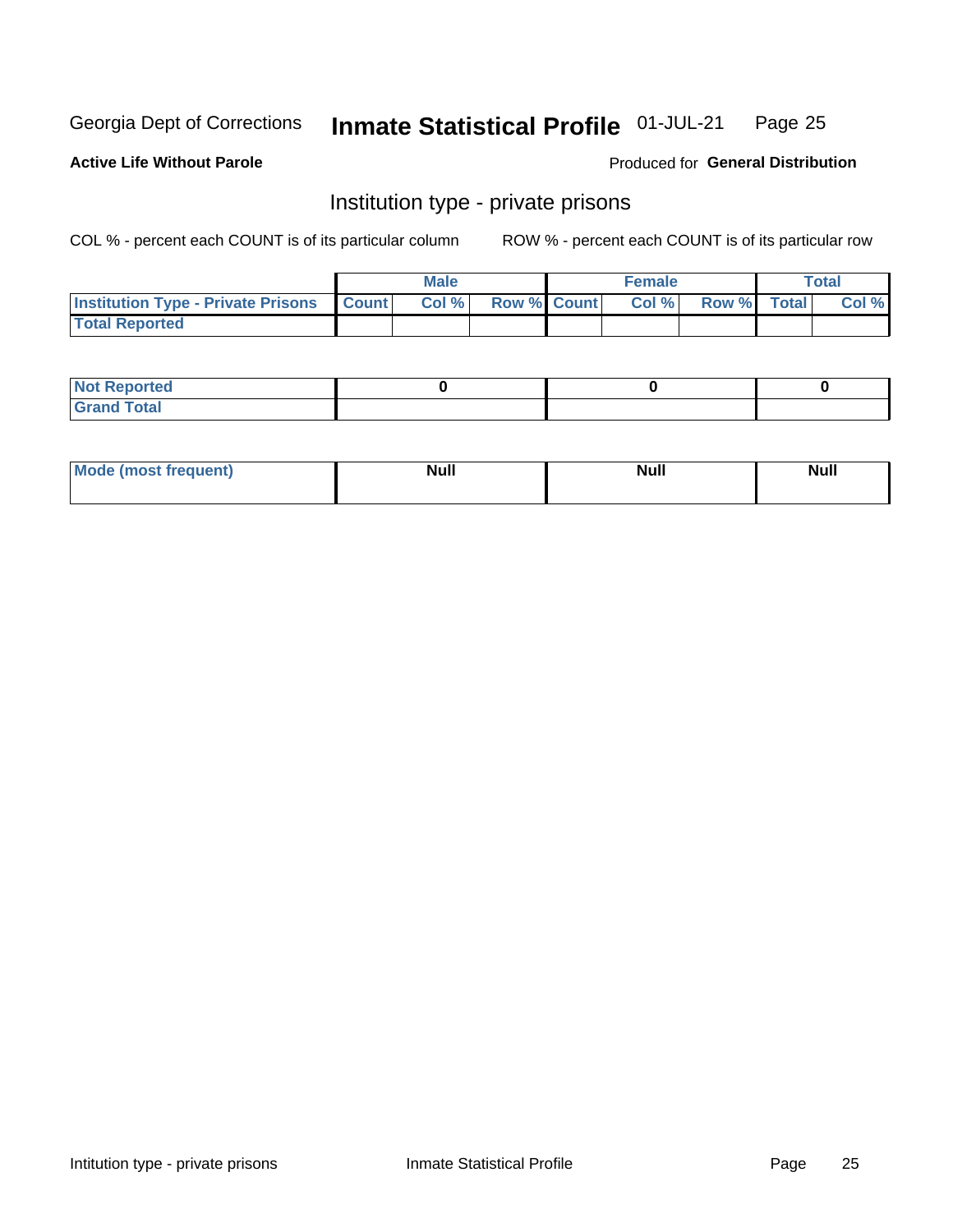#### Inmate Statistical Profile 01-JUL-21 Page 26

### **Active Life Without Parole**

### Produced for General Distribution

## Institution type - inmate boot camp

COL % - percent each COUNT is of its particular column

|                                      | <b>Male</b>  |       |               |              | <b>Female</b> | <b>Total</b> |  |       |
|--------------------------------------|--------------|-------|---------------|--------------|---------------|--------------|--|-------|
| <b>Institution Type - Boot Camps</b> | <b>Count</b> | Col % | <b>Row %I</b> | <b>Count</b> | Col %         | Row % Total  |  | Col % |
| <b>Total Rported</b>                 |              |       |               |              |               |              |  |       |

| <b>Not Reported</b>            |  |  |
|--------------------------------|--|--|
| <b>Total</b><br>C <sub>r</sub> |  |  |

| Mod<br>uamo | Nul.<br>$- - - - - -$ | <b>Null</b> | . .<br>uu.<br>------ |
|-------------|-----------------------|-------------|----------------------|
|             |                       |             |                      |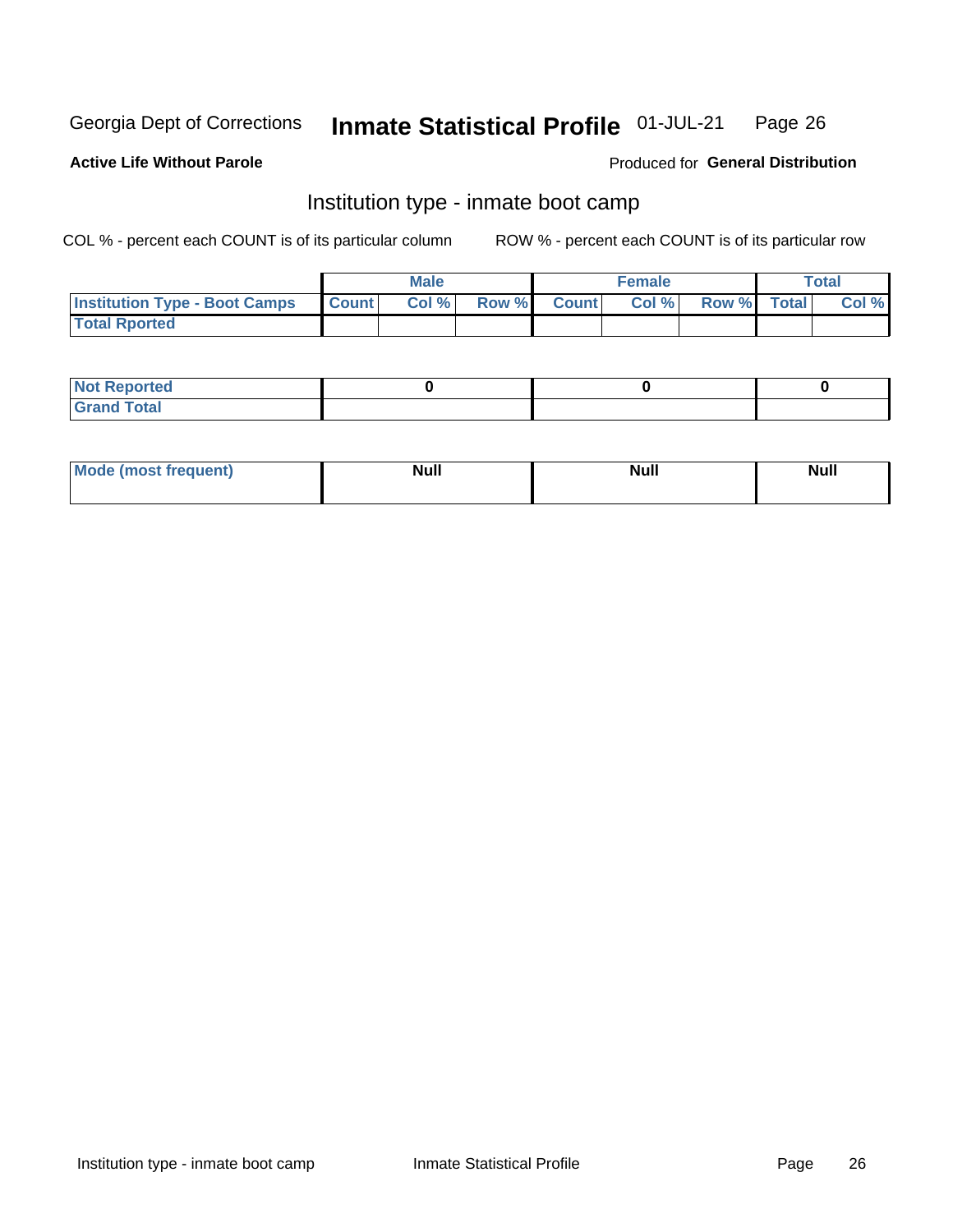#### Inmate Statistical Profile 01-JUL-21 Page 27

**Active Life Without Parole** 

Produced for General Distribution

## Number of disciplinary reports

COL % - percent each COUNT is of its particular column

|                                       | <b>Male</b>  |        |             |    | <b>Female</b> | <b>Total</b> |       |        |
|---------------------------------------|--------------|--------|-------------|----|---------------|--------------|-------|--------|
| <b>Number of Disciplinary Reports</b> | <b>Count</b> | Col %  | Row % Count |    | Col %         | Row %        | Total | Col %  |
|                                       | 420          | 26.33% | 95.24%      | 21 | 36.21%        | 4.76%        | 441   | 26.68% |
|                                       | 229          | 14.36% | 97.03%      |    | 12.07%        | 2.97%        | 236   | 14.28% |
|                                       | 137          | 8.59%  | 93.20%      | 10 | 17.24%        | 6.80%        | 147   | 8.89%  |
| 3                                     | 134          | 8.40%  | 96.40%      | 5  | 8.62%         | $3.60\%$     | 139   | 8.41%  |
| 4                                     | 87           | 5.45%  | 95.60%      | 4  | 6.90%         | 4.40%        | 91    | 5.51%  |
|                                       | 72           | 4.51%  | 98.63%      |    | 1.72%         | 1.37%        | 73    | 4.42%  |
| <b>More Than 5</b>                    | 516          | 32.35% | 98.10%      | 10 | 17.24%        | 1.90%        | 526   | 31.82% |
| <b>Total Reported</b>                 | 1,595        | 100%   | 96.49%      | 58 | 100%          | 3.51%        | 1,653 | 100.0% |

| NO    |      |    |      |
|-------|------|----|------|
| ⊺otal | ,595 | Ⴢჾ | ,653 |

| Mean (average)         | 6.68 | 4.12 | 6.59 |
|------------------------|------|------|------|
| <b>Median (middle)</b> |      |      |      |
| Mode (most frequent)   |      |      |      |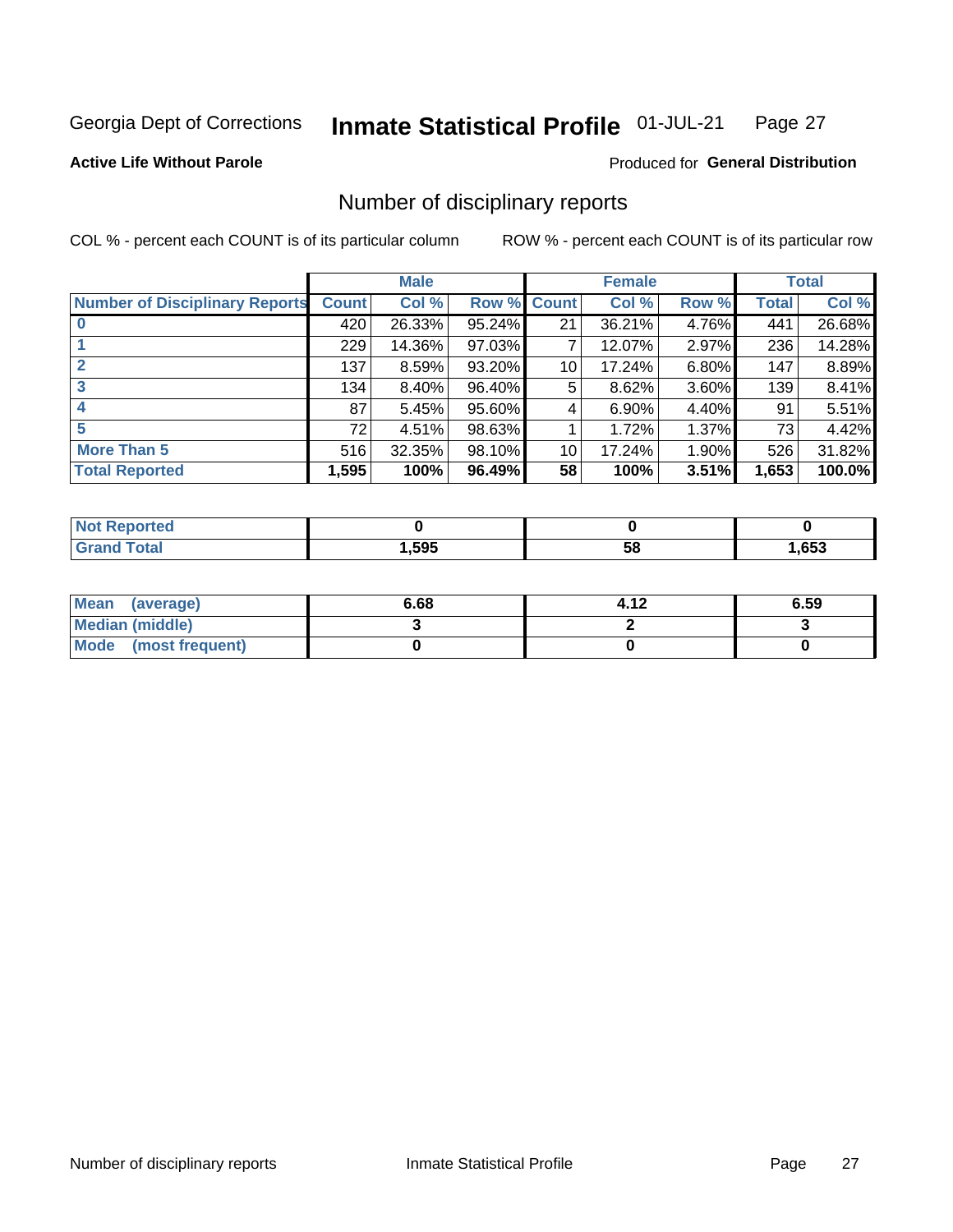#### Inmate Statistical Profile 01-JUL-21 Page 28

**Active Life Without Parole** 

Produced for General Distribution

## Number of transfers

COL % - percent each COUNT is of its particular column

|                            | <b>Male</b>     |        | <b>Female</b> |              |        | <b>Total</b> |              |        |
|----------------------------|-----------------|--------|---------------|--------------|--------|--------------|--------------|--------|
| <b>Number of Transfers</b> | Count l         | Col %  | Row %         | <b>Count</b> | Col %  | Row %        | <b>Total</b> | Col %  |
|                            | 30 <sub>1</sub> | 1.88%  | 78.95%        | 8            | 13.79% | 21.05%       | 38           | 2.30%  |
|                            | 396             | 24.83% | 94.51%        | 23           | 39.66% | 5.49%        | 419          | 25.35% |
| $\mathbf{2}$               | 217             | 13.61% | 93.94%        | 14           | 24.14% | 6.06%        | 231          | 13.97% |
| 3                          | 182             | 11.41% | 96.81%        | 6            | 10.34% | $3.19\%$     | 188          | 11.37% |
|                            | 132             | 8.28%  | 99.25%        |              | 1.72%  | 0.75%        | 133          | 8.05%  |
| 5                          | 104             | 6.52%  | 98.11%        | 2            | 3.45%  | 1.89%        | 106          | 6.41%  |
| <b>More Than 5</b>         | 534             | 33.48% | 99.26%        | 4            | 6.90%  | 0.74%        | 538          | 32.55% |
| <b>Total Reported</b>      | 1,595           | 100%   | 96.49%        | 58           | 100%   | 3.51%        | 1,653        | 100%   |

| วrted<br>NO  |      |    |      |
|--------------|------|----|------|
| <b>Total</b> | ,595 | ၁၀ | ,653 |

| Mean (average)         | 6.03 | 1.98 | 5.89 |
|------------------------|------|------|------|
| <b>Median (middle)</b> |      |      |      |
| Mode (most frequent)   |      |      |      |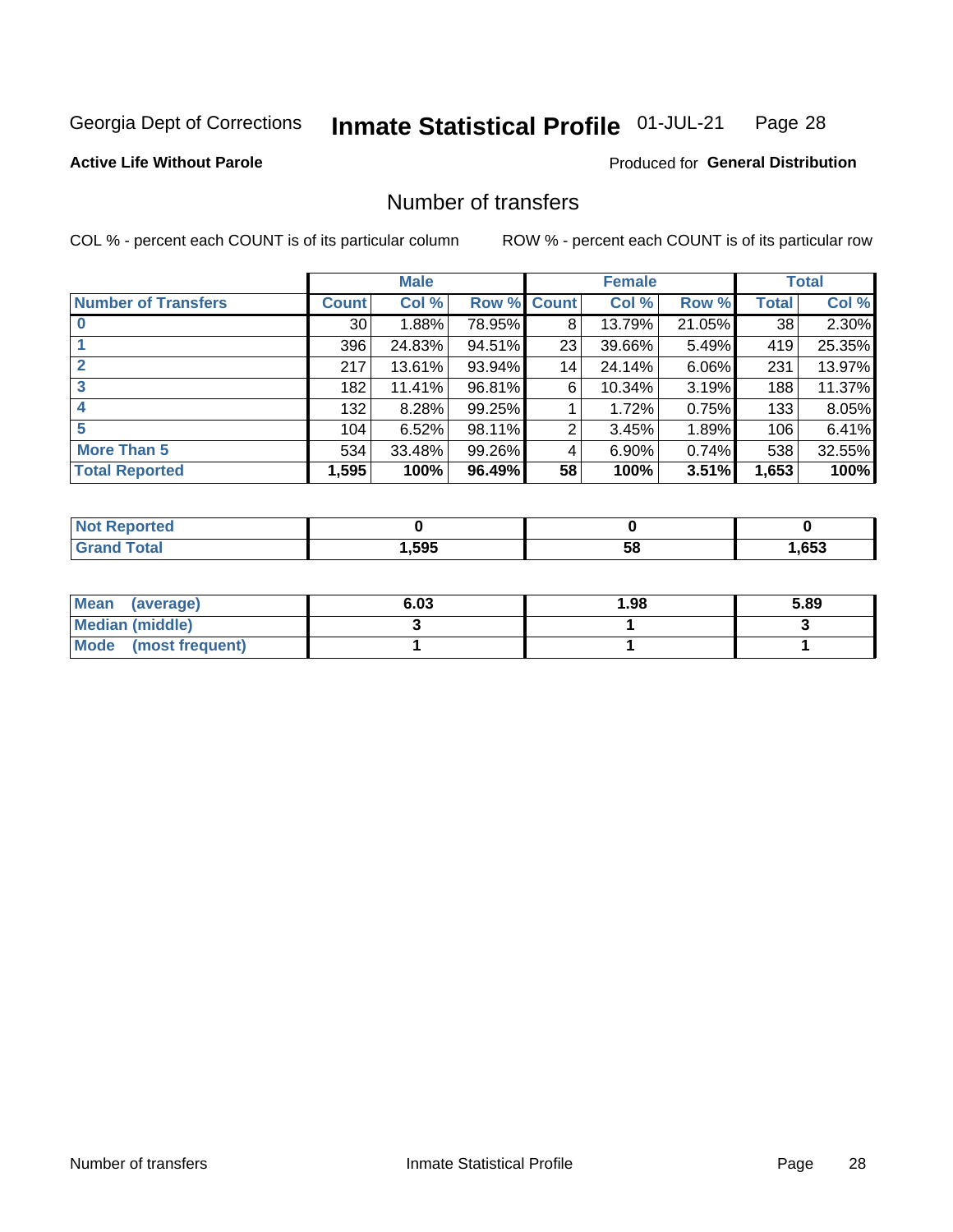#### Inmate Statistical Profile 01-JUL-21 Page 29

**Active Life Without Parole** 

Produced for General Distribution

## Number of escapes

COL % - percent each COUNT is of its particular column

|                          | <b>Male</b>    |        |                    | <b>Female</b> |            |          | Total |        |
|--------------------------|----------------|--------|--------------------|---------------|------------|----------|-------|--------|
| <b>Number of Escapes</b> | <b>Count</b>   | Col %  | <b>Row % Count</b> |               | Col %      | Row %    | Total | Col %  |
|                          | .591           | 99.75% | $96.48\%$          | 58            | $100.00\%$ | $3.52\%$ | 1,649 | 99.76% |
|                          |                | 0.13%  | 100.00%            |               |            |          |       | 0.12%  |
|                          |                | 0.13%  | 100.00%            |               |            |          |       | 0.12%  |
| <b>Total Reported</b>    | $.595^{\circ}$ | 100%   | 96.49%             | 58            | 100%       | $3.51\%$ | 1,653 | 100%   |

| <b>orted</b><br>NOT |       |    |      |
|---------------------|-------|----|------|
| $F$ ntn             | 1,595 | 58 | ,653 |

| Mean (average)       |  |  |
|----------------------|--|--|
| Median (middle)      |  |  |
| Mode (most frequent) |  |  |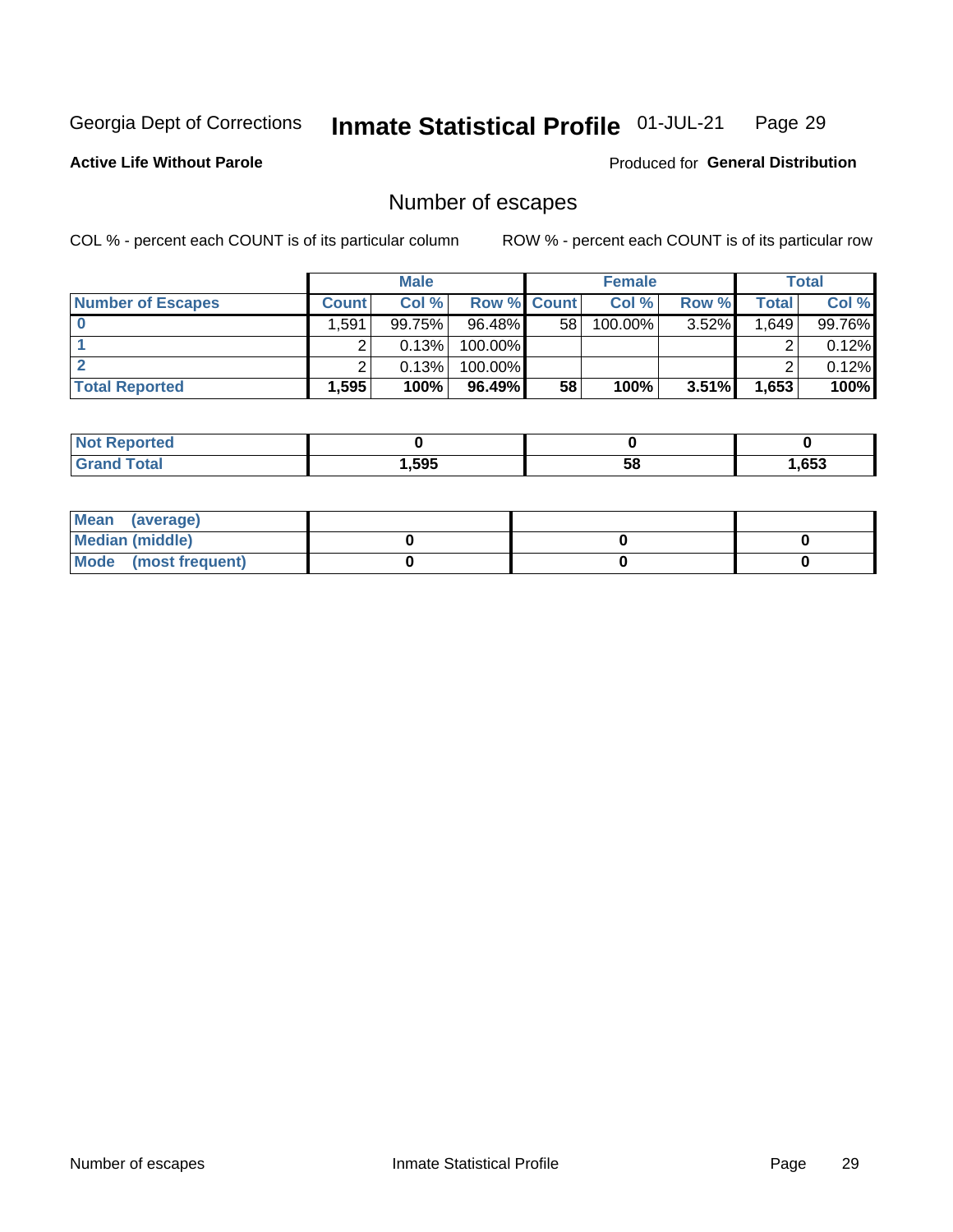### **Active Life Without Parole**

## Produced for General Distribution

## Time served in current (or last) institution

COL % - percent each COUNT is of its particular column

|                            |              | <b>Male</b> |         |                | <b>Female</b> | <b>Total</b> |              |        |
|----------------------------|--------------|-------------|---------|----------------|---------------|--------------|--------------|--------|
| <b>Time In Institution</b> | <b>Count</b> | Col %       | Row %   | <b>Count</b>   | Col %         | Row %        | <b>Total</b> | Col %  |
| 0 to 3 months              | 88           | 5.52%       | 97.78%  | 2              | 3.45%         | 2.22%        | 90           | 5.44%  |
| <b>3.01 to 6 months</b>    | 70           | 4.39%       | 98.59%  |                | 1.72%         | 1.41%        | 71           | 4.30%  |
| 6.01 to 9 months           | 38           | 2.38%       | 100.00% |                |               |              | 38           | 2.30%  |
| 9.01 to 12 months          | 63           | 3.95%       | 100.00% |                |               |              | 63           | 3.81%  |
| <b>12.01 to 18 months</b>  | 131          | 8.21%       | 99.24%  | 1              | 1.72%         | 0.76%        | 132          | 7.99%  |
| 18.01 to 24 months         | 159          | 9.97%       | 96.95%  | 5              | 8.62%         | 3.05%        | 164          | 9.92%  |
| $2.01$ to 3 years          | 324          | 20.31%      | 95.86%  | 14             | 24.14%        | 4.14%        | 338          | 20.45% |
| 3.01 to 4 years            | 210          | 13.17%      | 97.67%  | 5              | 8.62%         | 2.33%        | 215          | 13.01% |
| $4.01$ to 5 years          | 146          | 9.15%       | 97.33%  | 4              | 6.90%         | 2.67%        | 150          | 9.07%  |
| 5.01 to 6 years            | 95           | 5.96%       | 89.62%  | 11             | 18.97%        | 10.38%       | 106          | 6.41%  |
| 6.01 to 7 years            | 65           | 4.08%       | 94.20%  | 4              | 6.90%         | 5.80%        | 69           | 4.17%  |
| $7.01$ to 8 years          | 42           | 2.63%       | 91.30%  | 4              | 6.90%         | 8.70%        | 46           | 2.78%  |
| 8.01 to 9 years            | 51           | 3.20%       | 96.23%  | $\overline{2}$ | 3.45%         | 3.77%        | 53           | 3.21%  |
| 9.01 to 10 years           | 23           | 1.44%       | 100.00% |                |               |              | 23           | 1.39%  |
| Over 10 years              | 90           | 5.64%       | 94.74%  | 5              | 8.62%         | 5.26%        | 95           | 5.75%  |
| <b>Total Reported</b>      | 1,595        | 100%        | 96.49%  | 58             | 100%          | 3.51%        | 1,653        | 100%   |

| <b>Not Reported</b> |       |    |      |
|---------------------|-------|----|------|
| $f \circ f \circ f$ | 1,595 | vu | ,653 |

| <b>Mean</b><br>(average) | 44 months | 55 months | 44 months |
|--------------------------|-----------|-----------|-----------|
| Median (middle)          | 33 months | 53 months | 34 months |
| Mode (most frequent)     | 11 months | 5 months  | 1 months  |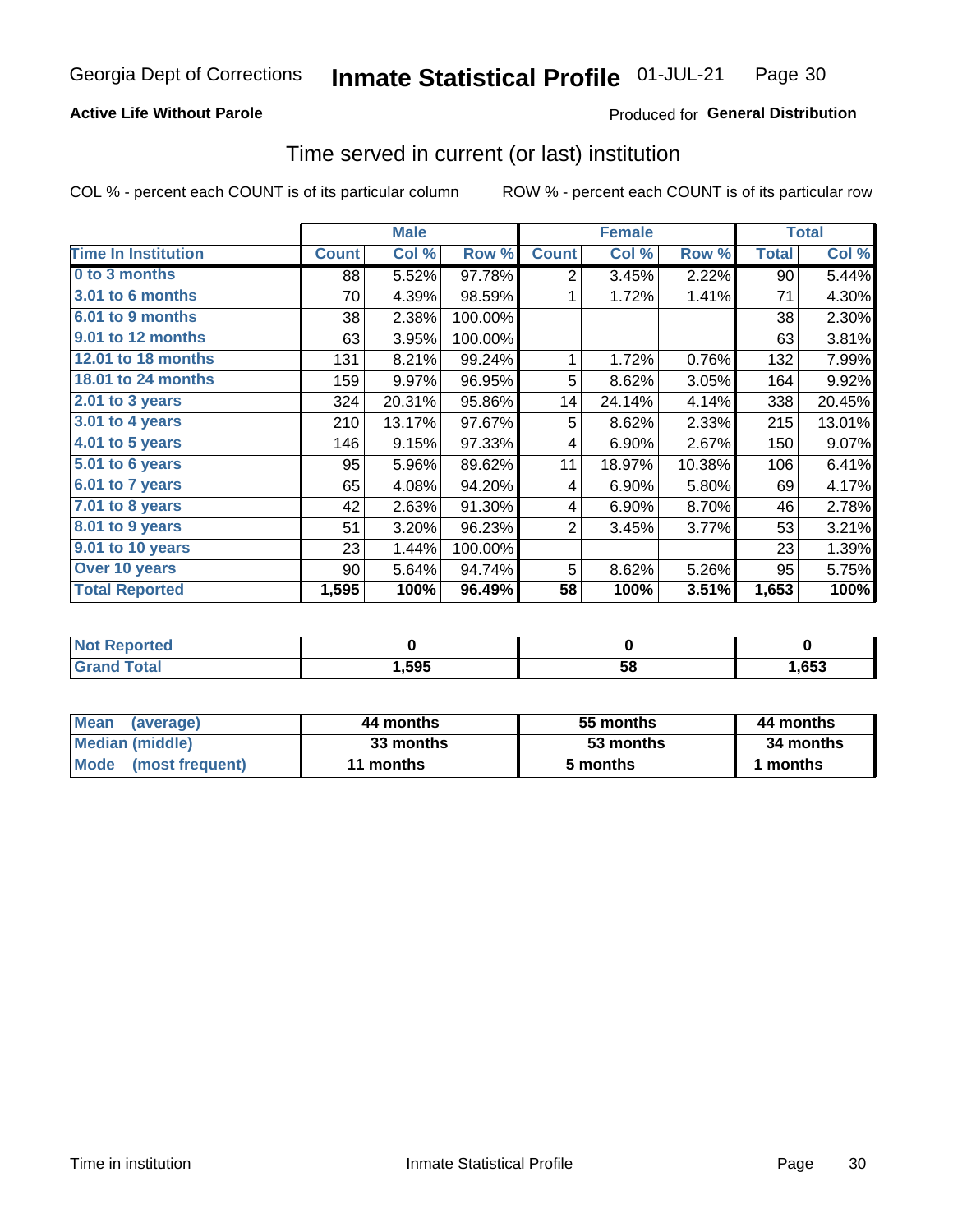#### Inmate Statistical Profile 01-JUL-21 Page 31

#### **Active Life Without Parole**

### Produced for General Distribution

## Highest grade level attained

COL % - percent each COUNT is of its particular column

|                              |                | <b>Male</b> |         |                 | <b>Female</b> |        |                | <b>Total</b> |
|------------------------------|----------------|-------------|---------|-----------------|---------------|--------|----------------|--------------|
| <b>Grade Level</b>           | <b>Count</b>   | Col %       | Row %   | <b>Count</b>    | Col %         | Row %  | <b>Total</b>   | Col %        |
| No school at all             | 2              | 0.17%       | 100.00% |                 |               |        | $\overline{2}$ | 0.17%        |
| <b>Grade 1</b>               | 1              | 0.08%       | 100.00% |                 |               |        | 1              | 0.08%        |
| <b>Grade 2</b>               | 1              | 0.08%       | 100.00% |                 |               |        | 1              | 0.08%        |
| <b>Grade 3</b>               | $\overline{2}$ | 0.17%       | 100.00% |                 |               |        | $\overline{2}$ | 0.17%        |
| <b>Grade 4</b>               | 4              | 0.34%       | 100.00% |                 |               |        | 4              | 0.33%        |
| Grade 5                      | 1              | 0.08%       | 100.00% |                 |               |        | 1              | 0.08%        |
| Grade 6                      | 9              | 0.76%       | 100.00% |                 |               |        | 9              | 0.74%        |
| Grade 7                      | 33             | 2.78%       | 100.00% |                 |               |        | 33             | 2.73%        |
| Grade 8                      | 79             | 6.67%       | 98.75%  | 1               | 3.85%         | 1.25%  | 80             | 6.61%        |
| Grade 9                      | 141            | 11.90%      | 97.92%  | 3               | 11.54%        | 2.08%  | 144            | 11.89%       |
| Grade 10                     | 228            | 19.24%      | 97.44%  | 6               | 23.08%        | 2.56%  | 234            | 19.32%       |
| Grade 11                     | 218            | 18.40%      | 98.64%  | 3               | 11.54%        | 1.36%  | 221            | 18.25%       |
| <b>Grade 12 or GED</b>       | 310            | 26.16%      | 97.48%  | 8               | 30.77%        | 2.52%  | 318            | 26.26%       |
| Some tech school             | 14             | 1.18%       | 93.33%  | 1               | 3.85%         | 6.67%  | 15             | 1.24%        |
| <b>Completed tech school</b> | 17             | 1.43%       | 100.00% |                 |               |        | 17             | 1.40%        |
| College, 1 year              | 38             | 3.21%       | 97.44%  | 1               | 3.85%         | 2.56%  | 39             | 3.22%        |
| College, 2 year              | 41             | 3.46%       | 97.62%  | 1               | 3.85%         | 2.38%  | 42             | 3.47%        |
| College, 3 year              | 18             | 1.52%       | 100.00% |                 |               |        | 18             | 1.49%        |
| <b>Bachelor's degree</b>     | 21             | 1.77%       | 100.00% |                 |               |        | 21             | 1.73%        |
| <b>Master's degree</b>       | 4              | 0.34%       | 80.00%  | 1               | 3.85%         | 20.00% | 5              | 0.41%        |
| Ph.D. degree                 | 1              | 0.08%       | 50.00%  | 1               | 3.85%         | 50.00% | $\overline{2}$ | 0.17%        |
| Law degree                   | $\overline{2}$ | 0.17%       | 100.00% |                 |               |        | $\overline{2}$ | 0.17%        |
| <b>Total Reported</b>        | 1,185          | 100%        | 97.85%  | $\overline{26}$ | 100.0%        | 2.15%  | 1,211          | 100.0%       |

| NO   | .    | ^^<br>◡▵ | 442  |
|------|------|----------|------|
| υιαι | .595 | -58      | .653 |

| Mean<br>(average)       | 10.84           | 11.62           | 10.85           |
|-------------------------|-----------------|-----------------|-----------------|
| <b>Median (middle)</b>  | Grade 11        | Other           | Grade 11        |
| Mode<br>(most frequent) | Grade 12 or GED | Grade 12 or GED | Grade 12 or GED |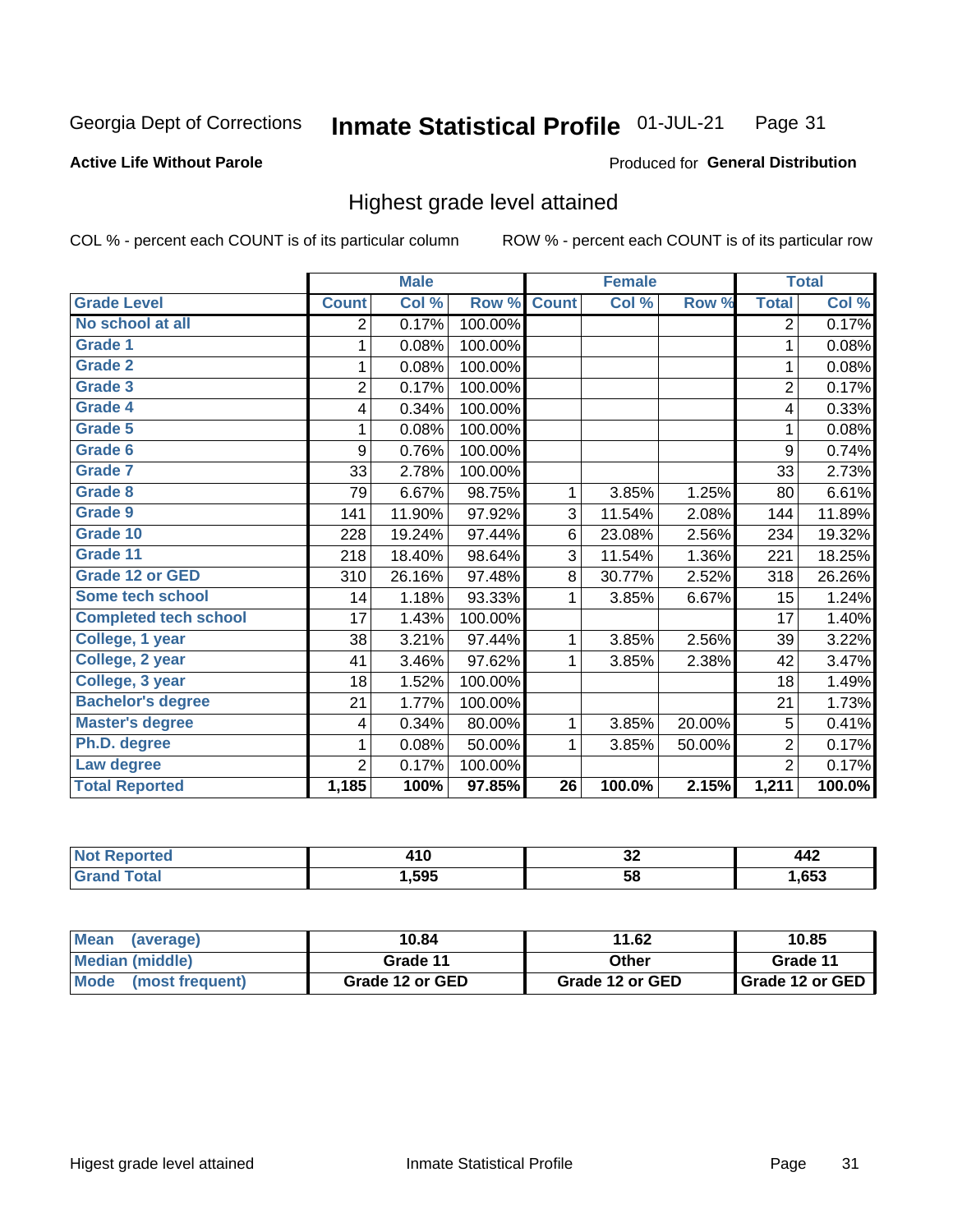#### Inmate Statistical Profile 01-JUL-21 Page 32

### **Active Life Without Parole**

### **Produced for General Distribution**

## Culture fair IQ scores

COL % - percent each COUNT is of its particular column

|                       |              | <b>Male</b> |             |                | <b>Female</b> |          |              | <b>Total</b> |
|-----------------------|--------------|-------------|-------------|----------------|---------------|----------|--------------|--------------|
| <b>IQ Scores</b>      | <b>Count</b> | Col %       | Row % Count |                | Col %         | Row %    | <b>Total</b> | Col %        |
| $60 - 69$             | 44           | 3.22%       | 97.78%      |                | 2.13%         | 2.22%    | 45           | 3.18%        |
| $70 - 79$             | 103          | 7.53%       | 97.17%      | 3              | 6.38%         | 2.83%    | 106          | 7.49%        |
| $80 - 89$             | 188          | 13.74%      | 96.41%      | 7              | 14.89%        | 3.59%    | 195          | 13.78%       |
| $90 - 99$             | 355          | 25.95%      | 94.92%      | 19             | 40.43%        | $5.08\%$ | 374          | 26.43%       |
| $100 - 109$           | 376          | 27.49%      | 97.66%      | 9              | 19.15%        | 2.34%    | 385          | 27.21%       |
| $110 - 119$           | 254          | 18.57%      | 98.07%      | 5              | 10.64%        | 1.93%    | 259          | 18.30%       |
| $120 - 129$           | 46           | 3.36%       | 95.83%      | $\overline{2}$ | 4.26%         | 4.17%    | 48           | 3.39%        |
| $130 - 139$           | 2            | 0.15%       | 66.67%      | 1              | 2.13%         | 33.33%   | 3            | 0.21%        |
| <b>Total Reported</b> | 1,368        | 100%        | 96.68%      | 47             | 100.0%        | 3.32%    | 1,415        | 100%         |

| <b>Not Reported</b>  | 210                      |    | 247   |
|----------------------|--------------------------|----|-------|
| Not Valid (under 60) | $\overline{\phantom{a}}$ |    | ີ     |
| <b>Grand Total</b>   | 1,595                    | 58 | 1,653 |

| <b>Mean</b><br>(average) | 98 | 98  | 98 |
|--------------------------|----|-----|----|
| Median (middle)          | 99 | 96  | 99 |
| Mode (most frequent)     | 99 | 102 | 99 |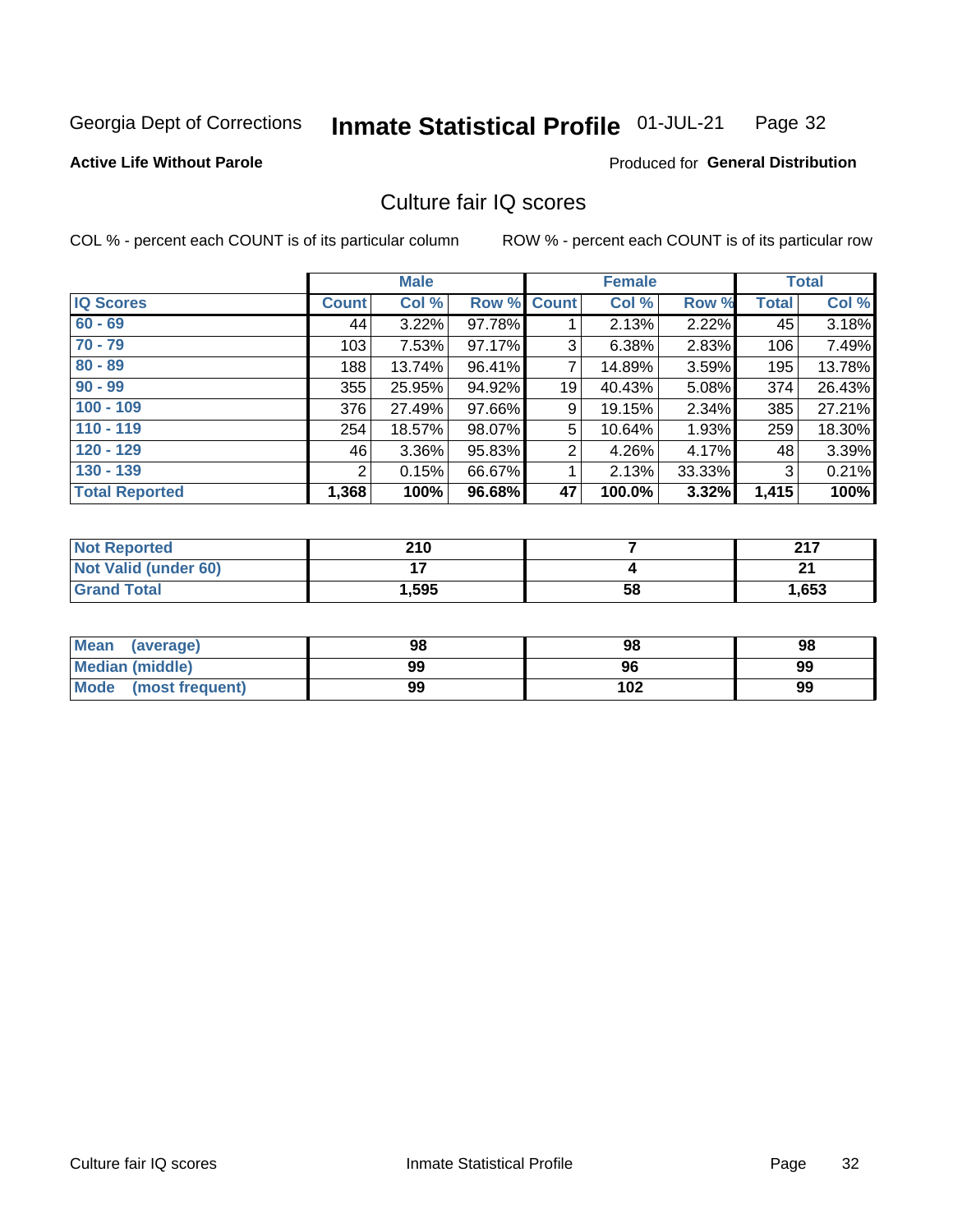#### Inmate Statistical Profile 01-JUL-21 Page 33

**Produced for General Distribution** 

#### **Active Life Without Parole**

## Wide Range Achievement Test (WRAT) reading score

COL % - percent each COUNT is of its particular column

|                           |              | <b>Male</b> |         |                | <b>Female</b> |       |              | <b>Total</b> |
|---------------------------|--------------|-------------|---------|----------------|---------------|-------|--------------|--------------|
| <b>WRAT Reading Score</b> | <b>Count</b> | Col %       | Row %   | <b>Count</b>   | Col %         | Row % | <b>Total</b> | Col %        |
| 0.1 to 0.9                | 27           | 1.84%       | 100.00% |                |               |       | 27           | 1.78%        |
| 1.0 to 1.9                | 23           | 1.57%       | 100.00% |                |               |       | 23           | 1.52%        |
| 2.0 to 2.9                | 48           | 3.28%       | 96.00%  | $\overline{2}$ | 3.92%         | 4.00% | 50           | 3.30%        |
| 3.0 to 3.9                | 88           | 6.01%       | 95.65%  | 4              | 7.84%         | 4.35% | 92           | 6.07%        |
| 4.0 to 4.9                | 108          | 7.37%       | 96.43%  | 4              | 7.84%         | 3.57% | 112          | 7.39%        |
| 5.0 to 5.9                | 141          | 9.62%       | 98.60%  | $\overline{2}$ | 3.92%         | 1.40% | 143          | 9.43%        |
| 6.0 to 6.9                | 119          | 8.12%       | 98.35%  | $\overline{2}$ | 3.92%         | 1.65% | 121          | 7.98%        |
| 7.0 to 7.9                | 48           | 3.28%       | 100.00% |                |               |       | 48           | 3.17%        |
| 8.0 to 8.9                | 126          | 8.60%       | 97.67%  | 3              | 5.88%         | 2.33% | 129          | 8.51%        |
| 9.0 to 9.9                | 71           | 4.85%       | 97.26%  | $\overline{2}$ | 3.92%         | 2.74% | 73           | 4.82%        |
| 10.0 to 10.9              | 86           | 5.87%       | 98.85%  | 1              | 1.96%         | 1.15% | 87           | 5.74%        |
| 11.0 to 11.9              | 143          | 9.76%       | 95.97%  | 6              | 11.76%        | 4.03% | 149          | 9.83%        |
| 12.0 to 12.9              | 384          | 26.21%      | 94.58%  | 22             | 43.14%        | 5.42% | 406          | 26.78%       |
| 13                        | 53           | 3.62%       | 94.64%  | 3              | 5.88%         | 5.36% | 56           | 3.69%        |
| <b>Total Reported</b>     | 1,465        | 100%        | 96.64%  | 51             | 100%          | 3.36% | 1,516        | 100.0%       |

| ≺eportea              | 130  |    | "<br>1 J I |
|-----------------------|------|----|------------|
| 'otal<br>$\mathbf{v}$ | ,595 | 58 | ,653       |

| <b>Mean</b><br>(average) | 8.69       | 9.88 | 8.73 |
|--------------------------|------------|------|------|
| Median (middle)          | י ה<br>Y.Z | 11.9 | 9.2  |
| Mode (most frequent)     | 12.9       | 12.9 | 12.9 |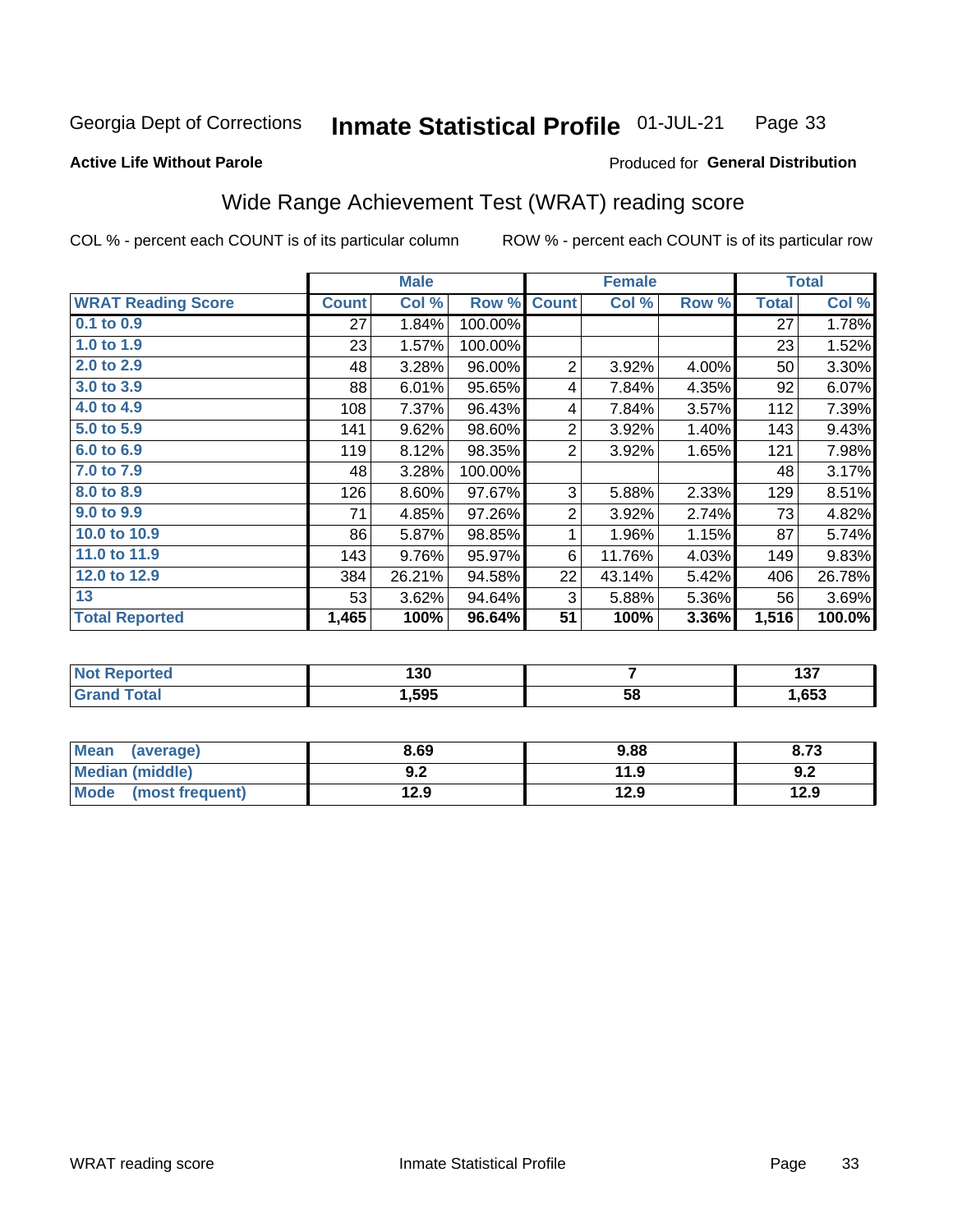#### **Inmate Statistical Profile 01-JUL-21** Page 34

#### **Active Life Without Parole**

### Produced for General Distribution

## Wide Range Achievement Test (WRAT) math score

COL % - percent each COUNT is of its particular column

|                              |              | <b>Male</b> |         |                | <b>Female</b> |        |              | <b>Total</b> |
|------------------------------|--------------|-------------|---------|----------------|---------------|--------|--------------|--------------|
| <b>WRAT Mathematic Score</b> | <b>Count</b> | Col %       | Row %   | <b>Count</b>   | Col %         | Row %  | <b>Total</b> | Col %        |
| $0.1$ to $0.9$               | 5            | 0.34%       | 100.00% |                |               |        | 5            | 0.33%        |
| 1.0 to 1.9                   | 12           | 0.82%       | 100.00% |                |               |        | 12           | 0.79%        |
| 2.0 to 2.9                   | 35           | 2.39%       | 97.22%  | 1              | 1.96%         | 2.78%  | 36           | 2.37%        |
| 3.0 to 3.9                   | 83           | 5.67%       | 97.65%  | $\overline{2}$ | 3.92%         | 2.35%  | 85           | 5.61%        |
| 4.0 to 4.9                   | 162          | 11.06%      | 97.01%  | 5              | 9.80%         | 2.99%  | 167          | 11.02%       |
| 5.0 to 5.9                   | 213          | 14.54%      | 97.71%  | 5              | 9.80%         | 2.29%  | 218          | 14.38%       |
| 6.0 to 6.9                   | 308          | 21.02%      | 97.16%  | 9              | 17.65%        | 2.84%  | 317          | 20.91%       |
| 7.0 to 7.9                   | 136          | 9.28%       | 96.45%  | 5              | 9.80%         | 3.55%  | 141          | $9.30\%$     |
| 8.0 to 8.9                   | 145          | 9.90%       | 97.97%  | 3              | 5.88%         | 2.03%  | 148          | 9.76%        |
| 9.0 to 9.9                   | 109          | 7.44%       | 95.61%  | 5              | 9.80%         | 4.39%  | 114          | 7.52%        |
| 10.0 to 10.9                 | 29           | 1.98%       | 100.00% |                |               |        | 29           | 1.91%        |
| 11.0 to 11.9                 | 48           | 3.28%       | 96.00%  | 2              | 3.92%         | 4.00%  | 50           | 3.30%        |
| 12.0 to 12.9                 | 174          | 11.88%      | 93.05%  | 13             | 25.49%        | 6.95%  | 187          | 12.34%       |
| 13                           | 6            | 0.41%       | 85.71%  | 1              | 1.96%         | 14.29% | 7            | 0.46%        |
| <b>Total Reported</b>        | 1,465        | 100%        | 96.64%  | 51             | 100%          | 3.36%  | 1,516        | 100%         |
|                              |              |             |         |                |               |        |              |              |

| <b>Not Reported</b>   | 130  |    | , , ,<br>1 J I |
|-----------------------|------|----|----------------|
| <b>Total</b><br>Grand | ,595 | 58 | ,653           |

| Mean (average)         | 7.31 | 8.40 | 7.35 |
|------------------------|------|------|------|
| <b>Median (middle)</b> | 6.9  | 7.4  | 6.9  |
| Mode (most frequent)   | 12.9 | 12.9 | 12.9 |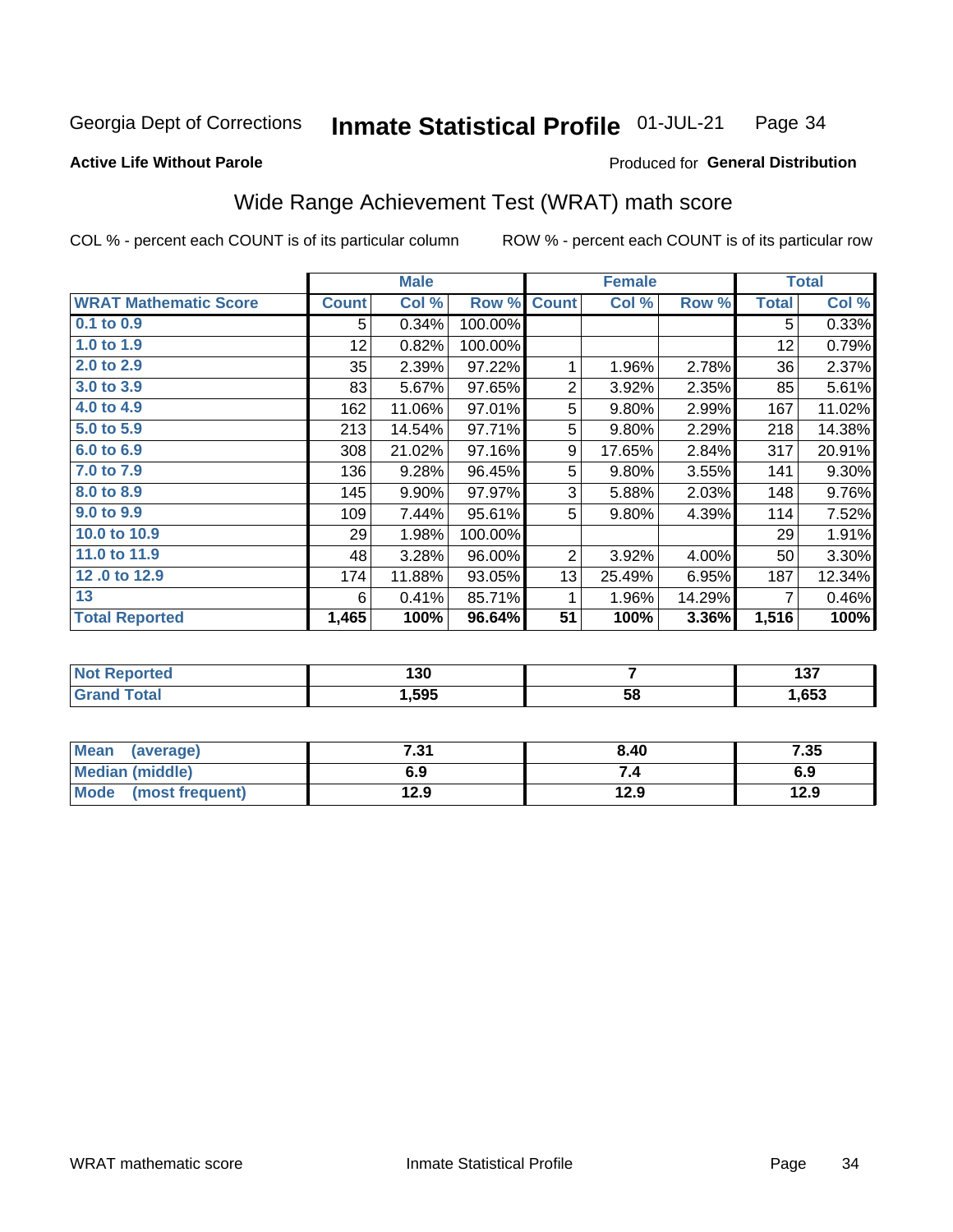#### Inmate Statistical Profile 01-JUL-21 Page 35

### **Active Life Without Parole**

### Produced for General Distribution

## Wide Range Achievement Test (WRAT) spelling score

COL % - percent each COUNT is of its particular column

|                            |              | <b>Male</b> |         |                 | <b>Female</b>  |       |              | <b>Total</b> |
|----------------------------|--------------|-------------|---------|-----------------|----------------|-------|--------------|--------------|
| <b>WRAT Spelling Score</b> | <b>Count</b> | Col %       | Row %   | <b>Count</b>    | Col %          | Row % | <b>Total</b> | Col %        |
| 0.1 to 0.9                 | 26           | 1.78%       | 100.00% |                 |                |       | 26           | 1.72%        |
| 1.0 to 1.9                 | 35           | 2.39%       | 100.00% |                 |                |       | 35           | 2.31%        |
| 2.0 to 2.9                 | 61           | 4.17%       | 96.83%  | $\overline{2}$  | 3.92%          | 3.17% | 63           | 4.16%        |
| 3.0 to 3.9                 | 88           | 6.02%       | 97.78%  | 2               | 3.92%          | 2.22% | 90           | 5.94%        |
| 4.0 to 4.9                 | 87           | 5.95%       | 97.75%  | $\overline{c}$  | 3.92%          | 2.25% | 89           | 5.88%        |
| 5.0 to 5.9                 | 148          | 10.12%      | 99.33%  | 1               | 1.96%          | 0.67% | 149          | 9.84%        |
| 6.0 to 6.9                 | 131          | 8.95%       | 98.50%  | 2               | 3.92%          | 1.50% | 133          | 8.78%        |
| 7.0 to 7.9                 | 135          | 9.23%       | 97.83%  | 3               | 5.88%          | 2.17% | 138          | 9.11%        |
| 8.0 to 8.9                 | 128          | 8.75%       | 97.71%  | 3               | 5.88%          | 2.29% | 131          | 8.65%        |
| 9.0 to 9.9                 | 79           | 5.40%       | 100.00% |                 |                |       | 79           | 5.22%        |
| 10.0 to 10.9               | 75           | 5.13%       | 100.00% |                 |                |       | 75           | 4.95%        |
| 11.0 to 11.9               | 102          | 6.97%       | 93.58%  | $\overline{7}$  | 13.73%         | 6.42% | 109          | 7.20%        |
| 12.0 to 12.9               | 338          | 23.10%      | 92.35%  | 28              | 54.90%         | 7.65% | 366          | 24.17%       |
| 13                         | 30           | 2.05%       | 96.77%  | 1               | 1.96%          | 3.23% | 31           | 2.05%        |
| <b>Total Reported</b>      | 1,463        | 100%        | 96.63%  | $\overline{51}$ | 100%           | 3.37% | 1,514        | 100%         |
|                            |              |             |         |                 |                |       |              |              |
| <b>Not Reported</b>        |              | 132         |         |                 | $\overline{7}$ |       |              | 139          |
| <b>Grand Total</b>         |              | 1,595       |         |                 | 58             |       |              | 1,653        |

| <b>Mean</b><br>(average)       | 8.24 | 10.55     | 8.32 |
|--------------------------------|------|-----------|------|
| <b>Median (middle)</b>         | o.J  | 1つ フ<br>. | ი.ა  |
| <b>Mode</b><br>(most frequent) | 12.9 | 12.9      | 12.9 |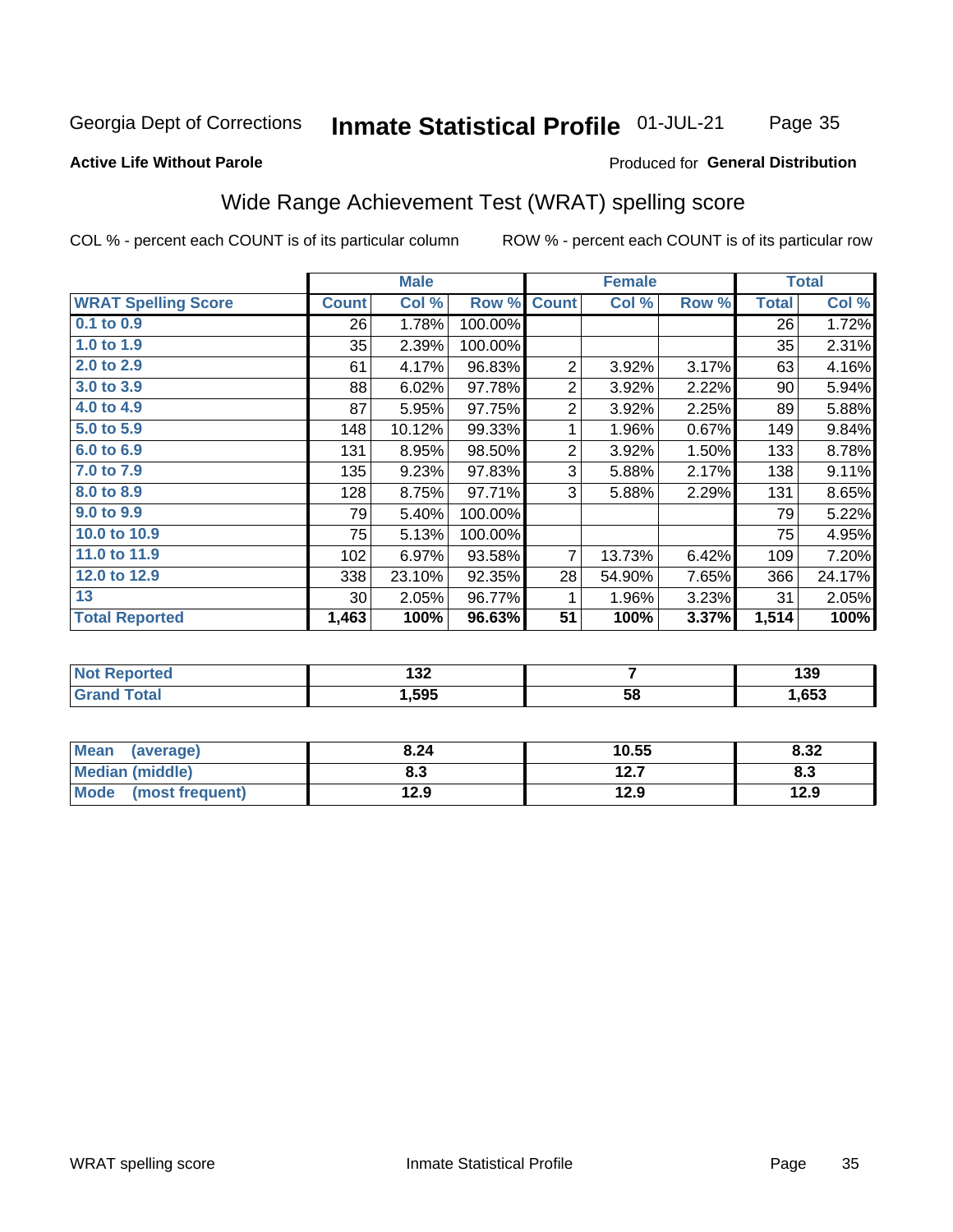#### Inmate Statistical Profile 01-JUL-21 Page 36

## **Active Life Without Parole**

**Produced for General Distribution** 

## Current / last mental health treatment level

COL % - percent each COUNT is of its particular column

|                                    |              | <b>Male</b> |         |              | <b>Female</b> |       |              | <b>Total</b> |
|------------------------------------|--------------|-------------|---------|--------------|---------------|-------|--------------|--------------|
| <b>Mental Health Treatment Lev</b> | <b>Count</b> | Col %       | Row %   | <b>Count</b> | Col %         | Row % | <b>Total</b> | Col %        |
| 1 No problem at current time       | 277          | 38.10%      | 95.85%  | 12           | 23.53%        | 4.15% | 289          | 37.15%       |
| 2 Receiving outpatient             | 363          | 49.93%      | 90.30%  | 39           | 76.47%        | 9.70% | 402          | 51.67%       |
| <b>Treatment</b>                   |              |             |         |              |               |       |              |              |
| 3 Inpatient, moderate              | 68           | 9.35%       | 100.00% |              |               |       | 68           | 8.74%        |
| <b>Treatment</b>                   |              |             |         |              |               |       |              |              |
| 4 Inpatient, intensive             | 19           | 2.61%       | 100.00% |              |               |       | 19           | 2.44%        |
| Treatment                          |              |             |         |              |               |       |              |              |
| <b>Total Evaluated</b>             | 727          | 100%        | 93.44%  | 51           | 100%          | 6.56% | 778          | 100%         |

| Never had MH evaluation | 868    |    | 075<br>0 I J |
|-------------------------|--------|----|--------------|
| Total                   | 595, ، | 58 | ,653         |

| <b>Median (middle)</b>         | <b>Receiving outpatient</b><br>treatment | <b>Receiving outpatient</b><br>treatment | <b>Receiving</b><br>outpatient<br>treatment |  |  |
|--------------------------------|------------------------------------------|------------------------------------------|---------------------------------------------|--|--|
| <b>Mode</b><br>(most frequent) | <b>Receiving outpatient</b><br>treatment | <b>Receiving outpatient</b><br>treatment | <b>Receiving</b><br>outpatient<br>treatment |  |  |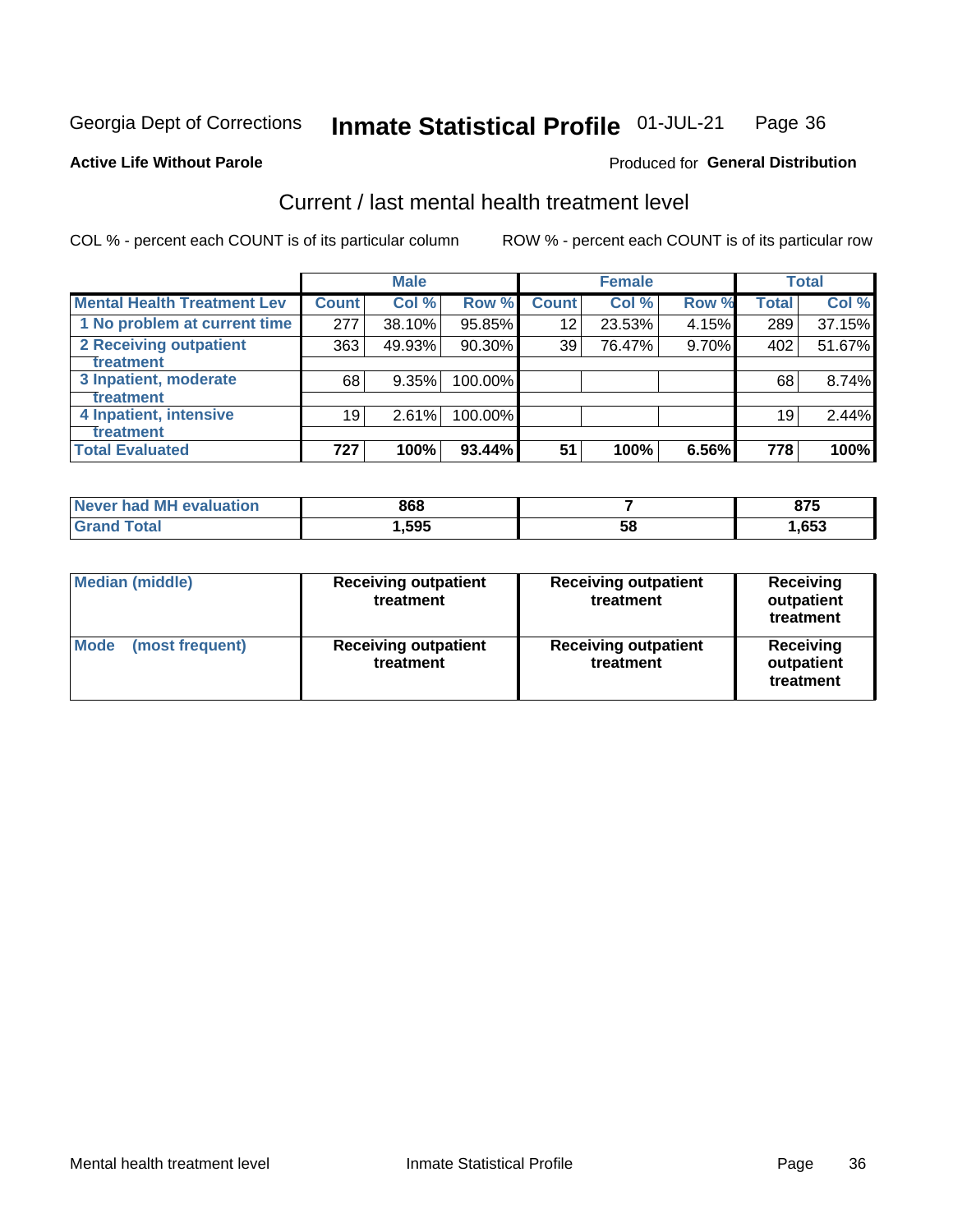#### Inmate Statistical Profile 01-JUL-21 Page 37

### **Active Life Without Parole**

### Produced for General Distribution

## PULHESDWIT medical scale - 'P' overall condition ('P'hysical)

COL % - percent each COUNT is of its particular column

|                                  |                | <b>Male</b> |         |             | <b>Female</b> |       |                | <b>Total</b> |
|----------------------------------|----------------|-------------|---------|-------------|---------------|-------|----------------|--------------|
| 'P' Overall Condition            | <b>Count</b>   | Col %       |         | Row % Count | Col %         | Row % | <b>Total</b>   | Col %        |
| 1 No medical illness             | 1,129          | 76.34%      | 97.33%  | 31          | 53.45%        | 2.67% | 1,160          | 75.47%       |
| 2 Well-controlled chronic        | 315            | $21.30\%$   | 92.38%  | 26          | 44.83%        | 7.62% | 341            | 22.19%       |
| <b>illness</b>                   |                |             |         |             |               |       |                |              |
| 3 Poorly-controlled chronic      | 32             | 2.16%       | 96.97%  |             | 1.72%         | 3.03% | 33             | 2.15%        |
| <b>illness</b>                   |                |             |         |             |               |       |                |              |
| 4 Significant problems requiring | 2 <sub>1</sub> | 0.14%       | 100.00% |             |               |       | $\overline{2}$ | 0.13%        |
| special housing                  |                |             |         |             |               |       |                |              |
| 5 Terminal illness, $<$ 6 months |                | $0.07\%$    | 100.00% |             |               |       |                | 0.07%        |
| to live                          |                |             |         |             |               |       |                |              |
| <b>Total Reported</b>            | 1,479          | 100%        | 96.23%  | 58          | 100%          | 3.77% | 1,537          | 100.0%       |

| rtea<br>.      | 116  |    | 44 C |
|----------------|------|----|------|
| $-4-$<br>_____ | 595, | Эč | ,653 |

|  |  | Mode (most frequent) | 1 No medical illness | 1 No medical illness | 1 No medical<br>illness |
|--|--|----------------------|----------------------|----------------------|-------------------------|
|--|--|----------------------|----------------------|----------------------|-------------------------|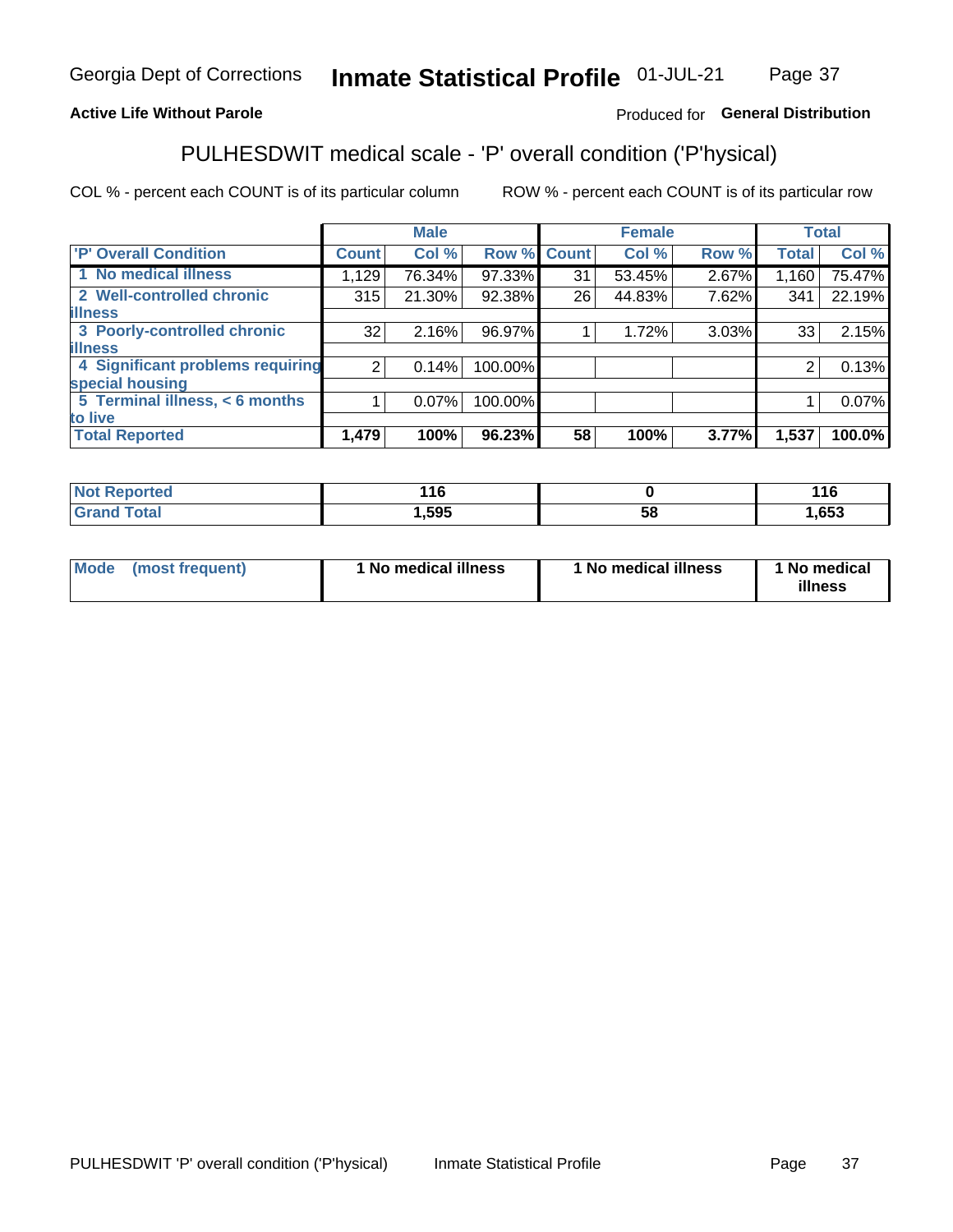### **Active Life Without Parole**

### Produced for General Distribution

## PULHESDWIT medical scale - 'U' upper body

COL % - percent each COUNT is of its particular column

|                              |              | <b>Male</b> |         |              | <b>Female</b> |       |              | <b>Total</b> |
|------------------------------|--------------|-------------|---------|--------------|---------------|-------|--------------|--------------|
| <b>'U' Upper Body</b>        | <b>Count</b> | Col %       | Row %   | <b>Count</b> | Col %         | Row % | <b>Total</b> | Col %        |
| 1 Upper bones, joints,       | 1,386        | 93.97%      | 96.25%  | 54           | 93.10%        | 3.75% | 1,440        | 93.93%       |
| muscles all OK               |              |             |         |              |               |       |              |              |
| 2 One or both arms minimally | 77           | 5.22%       | 95.06%  | 4            | 6.90%         | 4.94% | 81           | 5.28%        |
| limited                      |              |             |         |              |               |       |              |              |
| 3 One or both arms           | 9            | 0.61%       | 100.00% |              |               |       | 9            | 0.59%        |
| <b>moderately limited</b>    |              |             |         |              |               |       |              |              |
| 4 One arm disabled,          | 3            | 0.20%       | 100.00% |              |               |       | 3            | 0.20%        |
| paralyzed, or amputated      |              |             |         |              |               |       |              |              |
| <b>Total Reported</b>        | 1,475        | 100%        | 96.22%  | 58           | 100%          | 3.78% | 1,533        | 100%         |

| <b>Not Reported</b> | ィクハ<br>I ŁU |    | חר ו<br>I ZU |
|---------------------|-------------|----|--------------|
| <b>Total</b>        | ,595        | 58 | ,653         |

| <b>Mode</b> | (most frequent) | 1 Upper bones, joints,<br>muscles all OK | 1 Upper bones, joints,<br>muscles all OK | 1 Upper bones,<br>ljoints, muscles all<br>ОK |
|-------------|-----------------|------------------------------------------|------------------------------------------|----------------------------------------------|
|-------------|-----------------|------------------------------------------|------------------------------------------|----------------------------------------------|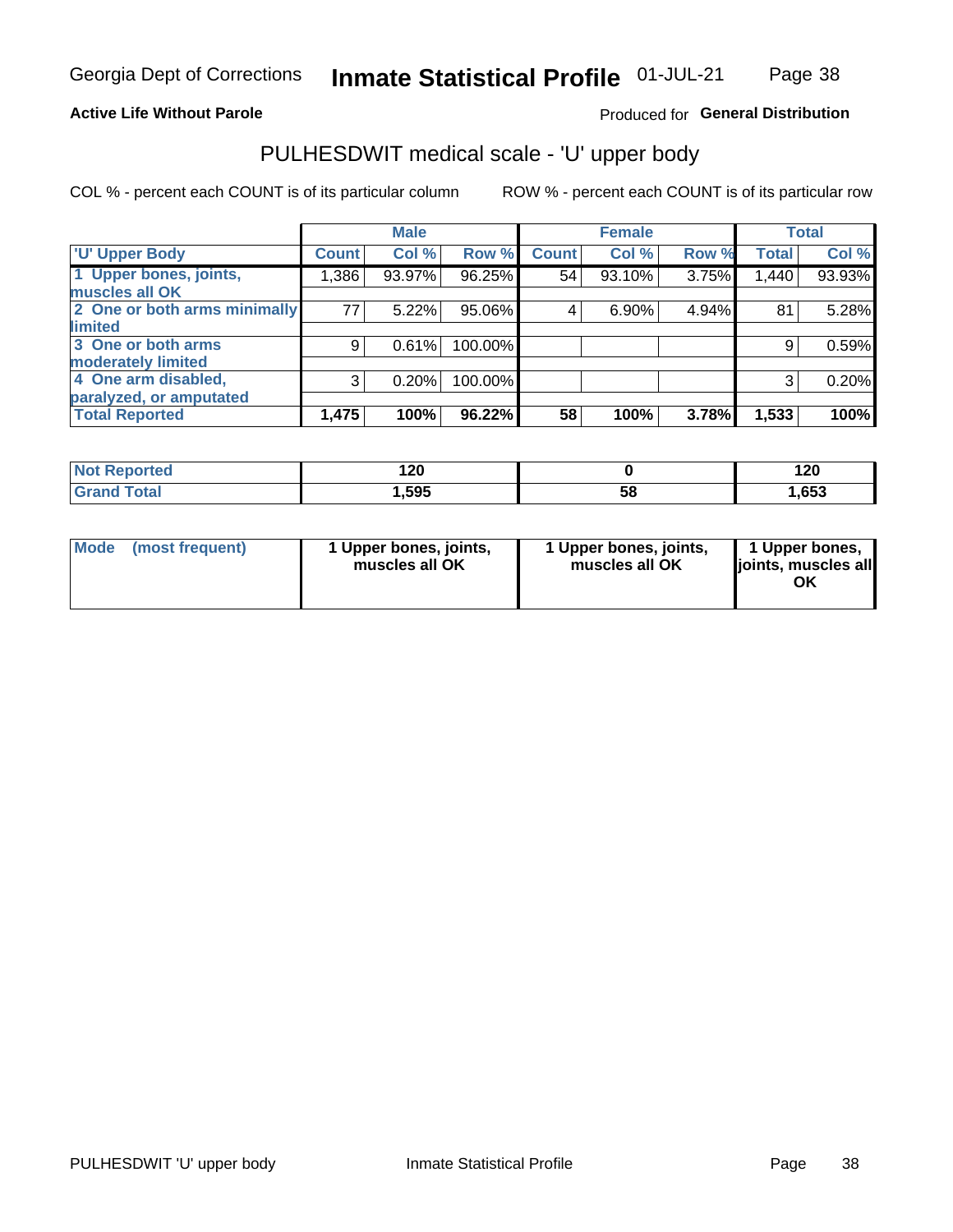### **Active Life Without Parole**

## Produced for General Distribution

## PULHESDWIT medical scale - 'L' lower body

COL % - percent each COUNT is of its particular column

|                                |              | <b>Male</b> |         |              | <b>Female</b> |       |              | <b>Total</b> |
|--------------------------------|--------------|-------------|---------|--------------|---------------|-------|--------------|--------------|
| 'L' Lower Body                 | <b>Count</b> | Col %       | Row %   | <b>Count</b> | Col %         | Row % | <b>Total</b> | Col %        |
| 1 Lower bones, joints,         | 1,281        | 86.85%      | 96.17%  | 51           | 87.93%        | 3.83% | 1,332        | 86.89%       |
| muscles all OK                 |              |             |         |              |               |       |              |              |
| 2 One or both legs minimally   | 164          | 11.12%      | 95.91%  |              | 12.07%        | 4.09% | 171          | 11.15%       |
| limited                        |              |             |         |              |               |       |              |              |
| 3 One or both legs             | 24           | 1.63%       | 100.00% |              |               |       | 24           | 1.57%        |
| moderately limited             |              |             |         |              |               |       |              |              |
| 4 One leg disabled, paralyzed, | 5            | 0.34%       | 100.00% |              |               |       | 5            | 0.33%        |
| or amputated                   |              |             |         |              |               |       |              |              |
| 5 Both legs disabled,          |              | 0.07%       | 100.00% |              |               |       |              | 0.07%        |
| paralyzed, or amputated        |              |             |         |              |               |       |              |              |
| <b>Total Reported</b>          | 1,475        | 100%        | 96.22%  | 58           | 100%          | 3.78% | 1,533        | 100.0%       |

| <b>Not Reported</b> | חה ו<br>14 L V |    | 120  |
|---------------------|----------------|----|------|
| <b>Grand Total</b>  | 1,595          | ხშ | ,653 |

| Mode (most frequent) | I Lower bones, joints,<br>muscles all OK | 1 Lower bones, joints,<br>muscles all OK | 1 Lower bones,<br>joints, muscles all<br>ΟK |
|----------------------|------------------------------------------|------------------------------------------|---------------------------------------------|
|----------------------|------------------------------------------|------------------------------------------|---------------------------------------------|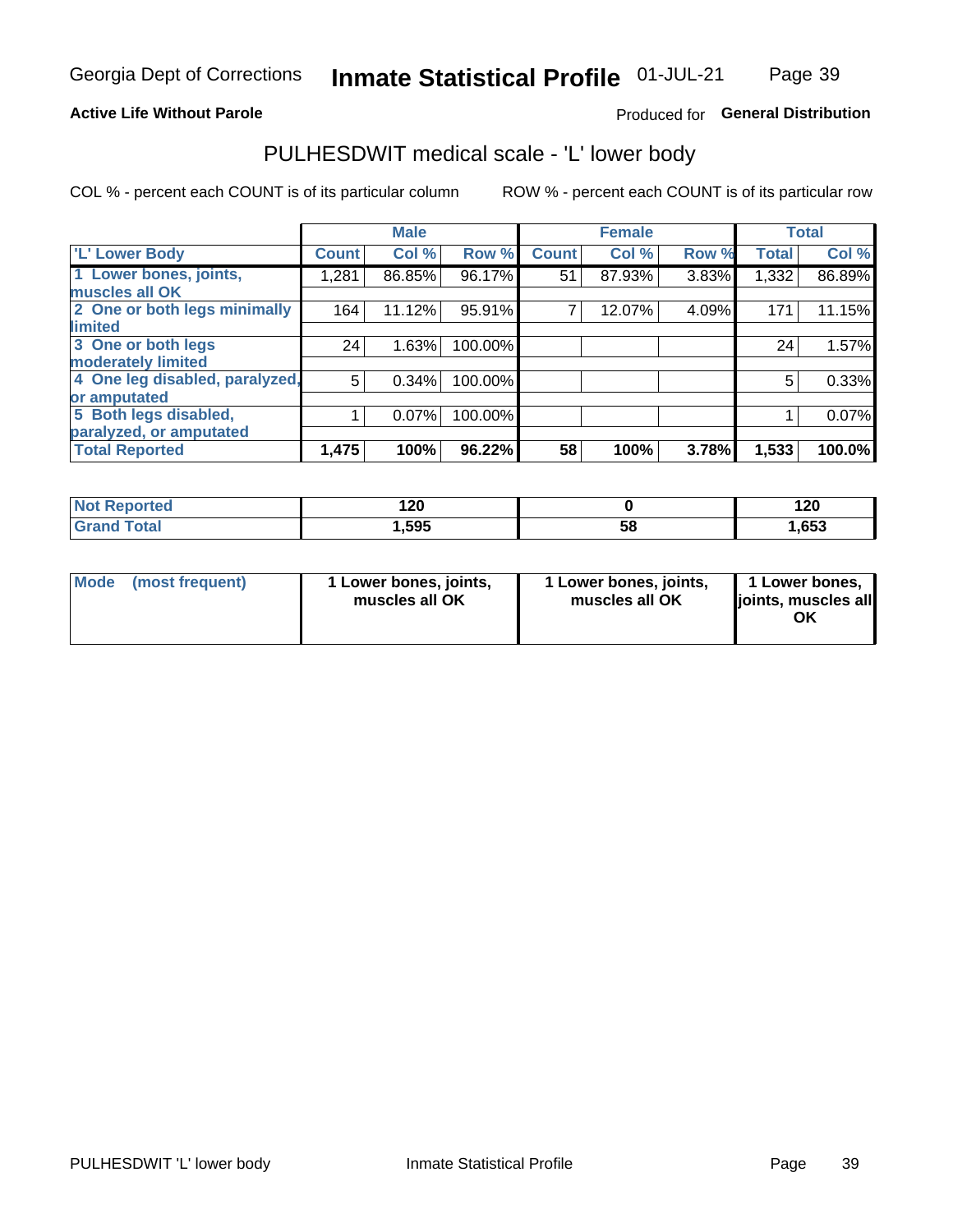### **Active Life Without Parole**

### Produced for General Distribution

## PULHESDWIT medical scale - 'H' hearing

COL % - percent each COUNT is of its particular column

|                                |              | <b>Male</b> |                    |    | <b>Female</b> |       | <b>Total</b> |        |
|--------------------------------|--------------|-------------|--------------------|----|---------------|-------|--------------|--------|
| <b>H' Hearing</b>              | <b>Count</b> | Col%        | <b>Row % Count</b> |    | Col %         | Row % | <b>Total</b> | Col %  |
| 1 Normal hearing both ears     | 1,455        | 98.85%      | 96.23%             | 57 | 100.00%       | 3.77% | 1,512        | 98.89% |
| 2 Some loss in one ear with    | 12           | 0.82%       | 100.00%            |    |               |       | 12           | 0.78%  |
| other OK, or mild loss in both |              |             |                    |    |               |       |              |        |
| 3 Total loss in one ear with   |              | 0.27%       | 100.00%            |    |               |       | 4            | 0.26%  |
| mild loss in other             |              |             |                    |    |               |       |              |        |
| 4 Severe loss in both ears     |              | 0.07%       | 100.00%            |    |               |       |              | 0.07%  |
| <b>Total Reported</b>          | 1,472        | 100%        | 96.27%             | 57 | 100%          | 3.73% | 1,529        | 100%   |

| 'N<br>reo | $\sim$<br>14J |    | 124  |
|-----------|---------------|----|------|
| _____     | 505           | აა | ,653 |

| Mode (most frequent) | 1 Normal hearing both ears 1 Normal hearing both ears 1 Normal hearing | both ears |
|----------------------|------------------------------------------------------------------------|-----------|
|                      |                                                                        |           |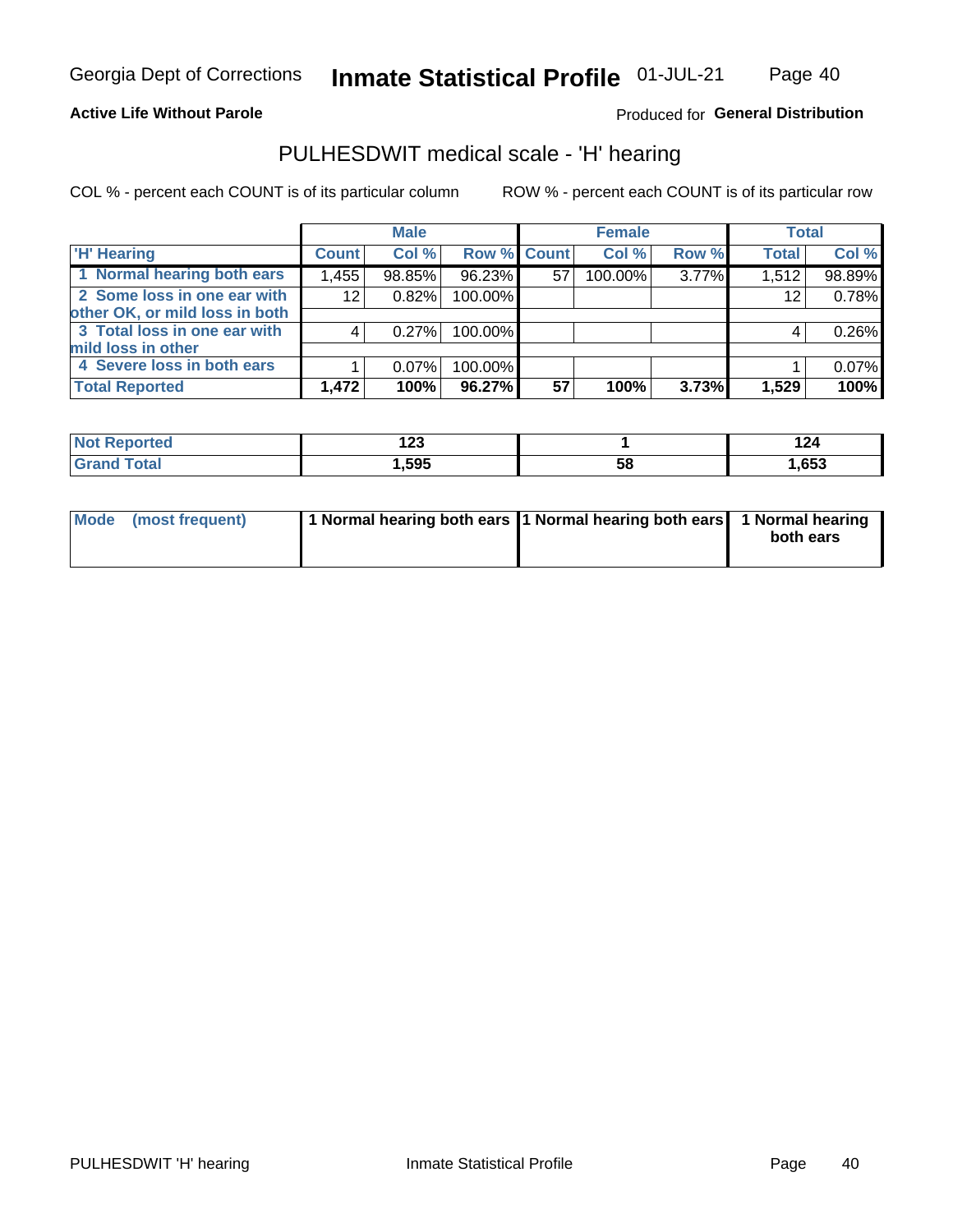### **Active Life Without Parole**

### Produced for General Distribution

## PULHESDWIT medical scale - 'E' vision

COL % - percent each COUNT is of its particular column

|                                 |                    | <b>Male</b> |         |             | <b>Female</b> |       |              | <b>Total</b> |
|---------------------------------|--------------------|-------------|---------|-------------|---------------|-------|--------------|--------------|
| 'E' Vision                      | Count <sup>'</sup> | Col %       |         | Row % Count | Col %         | Row % | <b>Total</b> | Col %        |
| 1 Correctable to 20/40 in both  | 1,049              | 73.20%      | 97.04%  | 32          | 56.14%        | 2.96% | 1,081        | 72.55%       |
| eyes                            |                    |             |         |             |               |       |              |              |
| 2 Correctable to 20/70 in one   | 323                | 22.54%      | 92.82%  | 25          | 43.86%        | 7.18% | 348          | 23.36%       |
| eye, may be blind in other      |                    |             |         |             |               |       |              |              |
| 3 Correctable to 20/200 in one  | 54                 | 3.77%       | 100.00% |             |               |       | 54           | 3.62%        |
| eye, may be blind in other      |                    |             |         |             |               |       |              |              |
| 4 One eye not correctable to    | 6                  | 0.42%       | 100.00% |             |               |       | 6            | 0.40%        |
| 20/200, other may be blind      |                    |             |         |             |               |       |              |              |
| 5 Blind in both eyes, requiring |                    | 0.07%       | 100.00% |             |               |       |              | $0.07\%$     |
| special housing                 |                    |             |         |             |               |       |              |              |
| <b>Total Reported</b>           | 1,433              | 100%        | 96.17%  | 57          | 100%          | 3.83% | 1,490        | 100%         |

| <b>Reported</b><br>NOT. | 162  |    | 163   |
|-------------------------|------|----|-------|
| <b>Total</b>            | ,595 | 58 | 1,653 |

| Mode (most frequent) | 1 Correctable to 20/40 in both<br>eves | 1 Correctable to 20/40 in   1 Correctable to  <br>both eyes | 20/40 in both eyes |
|----------------------|----------------------------------------|-------------------------------------------------------------|--------------------|
|                      |                                        |                                                             |                    |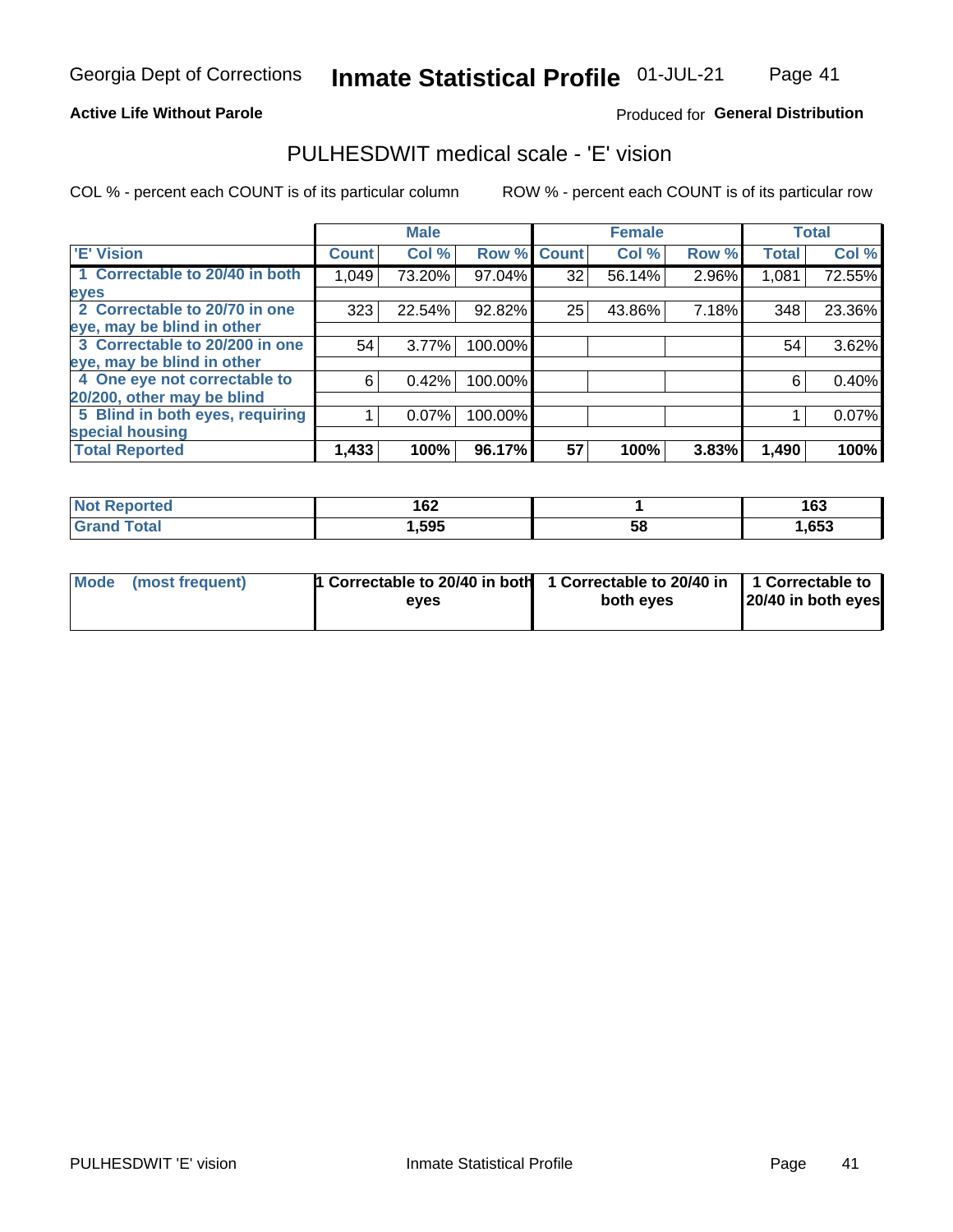### **Active Life Without Parole**

## Produced for General Distribution

## PULHESDWIT medical scale - 'S' pSychiatric

COL % - percent each COUNT is of its particular column

|                                        |              | <b>Male</b> |         |                    | <b>Female</b> |        |              | <b>Total</b> |
|----------------------------------------|--------------|-------------|---------|--------------------|---------------|--------|--------------|--------------|
| 'S' pSychiatric                        | <b>Count</b> | Col %       |         | <b>Row % Count</b> | Col %         | Row %  | <b>Total</b> | Col %        |
| 1 No impairment or disorders           | 1,212        | 82.73%      | 98.54%  | 18                 | 34.62%        | 1.46%  | 1,230        | 81.08%       |
| 2 Stable, or in remission, or          | 203          | 13.86%      | 86.02%  | 33                 | 63.46%        | 13.98% | 236          | 15.56%       |
| mild impairment or retardation         |              |             |         |                    |               |        |              |              |
| 3 Requires moderate inpatient          | 38           | 2.59%       | 97.44%  |                    | 1.92%         | 2.56%  | 39           | 2.57%        |
| treatment                              |              |             |         |                    |               |        |              |              |
| 4 Requires intensive inpatient         | 11           | 0.75%       | 100.00% |                    |               |        | 11           | 0.73%        |
| treatment                              |              |             |         |                    |               |        |              |              |
| <b>5 Requires Crisis Stabilization</b> |              | $0.07\%$    | 100.00% |                    |               |        |              | 0.07%        |
| Unit (CSU) inpatient care              |              |             |         |                    |               |        |              |              |
| <b>Total Reported</b>                  | 1,465        | 100%        | 96.57%  | 52                 | 100%          | 3.43%  | 1,517        | 100.0%       |

| <b>Anorted</b><br><b>NOT</b><br>Renoi | ה פו<br>טטו |    | 136  |
|---------------------------------------|-------------|----|------|
| <b>Total</b>                          | 595,        | 58 | ,653 |

| Mode (most frequent) | <b>1 No impairment or disorders</b> 2 Stable, or in remission, 11 No impairment or |                       |           |
|----------------------|------------------------------------------------------------------------------------|-----------------------|-----------|
|                      |                                                                                    | or mild impairment or | disorders |
|                      |                                                                                    | retardation           |           |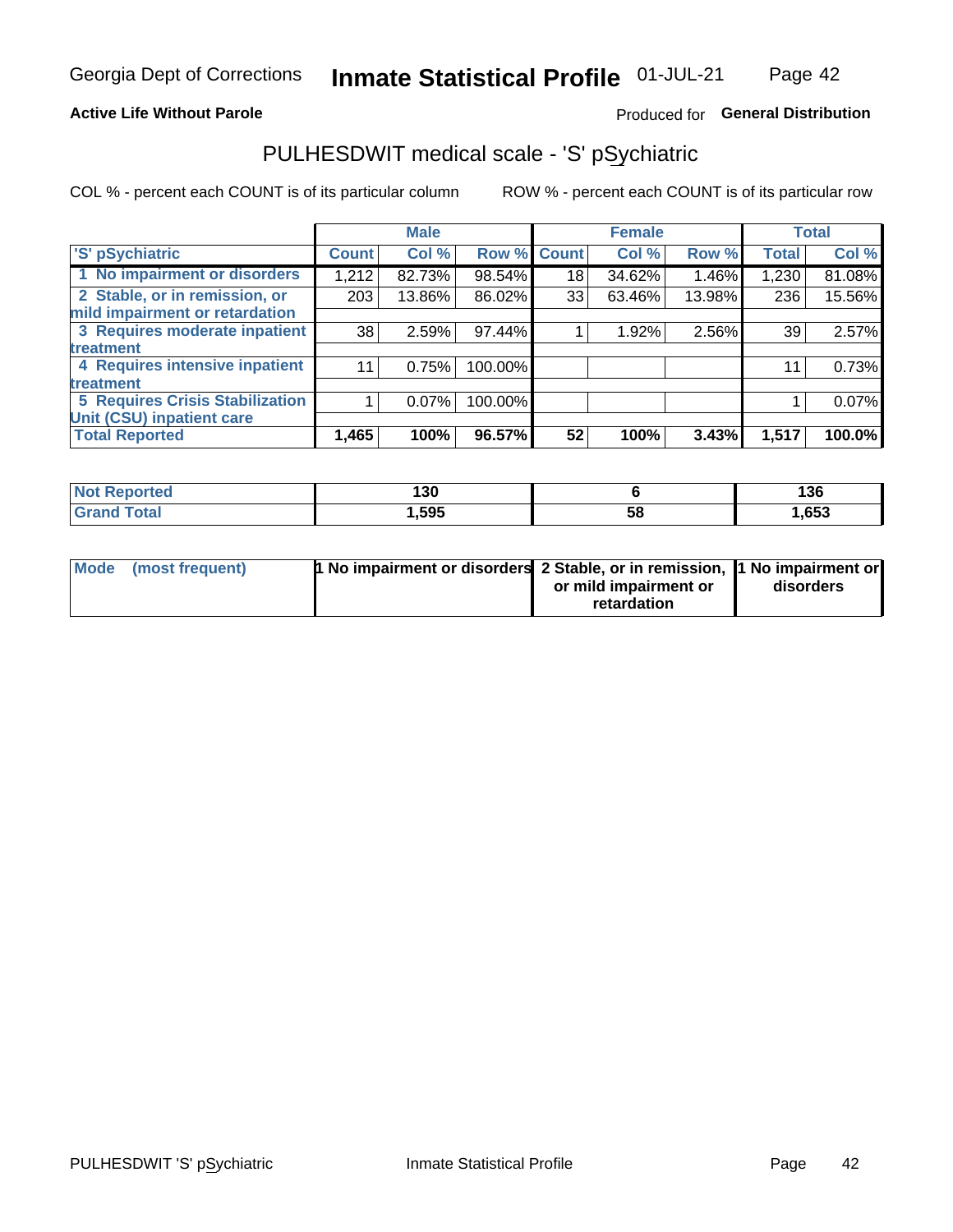### **Active Life Without Parole**

### Produced for General Distribution

## PULHESDWIT medical scale - 'D' dental

COL % - percent each COUNT is of its particular column

|                                 |              | <b>Male</b> |           |                    | <b>Female</b> |       |              | Total  |
|---------------------------------|--------------|-------------|-----------|--------------------|---------------|-------|--------------|--------|
| 'D' Dental                      | <b>Count</b> | Col %       |           | <b>Row % Count</b> | Col %         | Row % | <b>Total</b> | Col %  |
| 1 Minimal routine dental health | 1,068        | 78.13%      | 95.53%    | 50                 | 94.34%        | 4.47% | 1,118        | 78.73% |
| <b>needs</b>                    |              |             |           |                    |               |       |              |        |
| 2 Moderate cavities and/or gum  | 261          | 19.09%      | 99.24%    | 2                  | $3.77\%$      | 0.76% | 263          | 18.52% |
| disease                         |              |             |           |                    |               |       |              |        |
| 3 Extensive gum disease         | 38           | 2.78%       | 97.44%    |                    | 1.89%         | 2.56% | 39           | 2.75%  |
| and/or widespread decay         |              |             |           |                    |               |       |              |        |
| <b>Total Reported</b>           | 1,367        | 100%        | $96.27\%$ | 53                 | 100%          | 3.73% | 1,420        | 100%   |

| prtea<br> | 228  |   | ົດດິດ<br>∠ാാ |
|-----------|------|---|--------------|
| 'ota      | .595 | ວ | .653         |

| <b>Mode</b><br>(most frequent) | <b>Minimal routine dental</b><br>health needs | 1 Minimal routine dental<br>health needs | 1 Minimal routine<br>dental health<br>needs |
|--------------------------------|-----------------------------------------------|------------------------------------------|---------------------------------------------|
|--------------------------------|-----------------------------------------------|------------------------------------------|---------------------------------------------|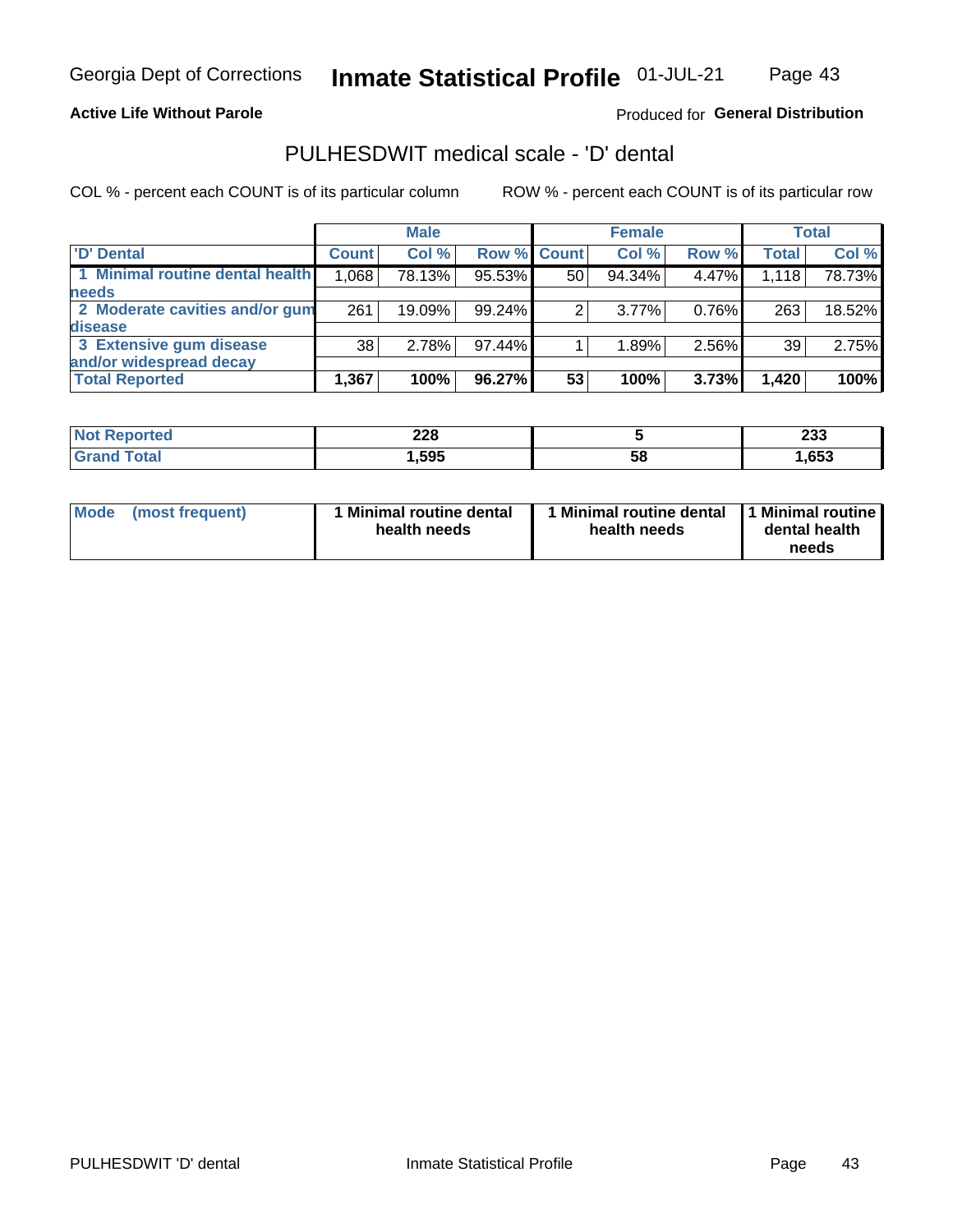### **Active Life Without Parole**

## Produced for General Distribution

## PULHESDWIT medical scale - 'W' work ability

COL % - percent each COUNT is of its particular column

|                                 |              | <b>Male</b> |         |             | <b>Female</b> |       |              | <b>Total</b> |
|---------------------------------|--------------|-------------|---------|-------------|---------------|-------|--------------|--------------|
| <b>W' work ability</b>          | <b>Count</b> | Col %       |         | Row % Count | Col %         | Row % | <b>Total</b> | Col %        |
| 1 Unrestricted work or activity | 1,237        | 83.86%      | 96.49%  | 45          | 77.59%        | 3.51% | 1,282        | 83.63%       |
| 2 Minor restrictions on type of | 189          | 12.81%      | 93.56%  | 13          | 22.41%        | 6.44% | 202          | 13.18%       |
| <b>work</b>                     |              |             |         |             |               |       |              |              |
| 3 Moderate restrictions on type | 33           | 2.24%       | 100.00% |             |               |       | 33           | 2.15%        |
| lof work                        |              |             |         |             |               |       |              |              |
| 4 Major restrictions on type of | 10           | 0.68%       | 100.00% |             |               |       | 10           | 0.65%        |
| <b>work</b>                     |              |             |         |             |               |       |              |              |
| 5 Cannot work under any         | 6            | 0.41%       | 100.00% |             |               |       | 6            | 0.39%        |
| <b>circumstances</b>            |              |             |         |             |               |       |              |              |
| <b>Total Reported</b>           | 1,475        | 100%        | 96.22%  | 58          | 100%          | 3.78% | 1,533        | 100%         |

| 'Not Reported        | חר ו<br>14V |   | חר ו<br>14V |
|----------------------|-------------|---|-------------|
| <b>Total</b><br>Cron | 595,        | ວ | ,653        |

| Mode (most frequent) | 1 Unrestricted work or | 1 Unrestricted work or | 1 Unrestricted   |
|----------------------|------------------------|------------------------|------------------|
|                      | activity               | activity               | work or activity |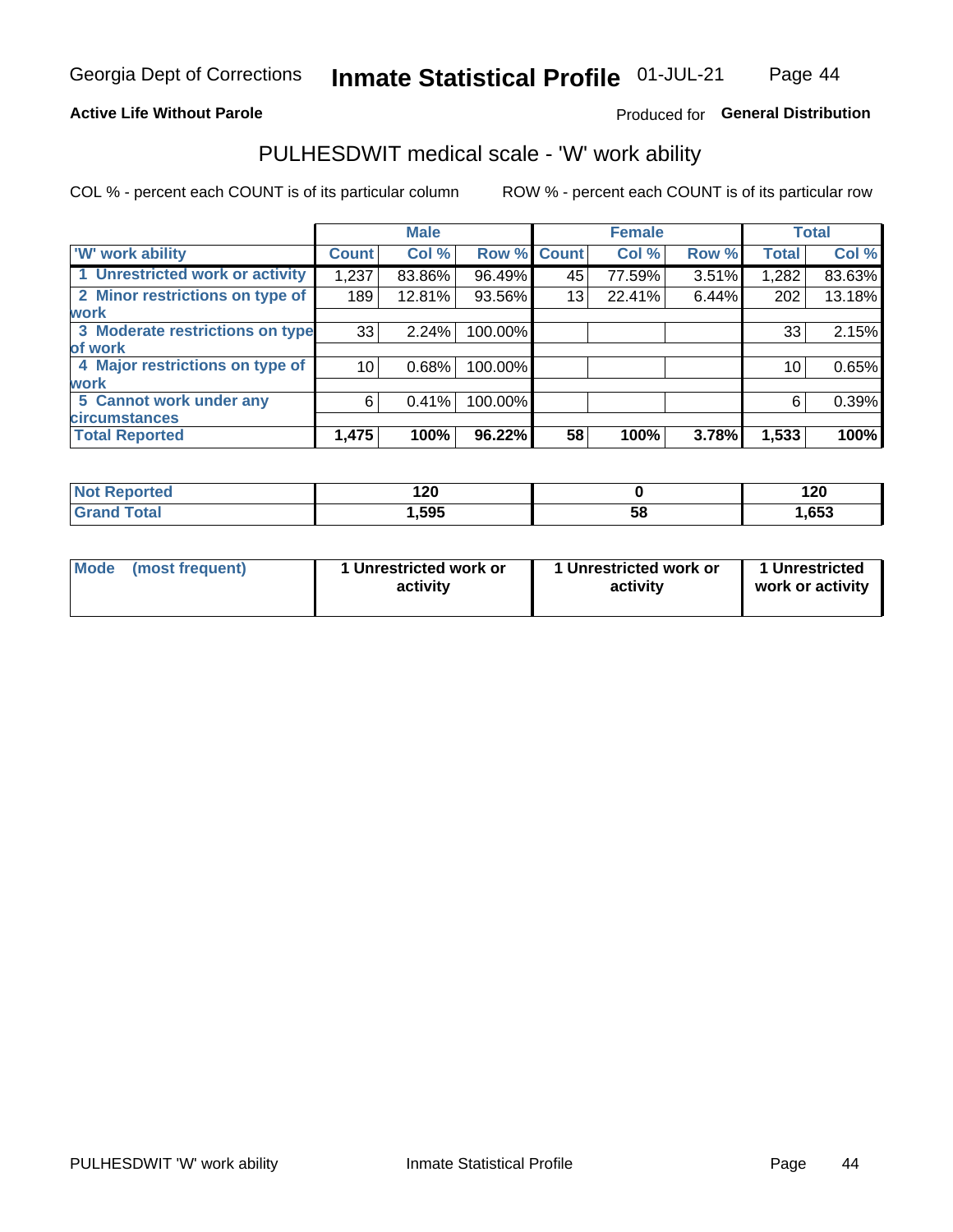### **Active Life Without Parole**

## Produced for General Distribution

## PULHESDWIT medical scale - 'I' impairment

COL % - percent each COUNT is of its particular column ROW % - percent each COUNT is of its particular row

|                                   |              | <b>Male</b> |             |    | <b>Female</b> |       |              | <b>Total</b> |
|-----------------------------------|--------------|-------------|-------------|----|---------------|-------|--------------|--------------|
| <b>T' Impairment</b>              | <b>Count</b> | Col %       | Row % Count |    | Col %         | Row % | <b>Total</b> | Col %        |
| 1 No impairments or               | l,450        | 98.51%      | 96.15%      | 58 | 100.00%       | 3.85% | 1,508        | 98.56%       |
| <b>disabilities</b>               |              |             |             |    |               |       |              |              |
| 2 Wheelchair-bound but            | 10           | 0.68%       | 100.00%     |    |               |       | 10           | 0.65%        |
| otherwise OK                      |              |             |             |    |               |       |              |              |
| <b>3 Needs low-level Assisted</b> |              | 0.07%       | 100.00%     |    |               |       |              | 0.07%        |
| Living (level I)                  |              |             |             |    |               |       |              |              |
| 4 Needs moderate Assisted         |              | 0.07%       | 100.00%     |    |               |       |              | 0.07%        |
| Living (level II)                 |              |             |             |    |               |       |              |              |
| <b>5 Needs maximal Assisted</b>   | 10           | 0.68%       | 100.00%     |    |               |       | 10           | 0.65%        |
| <b>Living (level III)</b>         |              |             |             |    |               |       |              |              |
| <b>Total Reported</b>             | 1,472        | 100%        | 96.21%      | 58 | 100%          | 3.79% | 1,530        | 100%         |

| orted      | י ה<br>14J |    | 100<br>14J |
|------------|------------|----|------------|
| <b>ota</b> | l,595      | ၁၀ | 1,653      |

| Mode | (most frequent) | 1 No impairments or<br>disabilities | 1 No impairments or<br>disabilities | 1 No impairments<br>or disabilities |
|------|-----------------|-------------------------------------|-------------------------------------|-------------------------------------|
|------|-----------------|-------------------------------------|-------------------------------------|-------------------------------------|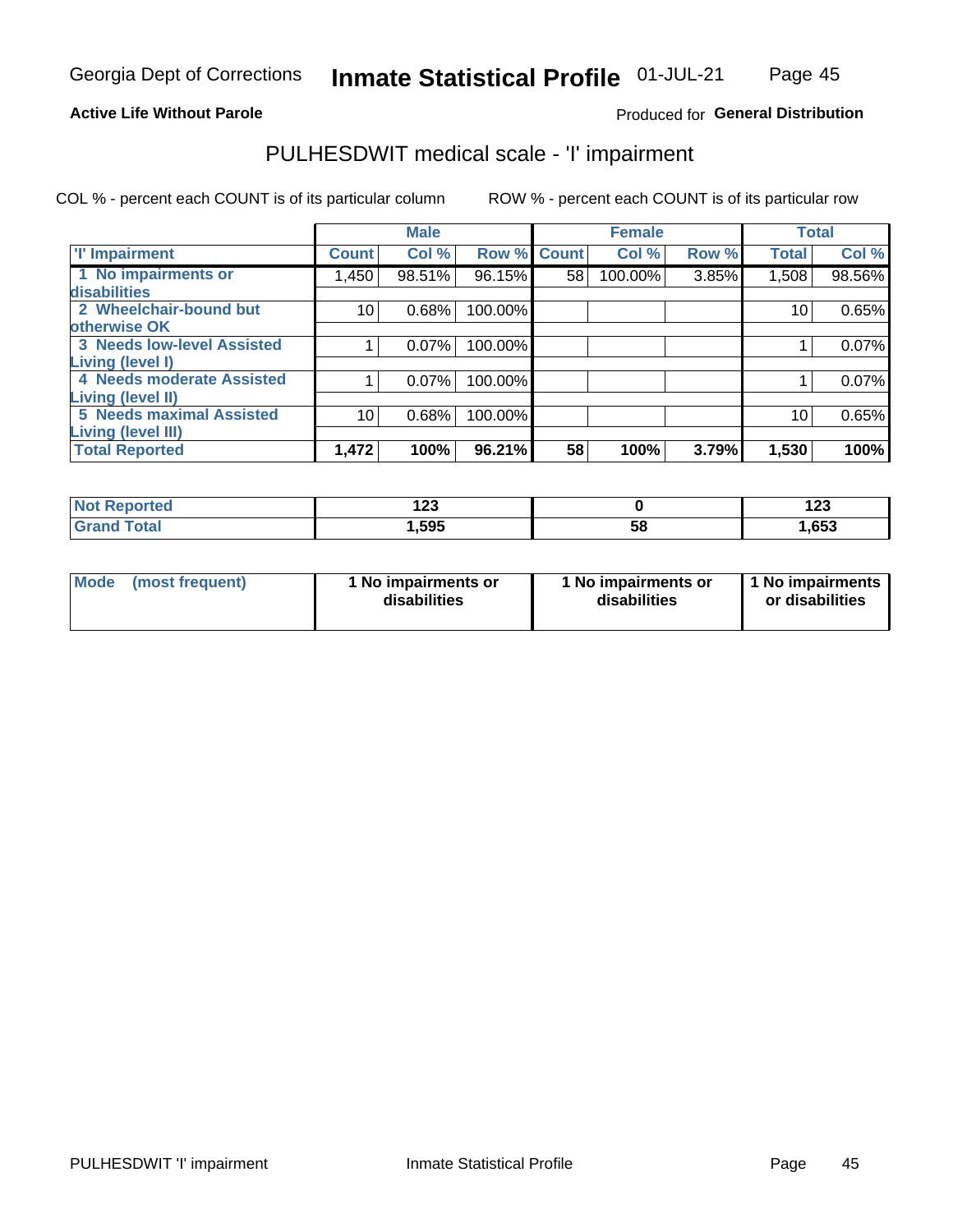### **Active Life Without Parole**

### Produced fo General Distribution

## PULHESDWIT medical scale - 'T' transportability

COL % - percent each COUNT is of its particular column

|                              |              | <b>Male</b> |             |    | <b>Female</b> |       |              | <b>Total</b> |
|------------------------------|--------------|-------------|-------------|----|---------------|-------|--------------|--------------|
| <b>T' Transportability</b>   | <b>Count</b> | Col %       | Row % Count |    | Col %         | Row % | <b>Total</b> | Col %        |
| 1 Can be transported in any  | 1,462        | 98.78%      | 96.25%      | 57 | 100.00%       | 3.75% | 1,519        | 98.83%       |
| ordinary approved vehicle    |              |             |             |    |               |       |              |              |
| 2 Wheelchair-bound, not      | 8            | 0.54%       | 100.00%     |    |               |       |              | 0.52%        |
| needing special vehicle      |              |             |             |    |               |       |              |              |
| 3 Wheelchair-bound, requires |              | 0.14%       | 100.00%     |    |               |       |              | 0.13%        |
| special vehicle              |              |             |             |    |               |       |              |              |
| 5 Requires ambulance         | 8            | 0.54%       | 100.00%     |    |               |       |              | 0.52%        |
| transport                    |              |             |             |    |               |       |              |              |
| <b>Total Reported</b>        | 1,480        | 100%        | 96.29%      | 57 | 100%          | 3.71% | 1,537        | 100%         |

| rted        | 44 F<br>. . |    | 1 4 C<br>$\sqrt{10}$ |
|-------------|-------------|----|----------------------|
| <b>otal</b> | 595. ا      | Ⴢჾ | 653, ا               |

| <b>Mode</b> | (most frequent) | 1 Can be transported in any 1 Can be transported in any | ordinary approved vehicle   ordinary approved vehicle   transported in any | 1 Can be<br>  ordinary approved  <br>vehicle |
|-------------|-----------------|---------------------------------------------------------|----------------------------------------------------------------------------|----------------------------------------------|
|-------------|-----------------|---------------------------------------------------------|----------------------------------------------------------------------------|----------------------------------------------|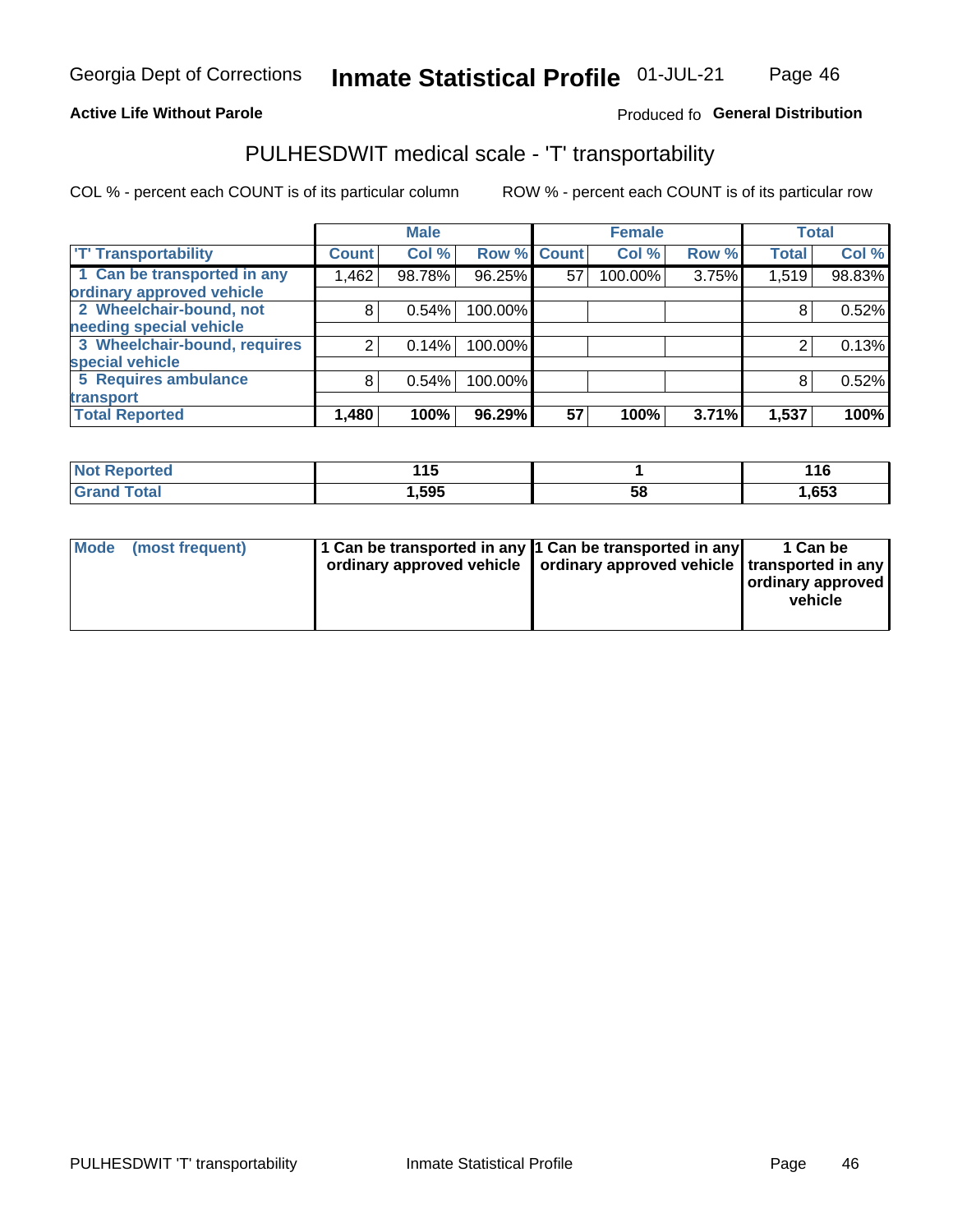#### Inmate Statistical Profile 01-JUL-21 Page 47

**Active Life Without Parole** 

### **Produced for General Distribution**

## Number of prior Georgia incarcerations

COL % - percent each COUNT is of its particular column

|                                       |              | <b>Male</b> |                    |    | <b>Female</b> |       |       | <b>Total</b> |
|---------------------------------------|--------------|-------------|--------------------|----|---------------|-------|-------|--------------|
| <b>Num of Prior GA Incarcerations</b> | <b>Count</b> | Col %       | <b>Row % Count</b> |    | Col %         | Row % | Total | Col %        |
|                                       | 813          | 50.97%      | 94.53%             | 47 | 81.03%        | 5.47% | 860   | 52.03%       |
|                                       | 312          | 19.56%      | 98.11%             | 6  | 10.34%        | 1.89% | 318   | 19.24%       |
|                                       | 194          | 12.16%      | 98.98%             | 2  | 3.45%         | 1.02% | 196   | 11.86%       |
| 3                                     | 130          | 8.15%       | 98.48%             | 2  | 3.45%         | 1.52% | 132   | 7.99%        |
| 4                                     | 69           | 4.33%       | 100.00%            |    |               |       | 69    | 4.17%        |
| 5                                     | 42           | 2.63%       | 100.00%            |    |               |       | 42    | 2.54%        |
| <b>More Than 5</b>                    | 35           | 2.19%       | 97.22%             |    | 1.72%         | 2.78% | 36    | 2.18%        |
| <b>Total Reported</b>                 | 1,595        | 100%        | 96.49%             | 58 | 100%          | 3.51% | 1,653 | 100.0%       |

| <b>orted</b><br>NO               |      |    |      |
|----------------------------------|------|----|------|
| <b>Total</b><br>$\mathbf{v}$ and | ,595 | ວເ | ,653 |

| Mean (average)         | 1 1 2 | .40 | 444 |
|------------------------|-------|-----|-----|
| <b>Median (middle)</b> |       |     |     |
| Mode (most frequent)   |       |     |     |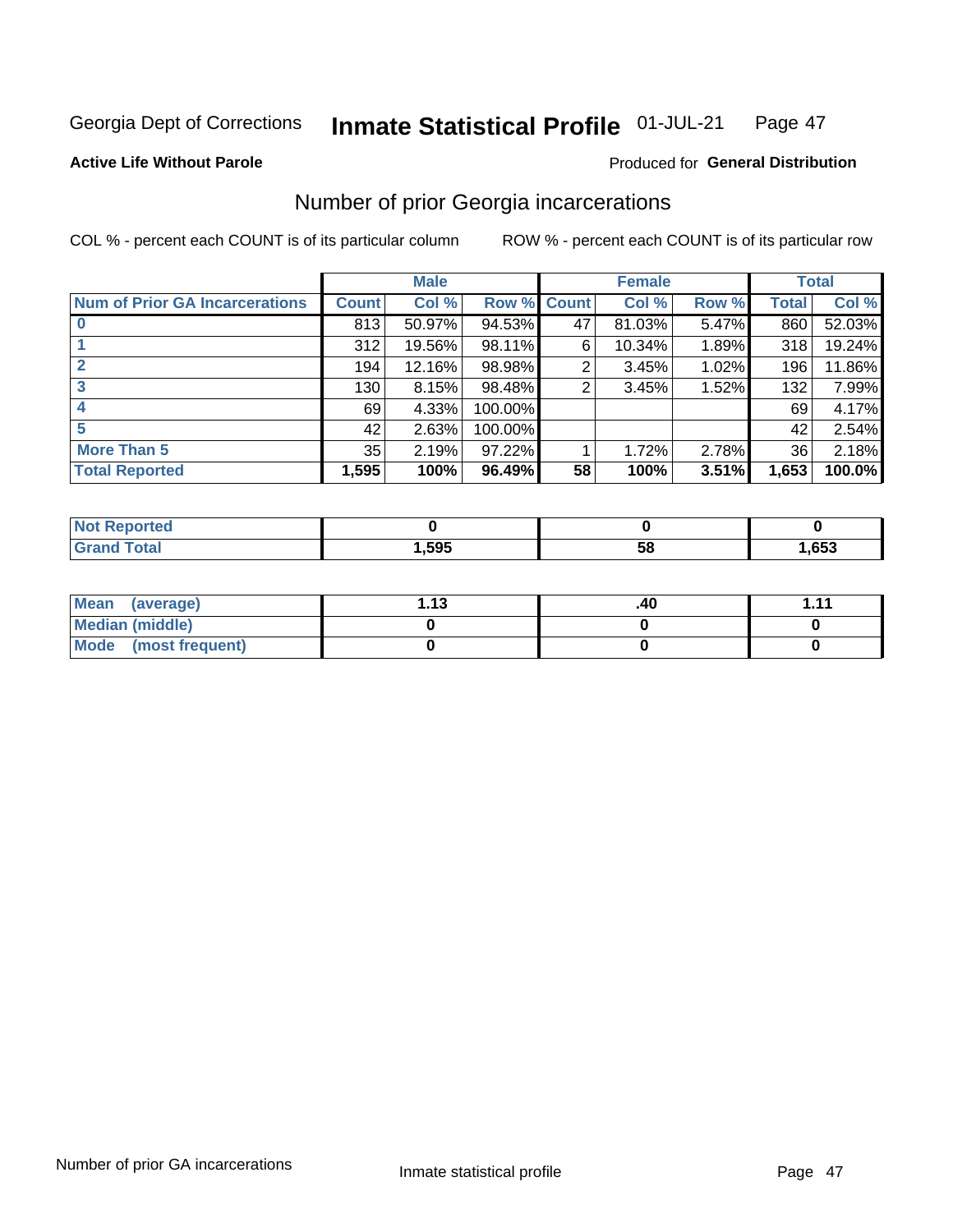#### Inmate Statistical Profile 01-JUL-21 Page 48

**Active Life Without Parole** 

Produced for General Distribution

## Prison sentence in years

COL % - percent each COUNT is of its particular column

ROW % - percent each COUNT is of its particular row

|                                 | <b>Male</b> |            |                    |    | <b>Female</b> | $\tau$ otal |       |         |
|---------------------------------|-------------|------------|--------------------|----|---------------|-------------|-------|---------|
| <b>Prison Sentence In Years</b> | Count       | Col %      | <b>Row % Count</b> |    | Col%          | Row %       | Total | Col %   |
| <b>Life Without Parole</b>      | .595        | $100.00\%$ | 96.49%             | 58 | $100.00\%$    | 3.51%       | 1,653 | 100.00% |
| <b>Total Reported</b>           | 1,595       | 100%       | 96.49%             | 58 | 100%          | 3.51%       | 1.653 | 100%    |

| Reported |      |    |       |
|----------|------|----|-------|
| Total    | ,595 | 58 | 1,653 |

#### **Determinate (numeric) sentences only**

| <b>Mean</b> | (average) |  |  |
|-------------|-----------|--|--|

All sentences (including determinate), with life, life without parole, and death sentences figured at 45 years

| Me<br>.<br> | -- | -- |  |
|-------------|----|----|--|
|             |    |    |  |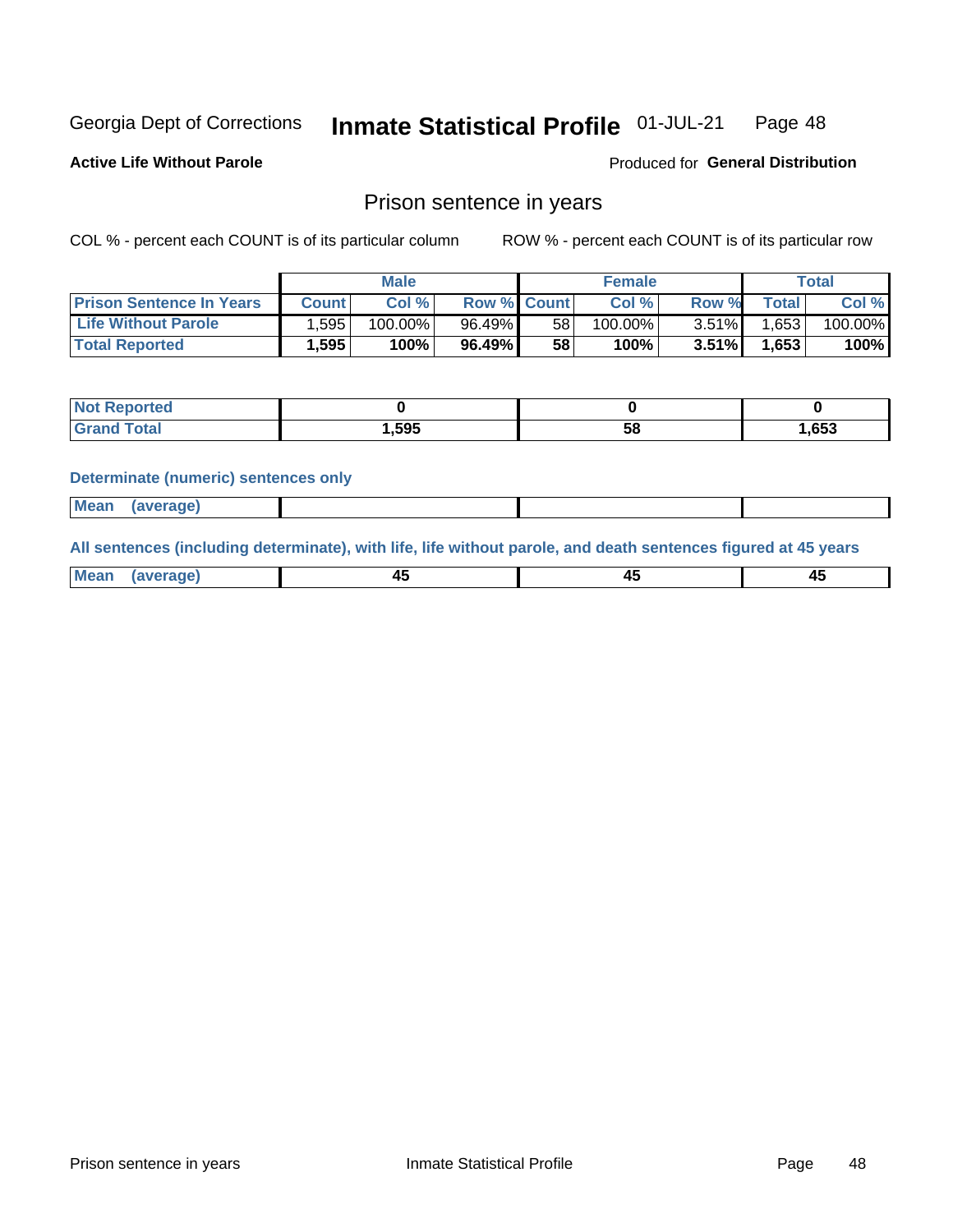#### **Inmate Statistical Profile 01-JUL-21** Georgia Dept of Corrections Page 49

#### **Active Life Without Parole**

#### Produced for General Distribution

## Primary offense, broken out into felonies vs misdemeanors

COL % - percent each COUNT is of its particular column

|                                  | <b>Male</b>  |            |                    | <b>Female</b> |            |          | Total        |         |  |
|----------------------------------|--------------|------------|--------------------|---------------|------------|----------|--------------|---------|--|
| <b>Felonies and Misdemeanors</b> | <b>Count</b> | Col%       | <b>Row % Count</b> |               | Col%       | Row %    | <b>Total</b> | Col %   |  |
| <b>Felonies</b>                  | .585         | $100.00\%$ | 96.59%             | 56            | $100.00\%$ | $3.41\%$ | 1.641        | 100.00% |  |
| <b>Total Reported</b>            | .585         | 100%       | 96.59%             | 56            | 100%       | 3.41%    | 1.641        | 100%    |  |

| <b>Not Reported</b>         | 1 U  |      |      |
|-----------------------------|------|------|------|
| <b>Total</b><br>Gran<br>uuu | ,595 | ,587 | ,653 |

| $Mc$<br>equent)<br>нез<br>$\sim$<br>. | onies<br>. | <b>onies</b><br>. |
|---------------------------------------|------------|-------------------|
|---------------------------------------|------------|-------------------|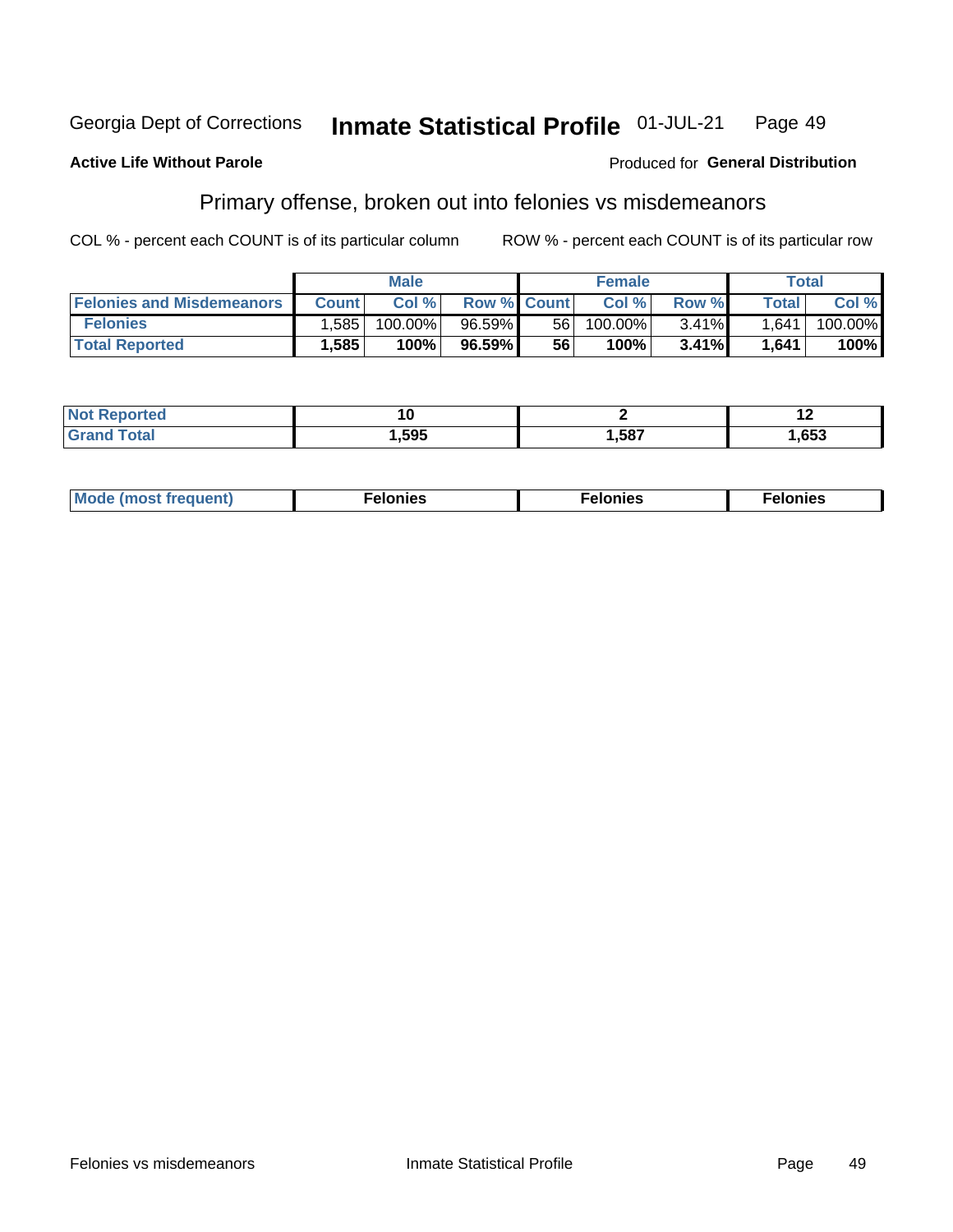#### Inmate Statistical Profile 01-JUL-21 Page 50

### **Active Life Without Parole**

### Produced for General Distribution

## Primary offense, broken out into six broad crime categories

COL % - percent each COUNT is of its particular column

|                         | <b>Male</b>  |        |                    |    | <b>Female</b> |       |                  | Total  |  |
|-------------------------|--------------|--------|--------------------|----|---------------|-------|------------------|--------|--|
| <b>Crime Categories</b> | <b>Count</b> | Col %  | <b>Row % Count</b> |    | Col %         | Row % | <b>Total</b>     | Col %  |  |
| <b>Violent</b>          | 1,387        | 86.96% | 96.05%             | 57 | 98.28%        | 3.95% | 1.444            | 87.36% |  |
| <b>Sex Crime</b>        | 202          | 12.66% | 99.51%             |    | 1.72%         | .49%  | 203 <sub>1</sub> | 12.28% |  |
| <b>Drug</b>             | 6            | .38%   | 100.00%            |    | .00%          |       |                  | .36%   |  |
| <b>Total Reported</b>   | 1.595        | 100%   | 96.49%             | 58 | 100%          | 3.51% | 1,653            | 100%   |  |

| .           |      |    |      |
|-------------|------|----|------|
| -<br>______ | .595 | 58 | .653 |

| <b>Mode (most frequent)</b> | .             |         | .     |
|-----------------------------|---------------|---------|-------|
|                             | <b>ïolent</b> | ∕iolent | ∍lent |
|                             |               |         |       |
|                             |               |         |       |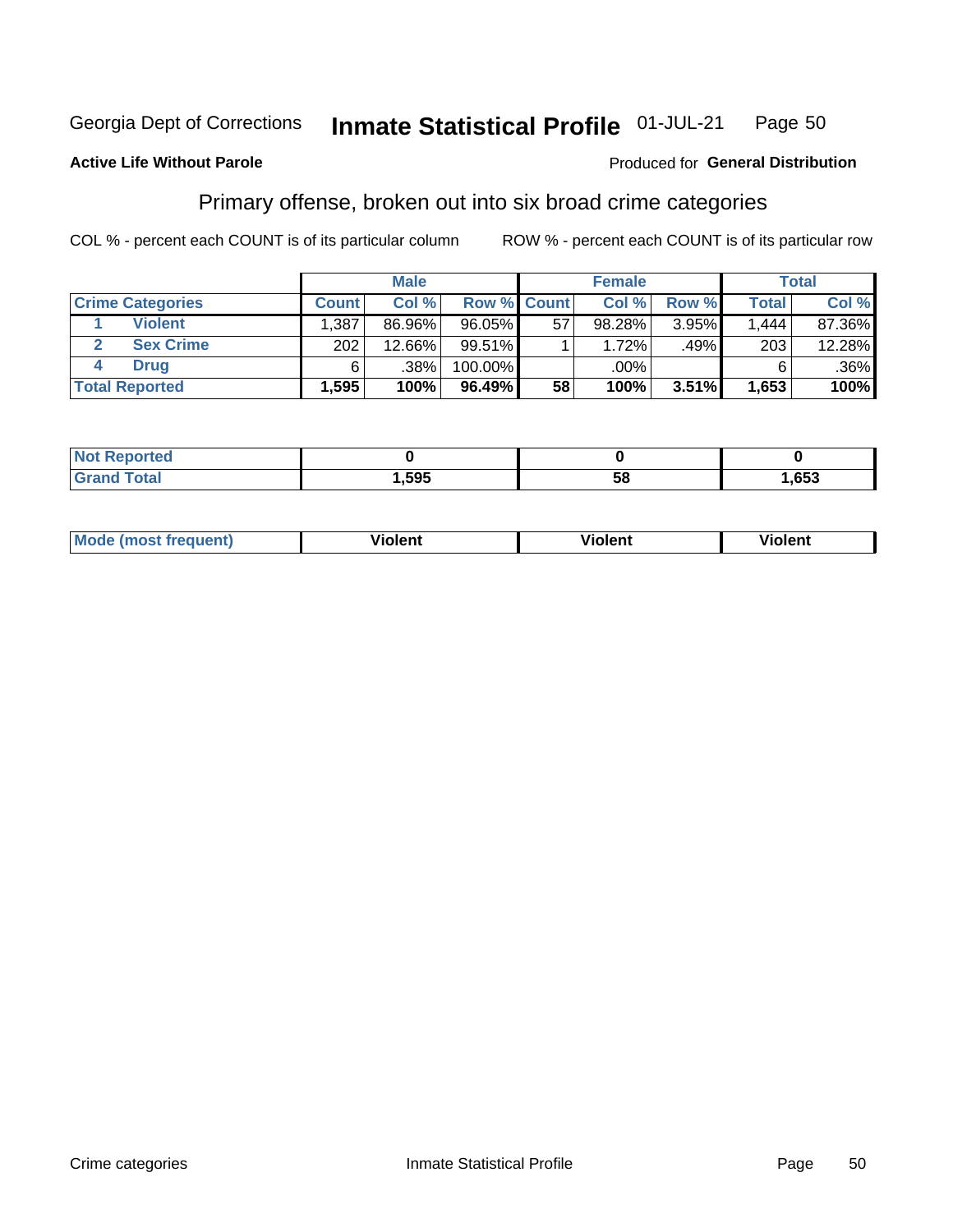#### Inmate Statistical Profile 01-JUL-21 Page 51

#### **Active Life Without Parole**

### **Produced for General Distribution**

## Primary offense, detailed offense code

COL % - percent each COUNT is of its particular column

|                                         |                | <b>Male</b>                |         |              | <b>Female</b> |        |              | <b>Total</b> |
|-----------------------------------------|----------------|----------------------------|---------|--------------|---------------|--------|--------------|--------------|
| <b>Primary Offense</b>                  | <b>Count</b>   | $\overline{\text{Col }^9}$ | Row %   | <b>Count</b> | Col %         | Row %  | <b>Total</b> | Col %        |
| <b>Agg Sex Battery Atmpt (2099)</b>     |                | .06%                       | 100.00% |              |               |        | 1            | .06%         |
| <b>Aggrav Assault (1302)</b>            | 3              | .19%                       | 75.00%  | 1            | 1.72%         | 25.00% | 4            | .24%         |
| <b>Aggrav Battery (1305)</b>            |                | .06%                       | 100.00% |              |               |        |              | .06%         |
| <b>Aggrav Child Molestation (2021)</b>  | 27             | 1.69%                      | 100.00% |              |               |        | 27           | 1.63%        |
| <b>Aggrav Sexual Battery (2009)</b>     | 7              | .44%                       | 100.00% |              |               |        | 7            | .42%         |
| <b>Aggrav Sodomy (2003)</b>             | 12             | .75%                       | 100.00% |              |               |        | 12           | .73%         |
| <b>Armed Robbery (1902)</b>             | 160            | 10.03%                     | 99.38%  | 1            | 1.72%         | .62%   | 161          | 9.74%        |
| <b>Child Molestation (2019)</b>         | 5              | .31%                       | 100.00% |              |               |        | 5            | .30%         |
| <b>False Imprisonment (1308)</b>        |                | .06%                       | 100.00% |              |               |        |              | .06%         |
| <b>Hijacking Motor Vehicle (1911)</b>   |                | .06%                       | 100.00% |              |               |        |              | .06%         |
| Kidnapping (1311)                       | 94             | 5.89%                      | 100.00% |              |               |        | 94           | 5.69%        |
| <b>Murder (1101)</b>                    | 1,124          | 70.47%                     | 95.34%  | 55           | 94.83%        | 4.66%  | 1,179        | 71.32%       |
| <b>Poss Of Firearm Dur Crime</b>        | $\overline{2}$ | .13%                       | 100.00% |              |               |        | 2            | .12%         |
| (2910)                                  |                |                            |         |              |               |        |              |              |
| <b>Rape (2001)</b>                      | 150            | 9.40%                      | 99.34%  | 1            | 1.72%         | .66%   | 151          | 9.13%        |
| <b>S/D Cocaine (4021)</b>               |                | .06%                       | 100.00% |              |               |        |              | .06%         |
| S/D Cont Sub Public (4017)              |                | .06%                       | 100.00% |              |               |        |              | .06%         |
| S/D Cont Sub School (4018)              |                | .06%                       | 100.00% |              |               |        | 1            | .06%         |
| <b>Traf Cocaine 401+ Gm (4103)</b>      |                | .06%                       | 100.00% |              |               |        | 1            | .06%         |
| <b>Traf Methamph 28-199 Gm</b>          | 1              | .06%                       | 100.00% |              |               |        | 1            | .06%         |
| (4140)                                  |                |                            |         |              |               |        |              |              |
| Traf Narcotic 29+ Gm (4113)             |                | .06%                       | 100.00% |              |               |        |              | .06%         |
| <b>Traffick Sexual Servitude (1331)</b> |                | .06%                       | 100.00% |              |               |        |              | .06%         |
| <b>Total Rported</b>                    | 1,595          | 100%                       | 96.49%  | 58           | 100%          | 3.51%  | 1,653        | 100%         |

| <b>ported?</b> |      |    |      |
|----------------|------|----|------|
| <b>Total</b>   | ,595 | 58 | ,653 |

| Mode (most frequent) | 1101 Murder | 1101 Murder | 1101 Murder |
|----------------------|-------------|-------------|-------------|
|----------------------|-------------|-------------|-------------|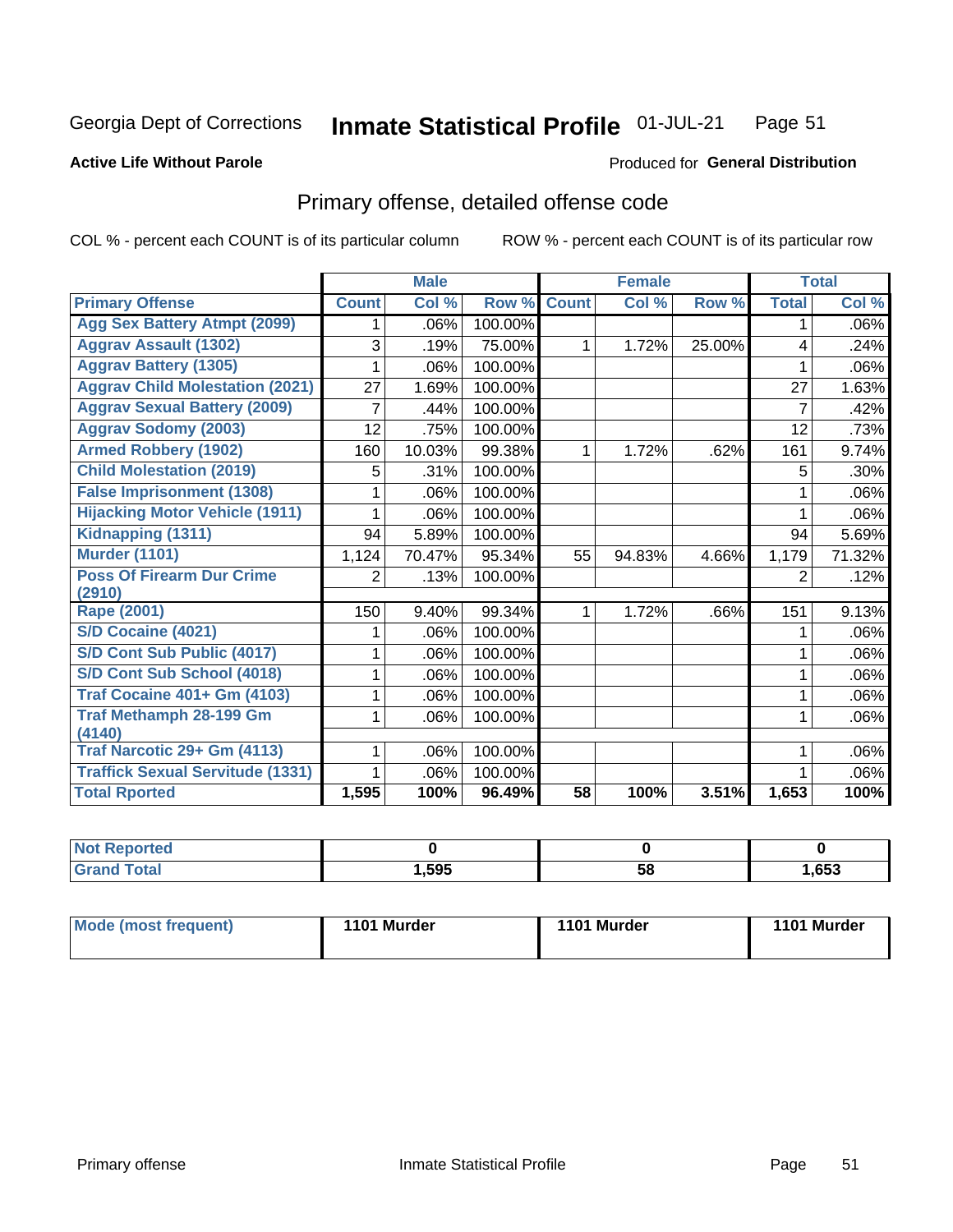#### Inmate Statistical Profile 01-JUL-21 Page 52

### **Active Life Without Parole**

## Produced for General Distribution

## County of conviction of primary offense

COL % - percent each COUNT is of its particular column

|                                |                | <b>Male</b> |         |                | <b>Female</b> |        |                         | <b>Total</b> |
|--------------------------------|----------------|-------------|---------|----------------|---------------|--------|-------------------------|--------------|
| <b>County of Conviction</b>    | <b>Count</b>   | Col %       | Row %   | <b>Count</b>   | Col %         | Row %  | <b>Total</b>            | Col %        |
| 000<br><b>Unknown</b>          | 10             | .63%        | 83.33%  | 2              | 3.45%         | 16.67% | $\overline{12}$         | .73%         |
| <b>Appling County</b><br>001   | 4              | .25%        | 100.00% |                |               |        | $\overline{\mathbf{4}}$ | .24%         |
| <b>Atkinson County</b><br>002  | 4              | .25%        | 100.00% |                |               |        | 4                       | .24%         |
| <b>Bacon County</b><br>003     | 4              | .25%        | 100.00% |                |               |        | 4                       | .24%         |
| <b>Baker County</b><br>004     | 1              | .06%        | 100.00% |                |               |        | 1                       | .06%         |
| <b>Baldwin County</b><br>005   | 5              | .31%        | 100.00% |                |               |        | 5                       | .30%         |
| <b>Banks County</b><br>006     | 3              | .19%        | 100.00% |                |               |        | 3                       | .18%         |
| <b>Barrow County</b><br>007    | $\overline{7}$ | .44%        | 100.00% |                |               |        | $\overline{7}$          | .42%         |
| <b>Bartow County</b><br>008    | 9              | .56%        | 90.00%  | 1              | 1.72%         | 10.00% | 10                      | .60%         |
| <b>Ben Hill County</b><br>009  | 8              | .50%        | 100.00% |                |               |        | 8                       | .48%         |
| <b>Berrien County</b><br>010   | $\overline{c}$ | .13%        | 100.00% |                |               |        | $\overline{c}$          | .12%         |
| <b>Bibb County</b><br>011      | 45             | 2.82%       | 95.74%  | $\overline{2}$ | 3.45%         | 4.26%  | 47                      | 2.84%        |
| <b>Bleckley County</b><br>012  | 1              | .06%        | 100.00% |                |               |        | $\mathbf{1}$            | .06%         |
| <b>Brantley County</b><br>013  | 1              | .06%        | 100.00% |                |               |        | 1                       | .06%         |
| <b>Brooks County</b><br>014    | $\overline{c}$ | .13%        | 100.00% |                |               |        | $\overline{c}$          | .12%         |
| <b>Bryan County</b><br>015     | 1              | .06%        | 100.00% |                |               |        | $\mathbf{1}$            | .06%         |
| <b>Bulloch County</b><br>016   | 8              | .50%        | 88.89%  | 1              | 1.72%         | 11.11% | 9                       | .54%         |
| <b>Burke County</b><br>017     | 14             | .88%        | 100.00% |                |               |        | 14                      | .85%         |
| <b>Butts County</b><br>018     | 3              | .19%        | 100.00% |                |               |        | 3                       | .18%         |
| <b>Calhoun County</b><br>019   | $\overline{3}$ | .19%        | 100.00% |                |               |        | $\overline{3}$          | .18%         |
| <b>Camden County</b><br>020    | 7              | .44%        | 100.00% |                |               |        | $\overline{7}$          | .42%         |
| <b>Candler County</b><br>021   | 4              | .25%        | 100.00% |                |               |        | 4                       | .24%         |
| <b>Carroll County</b><br>022   | 5              | .31%        | 100.00% |                |               |        | 5                       | .30%         |
| <b>Catoosa County</b><br>023   | 4              | .25%        | 80.00%  | 1              | 1.72%         | 20.00% | 5                       | .30%         |
| <b>Chatham County</b><br>025   | 69             | 4.33%       | 97.18%  | $\overline{2}$ | 3.45%         | 2.82%  | 71                      | 4.30%        |
| <b>Chattooga County</b><br>027 | 1              | .06%        | 100.00% |                |               |        | $\mathbf{1}$            | .06%         |
| <b>Cherokee County</b><br>028  | 10             | .63%        | 100.00% |                |               |        | 10                      | .60%         |
| <b>Clarke County</b><br>029    | 23             | 1.44%       | 95.83%  | 1              | 1.72%         | 4.17%  | 24                      | 1.45%        |
| <b>Clay County</b><br>030      | $\mathbf{1}$   | .06%        | 100.00% |                |               |        | 1                       | .06%         |
| <b>Clayton County</b><br>031   | 75             | 4.70%       | 93.75%  | 5              | 8.62%         | 6.25%  | 80                      | 4.84%        |
| <b>Clinch County</b><br>032    | 1              | .06%        | 100.00% |                |               |        | 1                       | .06%         |
| <b>Cobb County</b><br>033      | 70             | 4.39%       | 97.22%  | 2              | 3.45%         | 2.78%  | 72                      | 4.36%        |
| <b>Coffee County</b><br>034    | 13             | .82%        | 86.67%  | $\overline{2}$ | 3.45%         | 13.33% | 15                      | .91%         |
| 035<br><b>Colquitt County</b>  | $\sqrt{3}$     | .19%        | 100.00% |                |               |        | $\mathbf{3}$            | .18%         |
| <b>Columbia County</b><br>036  | 10             | .63%        | 83.33%  | $\overline{2}$ | 3.45%         | 16.67% | 12                      | .73%         |
| <b>Cook County</b><br>037      | 5              | .31%        | 100.00% |                |               |        | 5                       | .30%         |
| <b>Coweta County</b><br>038    | 9              | .56%        | 100.00% |                |               |        | $\boldsymbol{9}$        | .54%         |
| <b>Crisp County</b><br>040     | 6              | .38%        | 100.00% |                |               |        | 6                       | .36%         |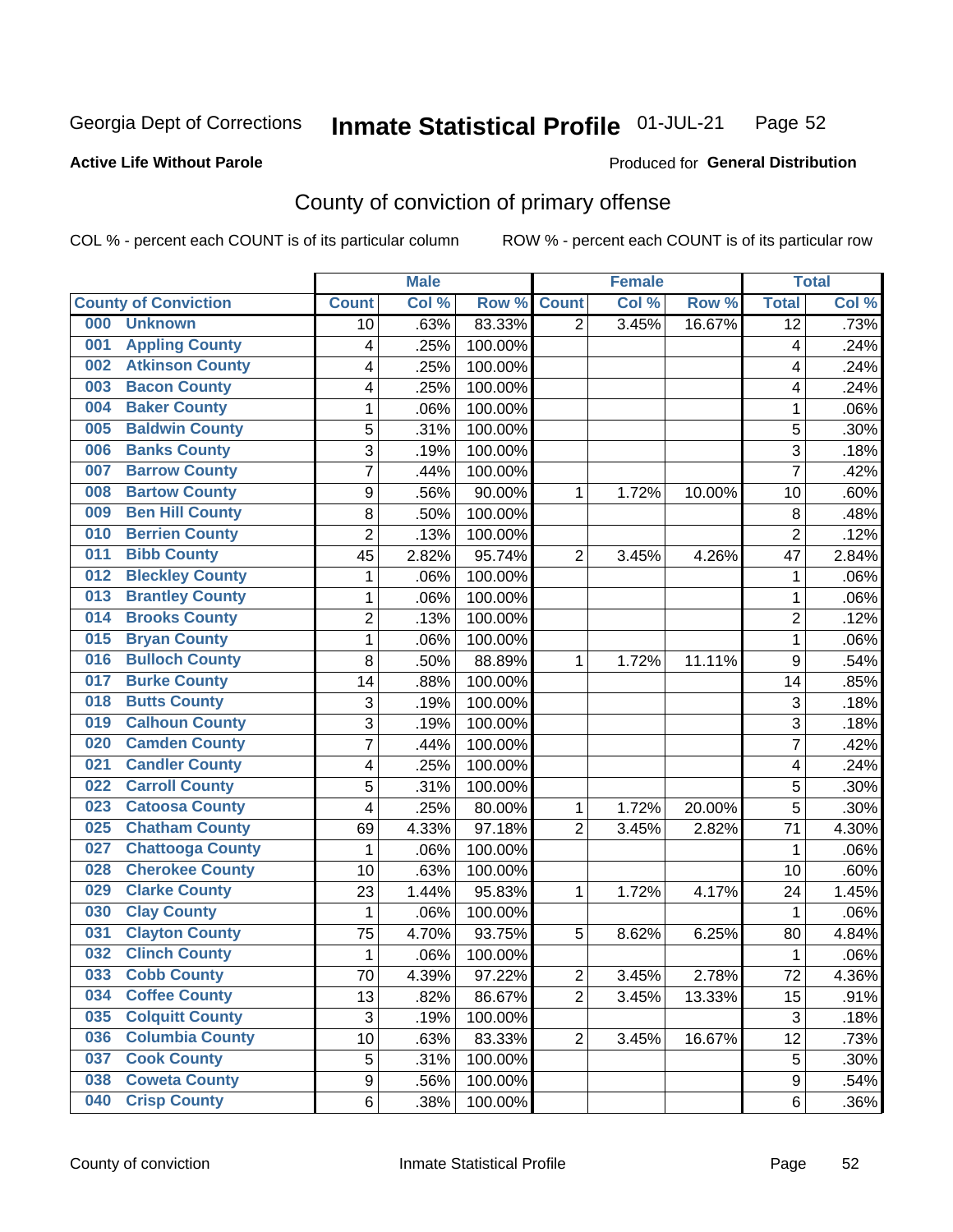#### Inmate Statistical Profile 01-JUL-21 Page 53

### **Active Life Without Parole**

#### Produced for General Distribution

## County of conviction of primary offense

COL % - percent each COUNT is of its particular column

|     |                             |                  | <b>Male</b> |         |                | <b>Female</b> |        |                  | <b>Total</b> |
|-----|-----------------------------|------------------|-------------|---------|----------------|---------------|--------|------------------|--------------|
|     | <b>County of Conviction</b> | <b>Count</b>     | Col %       | Row %   | <b>Count</b>   | Col %         | Row %  | <b>Total</b>     | Col %        |
| 041 | <b>Dade County</b>          | 1                | .06%        | 100.00% |                |               |        | 1                | .06%         |
| 042 | <b>Dawson County</b>        | $\overline{2}$   | .13%        | 100.00% |                |               |        | $\overline{2}$   | .12%         |
| 043 | <b>Decatur County</b>       | 6                | .38%        | 100.00% |                |               |        | 6                | .36%         |
| 044 | <b>Dekalb County</b>        | 145              | 9.09%       | 97.32%  | 4              | 6.90%         | 2.68%  | 149              | 9.01%        |
| 045 | <b>Dodge County</b>         | 1                | .06%        | 100.00% |                |               |        | 1                | .06%         |
| 046 | <b>Dooly County</b>         | $\overline{2}$   | .13%        | 100.00% |                |               |        | $\overline{2}$   | .12%         |
| 047 | <b>Dougherty County</b>     | 32               | 2.01%       | 96.97%  | 1              | 1.72%         | 3.03%  | 33               | 2.00%        |
| 048 | <b>Douglas County</b>       | 36               | 2.26%       | 94.74%  | $\overline{2}$ | 3.45%         | 5.26%  | 38               | 2.30%        |
| 049 | <b>Early County</b>         | $\overline{c}$   | .13%        | 100.00% |                |               |        | $\overline{2}$   | .12%         |
| 051 | <b>Effingham County</b>     | 7                | .44%        | 100.00% |                |               |        | $\overline{7}$   | .42%         |
| 052 | <b>Elbert County</b>        | $\overline{c}$   | .13%        | 66.67%  | 1              | 1.72%         | 33.33% | 3                | .18%         |
| 053 | <b>Emanuel County</b>       | $\overline{12}$  | .75%        | 100.00% |                |               |        | 12               | .73%         |
| 056 | <b>Fayette County</b>       | $\boldsymbol{9}$ | .56%        | 100.00% |                |               |        | 9                | .54%         |
| 057 | <b>Floyd County</b>         | 33               | 2.07%       | 97.06%  | 1              | 1.72%         | 2.94%  | 34               | 2.06%        |
| 058 | <b>Forsyth County</b>       | 4                | .25%        | 80.00%  | 1              | 1.72%         | 20.00% | 5                | .30%         |
| 059 | <b>Franklin County</b>      | 6                | .38%        | 85.71%  | 1              | 1.72%         | 14.29% | 7                | .42%         |
| 060 | <b>Fulton County</b>        | 216              | 13.54%      | 98.63%  | 3              | 5.17%         | 1.37%  | 219              | 13.25%       |
| 061 | <b>Gilmer County</b>        | $\overline{2}$   | .13%        | 100.00% |                |               |        | $\overline{2}$   | .12%         |
| 063 | <b>Glynn County</b>         | 21               | 1.32%       | 100.00% |                |               |        | 21               | 1.27%        |
| 064 | <b>Gordon County</b>        | $\boldsymbol{9}$ | .56%        | 100.00% |                |               |        | $\boldsymbol{9}$ | .54%         |
| 065 | <b>Grady County</b>         | 3                | .19%        | 100.00% |                |               |        | 3                | .18%         |
| 066 | <b>Greene County</b>        | $\overline{2}$   | .13%        | 100.00% |                |               |        | $\overline{2}$   | .12%         |
| 067 | <b>Gwinnett County</b>      | 71               | 4.45%       | 94.67%  | 4              | 6.90%         | 5.33%  | 75               | 4.54%        |
| 068 | <b>Habersham County</b>     | $\overline{4}$   | .25%        | 100.00% |                |               |        | 4                | .24%         |
| 069 | <b>Hall County</b>          | 24               | 1.50%       | 85.71%  | 4              | 6.90%         | 14.29% | 28               | 1.69%        |
| 070 | <b>Hancock County</b>       | 5                | .31%        | 100.00% |                |               |        | 5                | .30%         |
| 071 | <b>Haralson County</b>      | 5                | .31%        | 100.00% |                |               |        | 5                | .30%         |
| 072 | <b>Harris County</b>        | $\overline{2}$   | .13%        | 100.00% |                |               |        | $\overline{2}$   | .12%         |
| 073 | <b>Hart County</b>          | 3                | .19%        | 100.00% |                |               |        | 3                | .18%         |
| 075 | <b>Henry County</b>         | 18               | 1.13%       | 94.74%  | 1              | 1.72%         | 5.26%  | 19               | 1.15%        |
| 076 | <b>Houston County</b>       | 26               | 1.63%       | 100.00% |                |               |        | 26               | 1.57%        |
| 078 | <b>Jackson County</b>       | 11               | .69%        | 100.00% |                |               |        | 11               | $.67\%$      |
| 079 | <b>Jasper County</b>        | $\mathbf{1}$     | .06%        | 100.00% |                |               |        | $\mathbf{1}$     | .06%         |
| 080 | <b>Jeff Davis County</b>    | 1                | .06%        | 100.00% |                |               |        | $\mathbf{1}$     | .06%         |
| 081 | <b>Jefferson County</b>     | 6                | .38%        | 100.00% |                |               |        | 6                | .36%         |
| 082 | <b>Jenkins County</b>       | 1                | .06%        | 100.00% |                |               |        | 1                | .06%         |
| 083 | <b>Johnson County</b>       | $\mathbf 1$      | .06%        | 100.00% |                |               |        | 1                | .06%         |
| 084 | <b>Jones County</b>         | $\mathbf 1$      | .06%        | 50.00%  | 1              | 1.72%         | 50.00% | $\overline{2}$   | .12%         |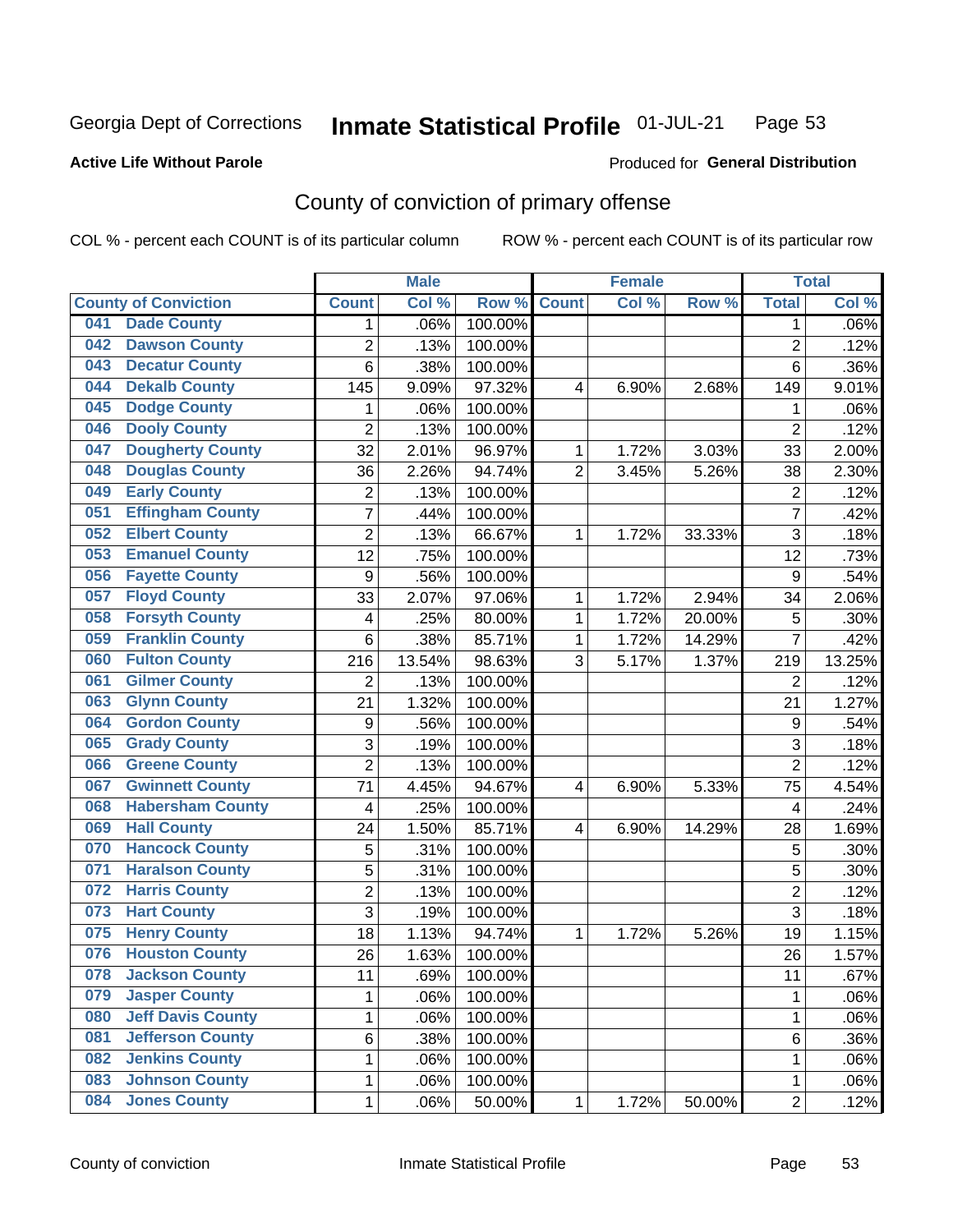#### Inmate Statistical Profile 01-JUL-21 Page 54

**Active Life Without Parole** 

Produced for General Distribution

## County of conviction of primary offense

COL % - percent each COUNT is of its particular column

|                  |                             |                 | <b>Male</b> |                  |                | <b>Female</b> |        |                 | <b>Total</b> |
|------------------|-----------------------------|-----------------|-------------|------------------|----------------|---------------|--------|-----------------|--------------|
|                  | <b>County of Conviction</b> | <b>Count</b>    | Col %       | Row <sup>%</sup> | <b>Count</b>   | Col %         | Row %  | <b>Total</b>    | Col %        |
| 085              | <b>Lamar County</b>         | 1               | .06%        | 100.00%          |                |               |        | 1               | .06%         |
| 086              | <b>Lanier County</b>        | $\overline{2}$  | .13%        | 100.00%          |                |               |        | $\overline{2}$  | .12%         |
| 087              | <b>Laurens County</b>       | 4               | .25%        | 100.00%          |                |               |        | 4               | .24%         |
| 088              | <b>Lee County</b>           | 4               | .25%        | 100.00%          |                |               |        | 4               | .24%         |
| 089              | <b>Liberty County</b>       | 6               | .38%        | 100.00%          |                |               |        | 6               | .36%         |
| 091              | <b>Long County</b>          | 5               | .31%        | 100.00%          |                |               |        | 5               | .30%         |
| 092              | <b>Lowndes County</b>       | 8               | .50%        | 100.00%          |                |               |        | 8               | .48%         |
| 093              | <b>Lumpkin County</b>       | 1               | .06%        | 100.00%          |                |               |        | 1               | .06%         |
| 095              | <b>Madison County</b>       | 3               | .19%        | 100.00%          |                |               |        | 3               | .18%         |
| 096              | <b>Marion County</b>        | 1               | .06%        | 100.00%          |                |               |        | 1               | .06%         |
| 097              | <b>Mcduffie County</b>      | 3               | .19%        | 100.00%          |                |               |        | 3               | .18%         |
| 099              | <b>Meriwether County</b>    | $\overline{2}$  | .13%        | 100.00%          |                |               |        | $\overline{2}$  | .12%         |
| 100              | <b>Miller County</b>        | 1               | .06%        | 100.00%          |                |               |        | 1               | .06%         |
| 101              | <b>Mitchell County</b>      | 4               | .25%        | 100.00%          |                |               |        | 4               | .24%         |
| 102              | <b>Monroe County</b>        | 7               | .44%        | 100.00%          |                |               |        | $\overline{7}$  | .42%         |
| 104              | <b>Morgan County</b>        | 1               | .06%        | 100.00%          |                |               |        | 1               | .06%         |
| 105              | <b>Murray County</b>        | 5               | .31%        | 100.00%          |                |               |        | 5               | .30%         |
| 106              | <b>Muscogee County</b>      | 48              | 3.01%       | 97.96%           | 1              | 1.72%         | 2.04%  | 49              | 2.96%        |
| 107              | <b>Newton County</b>        | 16              | 1.00%       | 88.89%           | $\overline{2}$ | 3.45%         | 11.11% | 18              | 1.09%        |
| 108              | <b>Oconee County</b>        | 1               | .06%        | 100.00%          |                |               |        | 1               | .06%         |
| 109              | <b>Oglethorpe County</b>    | $\overline{2}$  | .13%        | 100.00%          |                |               |        | $\overline{2}$  | .12%         |
| 110              | <b>Paulding County</b>      | 6               | .38%        | 100.00%          |                |               |        | 6               | .36%         |
| 111              | <b>Peach County</b>         | 4               | .25%        | 100.00%          |                |               |        | 4               | .24%         |
| 112              | <b>Pickens County</b>       | $\overline{2}$  | .13%        | 100.00%          |                |               |        | $\overline{2}$  | .12%         |
| 113              | <b>Pierce County</b>        | 3               | .19%        | 100.00%          |                |               |        | 3               | .18%         |
| $\overline{114}$ | <b>Pike County</b>          | $\overline{2}$  | .13%        | 50.00%           | $\overline{2}$ | 3.45%         | 50.00% | 4               | .24%         |
| $\overline{115}$ | <b>Polk County</b>          | 6               | .38%        | 100.00%          |                |               |        | 6               | .36%         |
| 116              | <b>Pulaski County</b>       | 1               | .06%        | 100.00%          |                |               |        | 1               | .06%         |
| 117              | <b>Putnam County</b>        | 7               | .44%        | 100.00%          |                |               |        | $\overline{7}$  | .42%         |
| 119              | <b>Rabun County</b>         | 1               | .06%        | 100.00%          |                |               |        | 1               | .06%         |
| 120              | <b>Randolph County</b>      | $\overline{2}$  | .13%        | 100.00%          |                |               |        | $\overline{2}$  | .12%         |
|                  | <b>121 Richmond County</b>  | $\overline{77}$ | 4.83%       | 96.25%           | 3              | 5.17%         | 3.75%  | $\overline{80}$ | 4.84%        |
| 122              | <b>Rockdale County</b>      | 10              | .63%        | 100.00%          |                |               |        | 10              | .60%         |
| $125$            | <b>Seminole County</b>      | $\overline{2}$  | .13%        | 100.00%          |                |               |        | $\overline{2}$  | .12%         |
| 126              | <b>Spalding County</b>      | 14              | .88%        | 100.00%          |                |               |        | 14              | .85%         |
| 127              | <b>Stephens County</b>      | 3               | .19%        | 100.00%          |                |               |        | 3               | .18%         |
| 129              | <b>Sumter County</b>        | 6               | .38%        | 100.00%          |                |               |        | 6               | .36%         |
| 131              | <b>Taliaferro County</b>    | 1               | .06%        | 100.00%          |                |               |        | 1               | .06%         |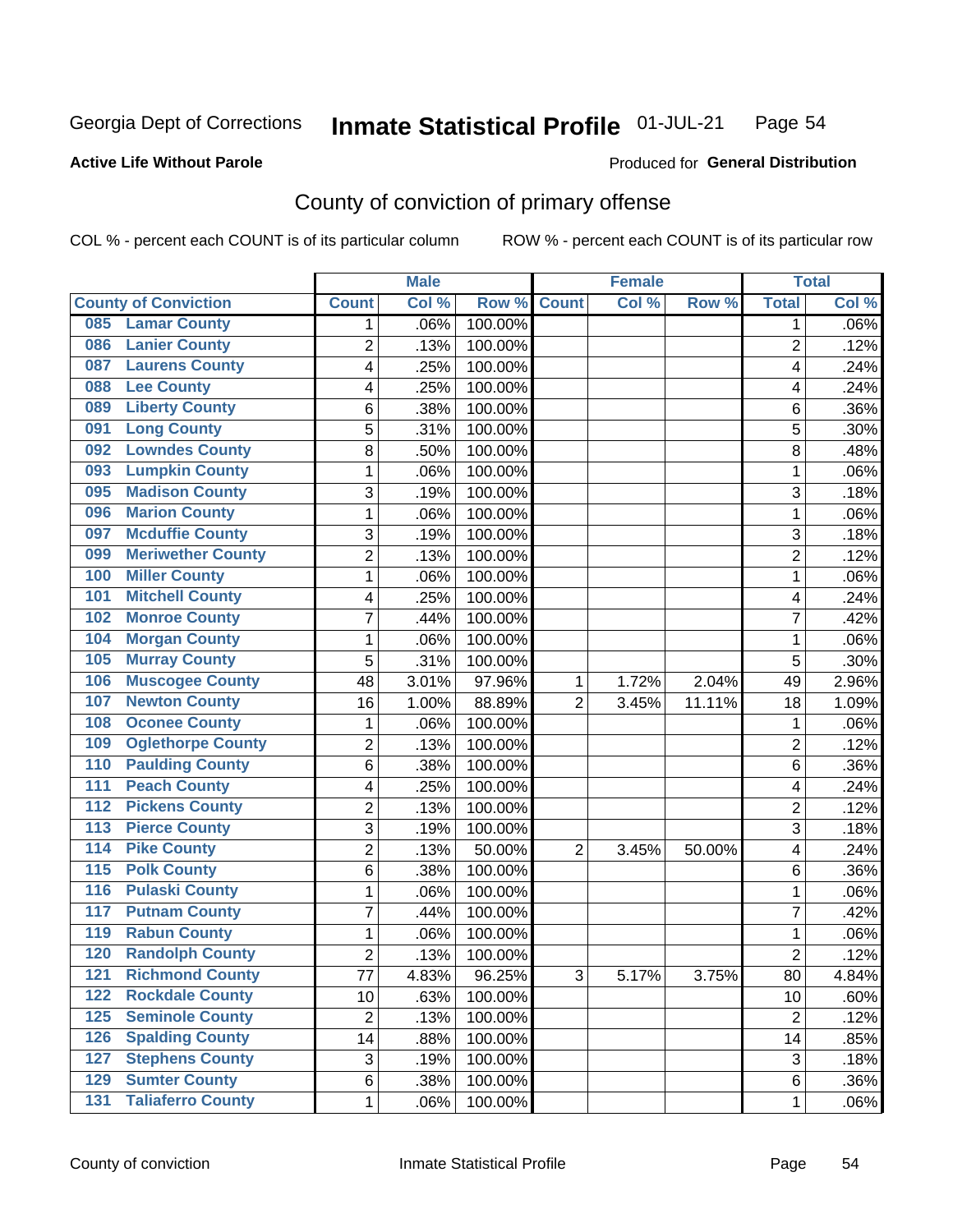#### **Inmate Statistical Profile 01-JUL-21** Page 55

**Active Life Without Parole** 

Produced for General Distribution

## County of conviction of primary offense

COL % - percent each COUNT is of its particular column

|                                 |                | <b>Male</b> |         |                 | <b>Female</b> |        |                | <b>Total</b> |
|---------------------------------|----------------|-------------|---------|-----------------|---------------|--------|----------------|--------------|
| <b>County of Conviction</b>     | <b>Count</b>   | Col %       | Row %   | <b>Count</b>    | Col %         | Row %  | <b>Total</b>   | Col %        |
| <b>Tattnall County</b><br>132   | 2              | .13%        | 66.67%  | 1               | 1.72%         | 33.33% | 3              | .18%         |
| <b>Taylor County</b><br>133     | 1              | .06%        | 100.00% |                 |               |        | 1              | .06%         |
| <b>Terrell County</b><br>135    | 3              | .19%        | 100.00% |                 |               |        | 3              | .18%         |
| <b>Thomas County</b><br>136     | 5              | .31%        | 100.00% |                 |               |        | 5              | .30%         |
| <b>Tift County</b><br>137       | 10             | .63%        | 100.00% |                 |               |        | 10             | .60%         |
| <b>Toombs County</b><br>138     | 11             | .69%        | 100.00% |                 |               |        | 11             | .67%         |
| <b>Towns County</b><br>139      |                | .06%        | 100.00% |                 |               |        | 1              | .06%         |
| <b>Treutlen County</b><br>140   | 5              | .31%        | 100.00% |                 |               |        | 5              | .30%         |
| <b>Troup County</b><br>141      | 10             | .63%        | 90.91%  | 1               | 1.72%         | 9.09%  | 11             | .67%         |
| <b>Turner County</b><br>142     | 2              | .13%        | 100.00% |                 |               |        | $\overline{2}$ | .12%         |
| <b>Twiggs County</b><br>143     |                | .06%        | 100.00% |                 |               |        | 1              | .06%         |
| <b>Upson County</b><br>145      | 5              | .31%        | 100.00% |                 |               |        | 5              | .30%         |
| <b>Walker County</b><br>146     | 9              | .56%        | 90.00%  | 1               | 1.72%         | 10.00% | 10             | .60%         |
| <b>Walton County</b><br>147     | 21             | 1.32%       | 100.00% |                 |               |        | 21             | 1.27%        |
| <b>Ware County</b><br>148       | 17             | 1.07%       | 100.00% |                 |               |        | 17             | 1.03%        |
| <b>Warren County</b><br>149     | 3              | .19%        | 75.00%  | 1               | 1.72%         | 25.00% | 4              | .24%         |
| <b>Washington County</b><br>150 | 4              | .25%        | 100.00% |                 |               |        | 4              | .24%         |
| <b>Wayne County</b><br>151      | 12             | .75%        | 100.00% |                 |               |        | 12             | .73%         |
| <b>White County</b><br>154      | 1              | .06%        | 100.00% |                 |               |        | 1              | .06%         |
| <b>Whitfield County</b><br>155  | 13             | .82%        | 92.86%  | 1               | 1.72%         | 7.14%  | 14             | .85%         |
| <b>Wilkes County</b><br>157     | $\overline{c}$ | .13%        | 100.00% |                 |               |        | $\overline{2}$ | .12%         |
| <b>Worth County</b><br>159      |                | .06%        | 100.00% |                 |               |        |                | .06%         |
| <b>Total Rported</b>            | 1,595          | 100%        | 96.49%  | $\overline{58}$ | 100%          | 3.51%  | 1,653          | 100%         |

| <b>Not Reported</b> |      |    |      |
|---------------------|------|----|------|
| Total               | .595 | ບເ | ,653 |

| <b>Mode (most frequent)</b> | <b>Fulton County</b> | <b>Clayton County</b> | <b>Fulton County</b> |
|-----------------------------|----------------------|-----------------------|----------------------|
|-----------------------------|----------------------|-----------------------|----------------------|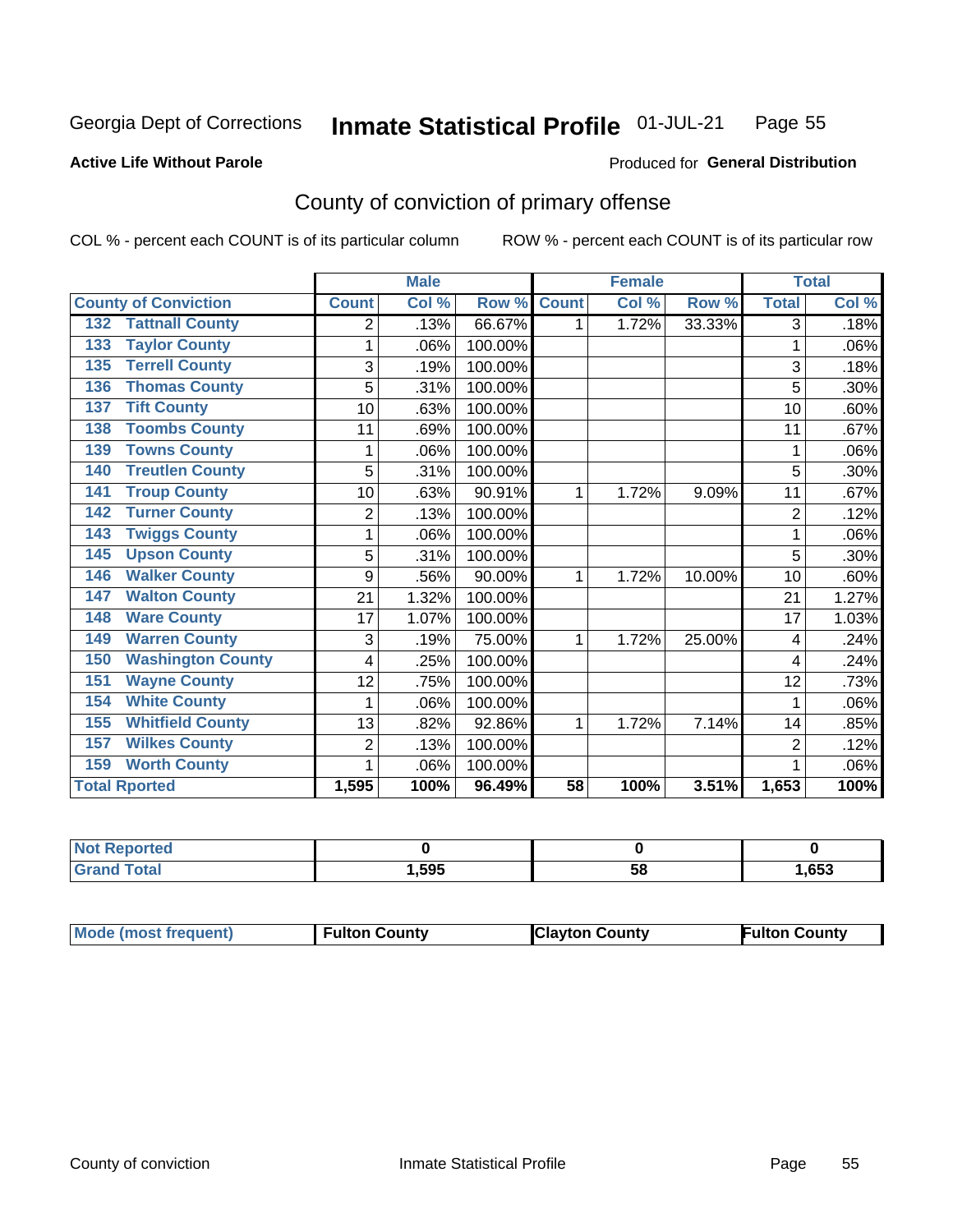## Georgia Dept of Corrections **Active Life Without Parole**

#### Inmate Statistical Profile 01-JUL-21 Page 56

Produced for General Distribution

## Circuit of conviction of primary offense

COL % - percent each COUNT is of its particular column ROW % - percent each COUNT is of its particular row

|                         |                                 |              | <b>Male</b> |         |                | <b>Female</b> |        |                 | <b>Total</b> |
|-------------------------|---------------------------------|--------------|-------------|---------|----------------|---------------|--------|-----------------|--------------|
|                         | <b>Circuit of Conviction</b>    | <b>Count</b> | Col %       | Row %   | <b>Count</b>   | Col %         | Row %  | <b>Total</b>    | Col%         |
| 1                       | <b>Alapaha Circuit</b>          | 14           | .88%        | 100.00% |                |               |        | 14              | .85%         |
| $\overline{2}$          | <b>Alcovy Circuit</b>           | 37           | 2.33%       | 94.87%  | $\overline{2}$ | 3.57%         | 5.13%  | 39              | 2.38%        |
| $\overline{\mathbf{3}}$ | <b>Atlanta Circuit</b>          | 216          | 13.63%      | 98.63%  | $\overline{3}$ | 5.36%         | 1.37%  | 219             | 13.35%       |
| 4                       | <b>Atlantic Circuit</b>         | 14           | .88%        | 93.33%  | 1              | 1.79%         | 6.67%  | 15              | .91%         |
| 5                       | <b>Augusta Circuit</b>          | 101          | 6.37%       | 95.28%  | 5              | 8.93%         | 4.72%  | 106             | 6.46%        |
| $\overline{\mathbf{6}}$ | <b>Blue Ridge Circuit</b>       | 10           | .63%        | 100.00% |                |               |        | 10              | .61%         |
| 7                       | <b>Brunswick Circuit</b>        | 45           | 2.84%       | 100.00% |                |               |        | 45              | 2.74%        |
| 8                       | <b>Chattahoochee Circuit</b>    | 52           | 3.28%       | 98.11%  | 1              | 1.79%         | 1.89%  | 53              | 3.23%        |
| $\overline{9}$          | <b>Cherokee Circuit</b>         | 18           | 1.14%       | 94.74%  | $\mathbf{1}$   | 1.79%         | 5.26%  | 19              | 1.16%        |
| 10                      | <b>Clayton Circuit</b>          | 75           | 4.73%       | 93.75%  | 5              | 8.93%         | 6.25%  | 80              | 4.88%        |
| $\overline{11}$         | <b>Cobb Circuit</b>             | 70           | 4.42%       | 97.22%  | $\overline{2}$ | 3.57%         | 2.78%  | 72              | 4.39%        |
| $\overline{12}$         | <b>Conasauga Circuit</b>        | 18           | 1.14%       | 94.74%  | 1              | 1.79%         | 5.26%  | 19              | 1.16%        |
| $\overline{13}$         | <b>Cordele Circuit</b>          | 16           | 1.01%       | 100.00% |                |               |        | 16              | .98%         |
| $\overline{14}$         | <b>Coweta Circuit</b>           | 26           | 1.64%       | 96.30%  | 1              | 1.79%         | 3.70%  | 27              | 1.65%        |
| $\overline{15}$         | <b>Dougherty Circuit</b>        | 32           | 2.02%       | 96.97%  | $\mathbf{1}$   | 1.79%         | 3.03%  | 33              | 2.01%        |
| 16                      | <b>Dublin Circuit</b>           | 11           | .69%        | 100.00% |                |               |        | 11              | .67%         |
| $\overline{17}$         | <b>Eastern Circuit</b>          | 69           | 4.35%       | 97.18%  | $\overline{2}$ | 3.57%         | 2.82%  | 71              | 4.33%        |
| 18                      | <b>Flint Circuit</b>            | 18           | 1.14%       | 94.74%  | $\mathbf{1}$   | 1.79%         | 5.26%  | 19              | 1.16%        |
| 19                      | <b>Griffin Circuit</b>          | 30           | 1.89%       | 93.75%  | $\overline{2}$ | 3.57%         | 6.25%  | 32              | 1.95%        |
| $\overline{20}$         | <b>Gwinnett Circuit</b>         | 71           | 4.48%       | 94.67%  | 4              | 7.14%         | 5.33%  | 75              | 4.57%        |
| $\overline{21}$         | <b>Houston Circuit</b>          | 26           | 1.64%       | 100.00% |                |               |        | 26              | 1.58%        |
| $\overline{22}$         | <b>Lookout Mountain Circuit</b> | 15           | .95%        | 88.24%  | $\overline{2}$ | 3.57%         | 11.76% | 17              | 1.04%        |
| 23                      | <b>Macon Circuit</b>            | 49           | 3.09%       | 96.08%  | $\overline{2}$ | 3.57%         | 3.92%  | 51              | 3.11%        |
| $\overline{24}$         | <b>Middle Circuit</b>           | 37           | 2.33%       | 100.00% |                |               |        | 37              | 2.25%        |
| $\overline{25}$         | <b>Mountain Circuit</b>         | 8            | .50%        | 100.00% |                |               |        | 8               | .49%         |
| 26                      | <b>Northeastern Circuit</b>     | 26           | 1.64%       | 86.67%  | 4              | 7.14%         | 13.33% | 30              | 1.83%        |
| $\overline{27}$         | <b>Northern Circuit</b>         | 16           | 1.01%       | 88.89%  | $\overline{2}$ | 3.57%         | 11.11% | 18              | 1.10%        |
| 28                      | <b>Ocmulgee Circuit</b>         | 22           | 1.39%       | 95.65%  | 1              | 1.79%         | 4.35%  | 23              | 1.40%        |
| 29                      | <b>Oconee Circuit</b>           | 3            | .19%        | 100.00% |                |               |        | 3               | .18%         |
| 30                      | <b>Ogeechee Circuit</b>         | 16           | 1.01%       | 94.12%  | 1              | 1.79%         | 5.88%  | 17              | 1.04%        |
| $\overline{31}$         | <b>Pataula Circuit</b>          | 11           | .69%        | 100.00% |                |               |        | 11              | .67%         |
| 32                      | <b>Piedmont Circuit</b>         | 21           | 1.32%       | 100.00% |                |               |        | 21              | 1.28%        |
| 33                      | <b>Rome Circuit</b>             | 33           | 2.08%       | 97.06%  | $\mathbf{1}$   | 1.79%         | 2.94%  | 34              | 2.07%        |
| 34                      | <b>South Georgia Circuit</b>    | 17           | 1.07%       | 100.00% |                |               |        | 17              | 1.04%        |
| 35                      | <b>Southern Circuit</b>         | 18           | 1.14%       | 100.00% |                |               |        | 18              | 1.10%        |
| 36                      | <b>Southwestern Circuit</b>     | 10           | .63%        | 100.00% |                |               |        | 10              | .61%         |
| 37                      | <b>Stone Mountain Circuit</b>   | 145          | 9.15%       | 97.32%  | 4              | 7.14%         | 2.68%  | 149             | 9.08%        |
| 38                      | <b>Tallapoosa Circuit</b>       | 11           | .69%        | 100.00% |                |               |        | 11              | .67%         |
| 39                      | <b>Tifton Circuit</b>           | 13           | .82%        | 100.00% |                |               |        | 13              | .79%         |
| 40                      | <b>Toombs Circuit</b>           | 9            | .57%        | 90.00%  | $\mathbf{1}$   | 1.79%         | 10.00% | 10 <sup>1</sup> | .61%         |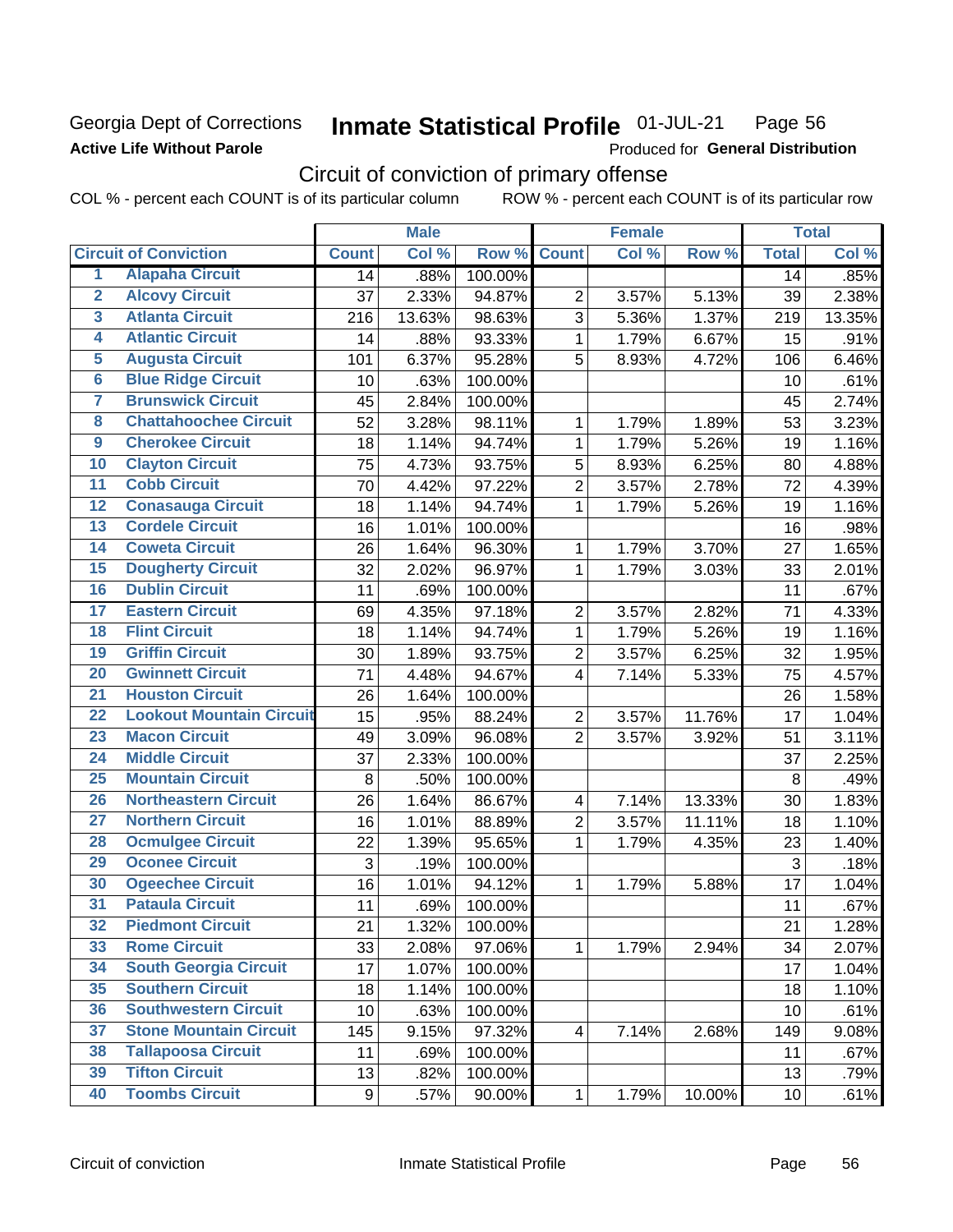## Georgia Dept of Corrections **Active Life Without Parole**

#### Inmate Statistical Profile 01-JUL-21 Page 57

Produced for General Distribution

## Circuit of conviction of primary offense

COL % - percent each COUNT is of its particular column ROW % - percent each COUNT is of its particular row

|    |                                  |              | <b>Male</b>    |         |                | <b>Female</b> |        |              | <b>Total</b>   |
|----|----------------------------------|--------------|----------------|---------|----------------|---------------|--------|--------------|----------------|
|    | <b>Circuit of Conviction</b>     | <b>Count</b> | Col %          | Row %   | <b>Count</b>   | Col %         | Row %  | <b>Total</b> | Col %          |
| 41 | <b>Waycross Circuit</b>          | 38           | 2.40%          | 95.00%  | $\overline{2}$ | 3.57%         | 5.00%  | 40           | 2.44%          |
| 42 | <b>Western Circuit</b>           | 24           | 1.51%          | 96.00%  |                | 1.79%         | 4.00%  | 25           | 1.52%          |
| 43 | <b>Rockdale Circuit</b>          | 10           | .63%           | 100.00% |                |               |        | 10           | .61%           |
| 44 | <b>Douglas Circuit</b>           | 36           | 2.27%          | 94.74%  | 2              | 3.57%         | 5.26%  | 38           | 2.32%          |
| 45 | <b>Appalachian Circuit</b>       | 4            | .25%           | 100.00% |                |               |        | 4            | .24%           |
| 46 | <b>Enotah Circuit</b>            | 3            | .19%           | 100.00% |                |               |        | 3            | .18%           |
| 47 | <b>Bell-Forsyth J.C.</b>         | 4            | .25%           | 80.00%  |                | 1.79%         | 20.00% | 5            | .30%           |
| 48 | <b>Towaliga Judicial Circuit</b> | 11           | .69%           | 100.00% |                |               |        | 11           | .67%           |
| 49 | <b>Paulding Circuit</b>          | 6            | .38%           | 100.00% |                |               |        | 6            | .37%           |
|    | <b>Total Rported</b>             | 1,585        | 100%           | 96.59%  | 56             | 100%          | 3.41%  | 1,641        | 100%           |
|    | <b>Not Reported</b>              |              | 10             |         |                | $\mathbf{2}$  |        |              | 12             |
|    | <b>Grand Total</b>               |              | 1,595          |         |                | 58            |        |              | 1,653          |
|    | <b>Mode (most frequent)</b>      |              | <b>Atlanta</b> |         |                | Augusta       |        |              | <b>Atlanta</b> |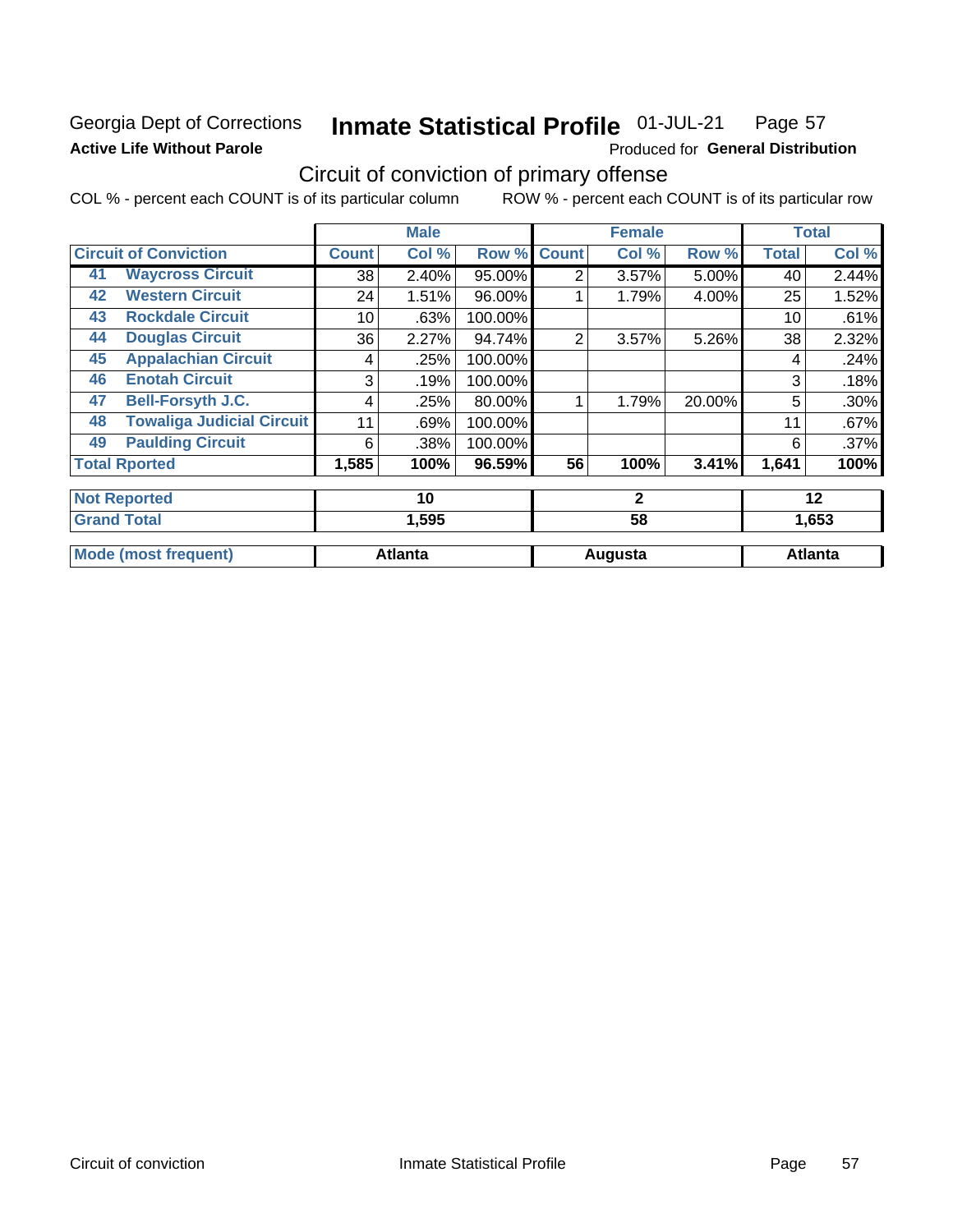### **Active Life Without Parole**

### Produced for General Distribution

## Years served (jail + prison) in this incarceration

COL % - percent each COUNT is of its particular column

|                       |              | <b>Male</b> |         |                         | <b>Female</b> |       |                         | <b>Total</b> |
|-----------------------|--------------|-------------|---------|-------------------------|---------------|-------|-------------------------|--------------|
| <b>Years Served</b>   | <b>Count</b> | Col %       | Row %   | <b>Count</b>            | Col %         | Row % | <b>Total</b>            | Col %        |
| Less than one year    | 10           | 0.63%       | 100.00% |                         |               |       | 10                      | 0.60%        |
| 1 to 1.99 years       | 22           | 1.38%       | 100.00% |                         |               |       | 22                      | 1.33%        |
| 2 to 2.99 years       | 60           | 3.76%       | 96.77%  | $\overline{c}$          | 3.45%         | 3.23% | 62                      | 3.75%        |
| 3 to 3.99 years       | 88           | 5.52%       | 95.65%  | 4                       | 6.90%         | 4.35% | 92                      | 5.57%        |
| 4 to 4.99 years       | 108          | 6.77%       | 98.18%  | $\overline{c}$          | 3.45%         | 1.82% | 110                     | 6.65%        |
| 5 to 5.99 years       | 127          | 7.96%       | 95.49%  | 6                       | 10.34%        | 4.51% | 133                     | 8.05%        |
| 6 to 6.99 years       | 119          | 7.46%       | 93.70%  | 8                       | 13.79%        | 6.30% | 127                     | 7.68%        |
| 7 to 7.99 years       | 107          | 6.71%       | 95.54%  | 5                       | 8.62%         | 4.46% | 112                     | 6.78%        |
| 8 to 8.99 years       | 119          | 7.46%       | 94.44%  | 7                       | 12.07%        | 5.56% | 126                     | 7.62%        |
| 9 to 9.99 years       | 94           | 5.89%       | 94.00%  | 6                       | 10.34%        | 6.00% | 100                     | 6.05%        |
| 10 to 10.99 years     | 94           | 5.89%       | 96.91%  | 3                       | 5.17%         | 3.09% | 97                      | 5.87%        |
| 11 to 11.99 years     | 52           | 3.26%       | 94.55%  | 3                       | 5.17%         | 5.45% | 55                      | 3.33%        |
| 12 to 12.99 years     | 45           | 2.82%       | 97.83%  | 1                       | 1.72%         | 2.17% | 46                      | 2.78%        |
| 13 to 13.99 years     | 48           | 3.01%       | 97.96%  | $\mathbf 1$             | 1.72%         | 2.04% | 49                      | 2.96%        |
| 14 to 14.99 years     | 34           | 2.13%       | 97.14%  | $\mathbf 1$             | 1.72%         | 2.86% | 35                      | 2.12%        |
| 15 to 15.99 years     | 27           | 1.69%       | 93.10%  | $\overline{2}$          | 3.45%         | 6.90% | 29                      | 1.75%        |
| 16 to 16.99 years     | 34           | 2.13%       | 100.00% |                         |               |       | 34                      | 2.06%        |
| 17 to 17.99 years     | 37           | 2.32%       | 100.00% |                         |               |       | 37                      | 2.24%        |
| 18 to 18.99 years     | 37           | 2.32%       | 90.24%  | $\overline{\mathbf{4}}$ | 6.90%         | 9.76% | 41                      | 2.48%        |
| 19 to 19.99 years     | 38           | 2.38%       | 97.44%  | $\mathbf{1}$            | 1.72%         | 2.56% | 39                      | 2.36%        |
| 20 to 20.99 years     | 40           | 2.51%       | 100.00% |                         |               |       | 40                      | 2.42%        |
| 21 to 21.99 years     | 39           | 2.45%       | 100.00% |                         |               |       | 39                      | 2.36%        |
| 22 to 22.99 years     | 27           | 1.69%       | 96.43%  | 1                       | 1.72%         | 3.57% | 28                      | 1.69%        |
| 23 to 23.99 years     | 38           | 2.38%       | 100.00% |                         |               |       | 38                      | 2.30%        |
| 24 to 24.99 years     | 40           | 2.51%       | 97.56%  | 1                       | 1.72%         | 2.44% | 41                      | 2.48%        |
| 25 to 25.99 years     | 29           | 1.82%       | 100.00% |                         |               |       | 29                      | 1.75%        |
| 26 to 26.99 years     | 26           | 1.63%       | 100.00% |                         |               |       | 26                      | 1.57%        |
| 27 to 27.99 years     | 16           | 1.00%       | 100.00% |                         |               |       | 16                      | 0.97%        |
| 28 to 28.99 years     | 10           | 0.63%       | 100.00% |                         |               |       | 10                      | 0.60%        |
| 29 to 29.99 years     | 4            | 0.25%       | 100.00% |                         |               |       | $\overline{\mathbf{4}}$ | 0.24%        |
| Thirty + years        | 26           | 1.63%       | 100.00% |                         |               |       | 26                      | 1.57%        |
| <b>Total Reported</b> | 1,595        | 100%        | 96.49%  | $\overline{58}$         | 100%          | 3.51% | 1,653                   | 100%         |

| <b>Not Reported</b> |       |      |       |
|---------------------|-------|------|-------|
| <b>Grand Total</b>  | 1,595 | 58   | 1,653 |
|                     |       |      |       |
| Mean (average)      | 11.78 | 9.38 | 11.7  |
| M                   | 0.44  | 0.22 | n oc  |

| N                      | . 0             | ວ.∪ບ            | .                             |
|------------------------|-----------------|-----------------|-------------------------------|
| <b>Median (middle)</b> | 9.41            | 8.33            | 9.36                          |
| Mode (most frequent)   | 9 to 9.99 years | 8 to 8.99 years | $\frac{1}{2}$ 9 to 9.99 years |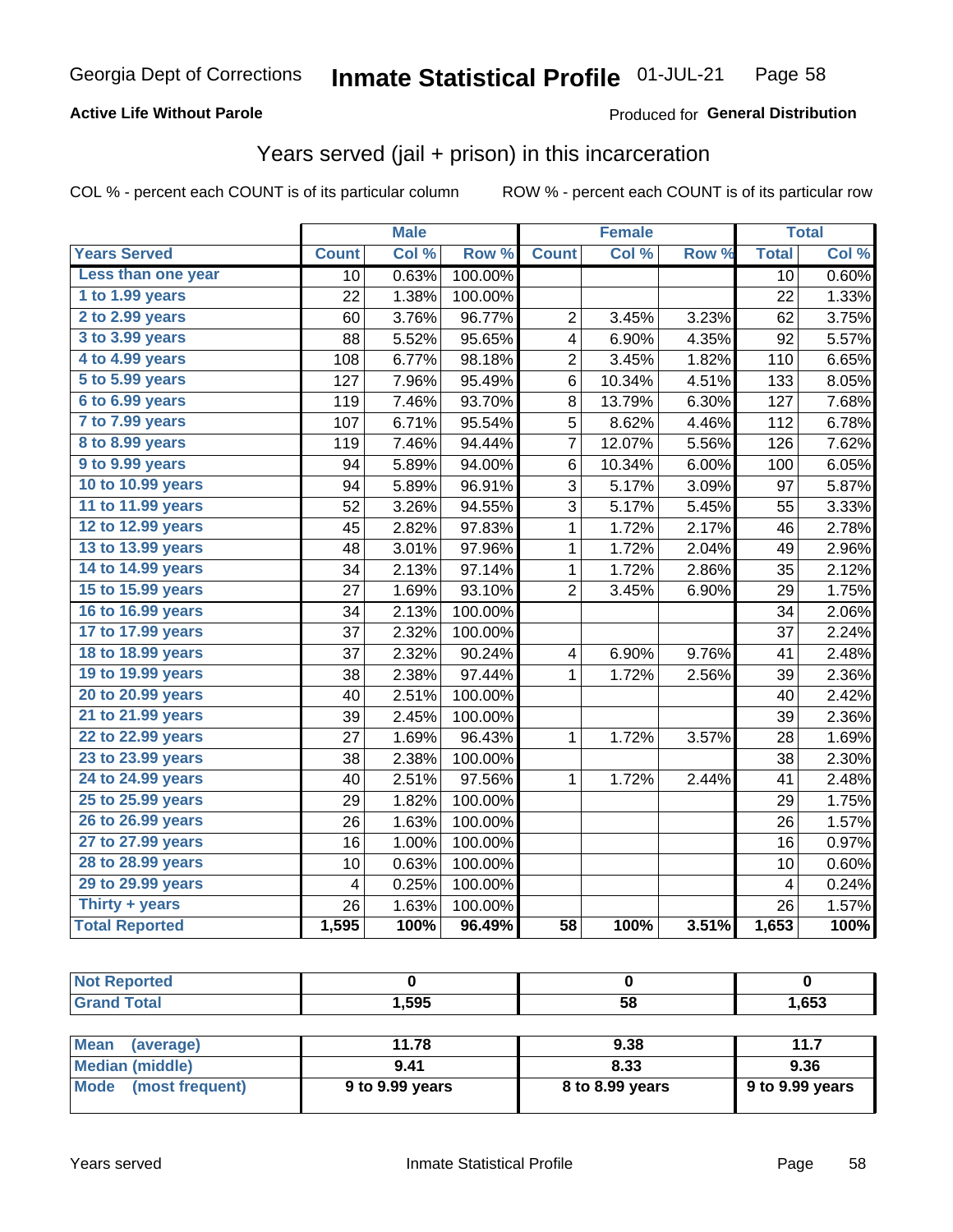#### Inmate Statistical Profile 01-JUL-21 Page 59

**Active Life Without Parole** 

Produced for General Distribution

## Results of most recent HIV tests

COL % - percent each COUNT is of its particular column

|                         | <b>Male</b>  |        |           | <b>Female</b> |        |          | Total |        |
|-------------------------|--------------|--------|-----------|---------------|--------|----------|-------|--------|
| <b>HIV Test Results</b> | <b>Count</b> | Col %  | Row %I    | <b>Count</b>  | Col %  | Row %    | Total | Col %  |
| <b>Positive</b>         | 12           | 0.79%  | 92.31%    |               | 1.85%  | $7.69\%$ | 13    | 0.83%  |
| <b>Negative</b>         | .507         | 99.21% | 96.60%    | 53            | 98.15% | 3.40%    | .560  | 99.17% |
| <b>Total Reported</b>   | 1,519        | 100%   | $96.57\%$ | 54            | 100%   | 3.43%    | 1,573 | 100%   |

| <b>Not</b><br><b>Reported</b> | --     |    | 80   |
|-------------------------------|--------|----|------|
| <b>ota</b><br>$C = 1$         | 595, ا | 58 | ,653 |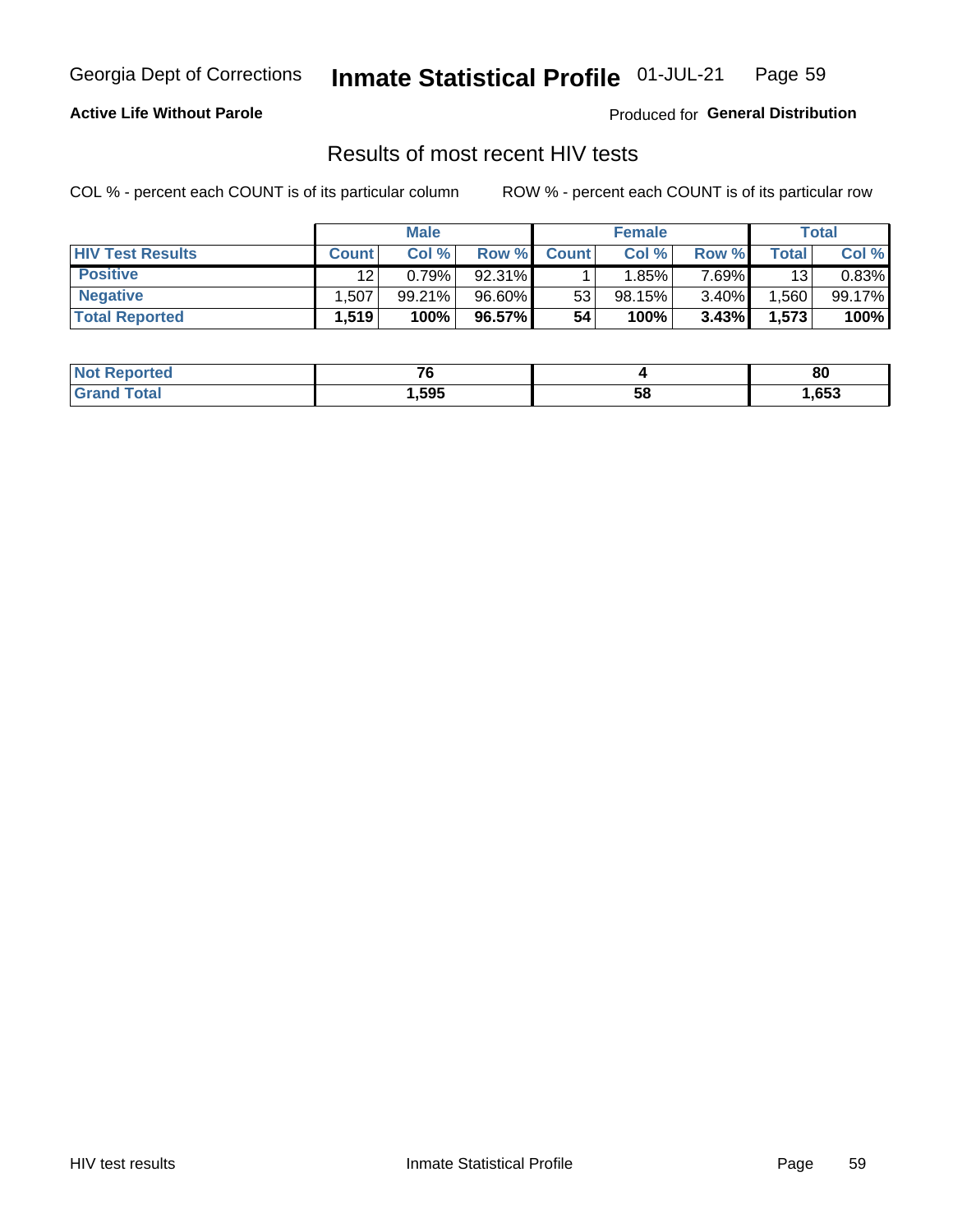## Georgia Dept of Corrections **Inmate Statistical Profile** 01-JUL-21 Page 60

### **Active Life Without Parole**

Produced for **General Distribution**

## Results of most recent tuberculosis test

COL % - percent each COUNT is of its particular column ROW % - percent each COUNT is of its particular row

|                                  | <b>Male</b>  |        |          | <b>Female</b> |           |          | Total        |        |
|----------------------------------|--------------|--------|----------|---------------|-----------|----------|--------------|--------|
| <b>Tuberculosis Test Results</b> | <b>Count</b> | Col%   | Row %I   | <b>Count</b>  | Col %     | Row %    | <b>Total</b> | Col %  |
| <b>Positive on current test</b>  | 280          | 17.82% | 99.29%   |               | 3.57%     | $0.71\%$ | 282          | 17.33% |
| <b>Negative</b>                  | .291         | 82.18% | 95.99%   | 54            | $96.43\%$ | 4.01%    | .345         | 82.67% |
| <b>Total Reported</b>            | .571         | 100%   | 96.56% l | 56            | 100%      | 3.44%    | 1,627        | 100%   |

| <b>Not Reported</b> | 44     |    | n,<br>ZU |
|---------------------|--------|----|----------|
| <b>Total</b>        | 595. ا | วซ | ,653     |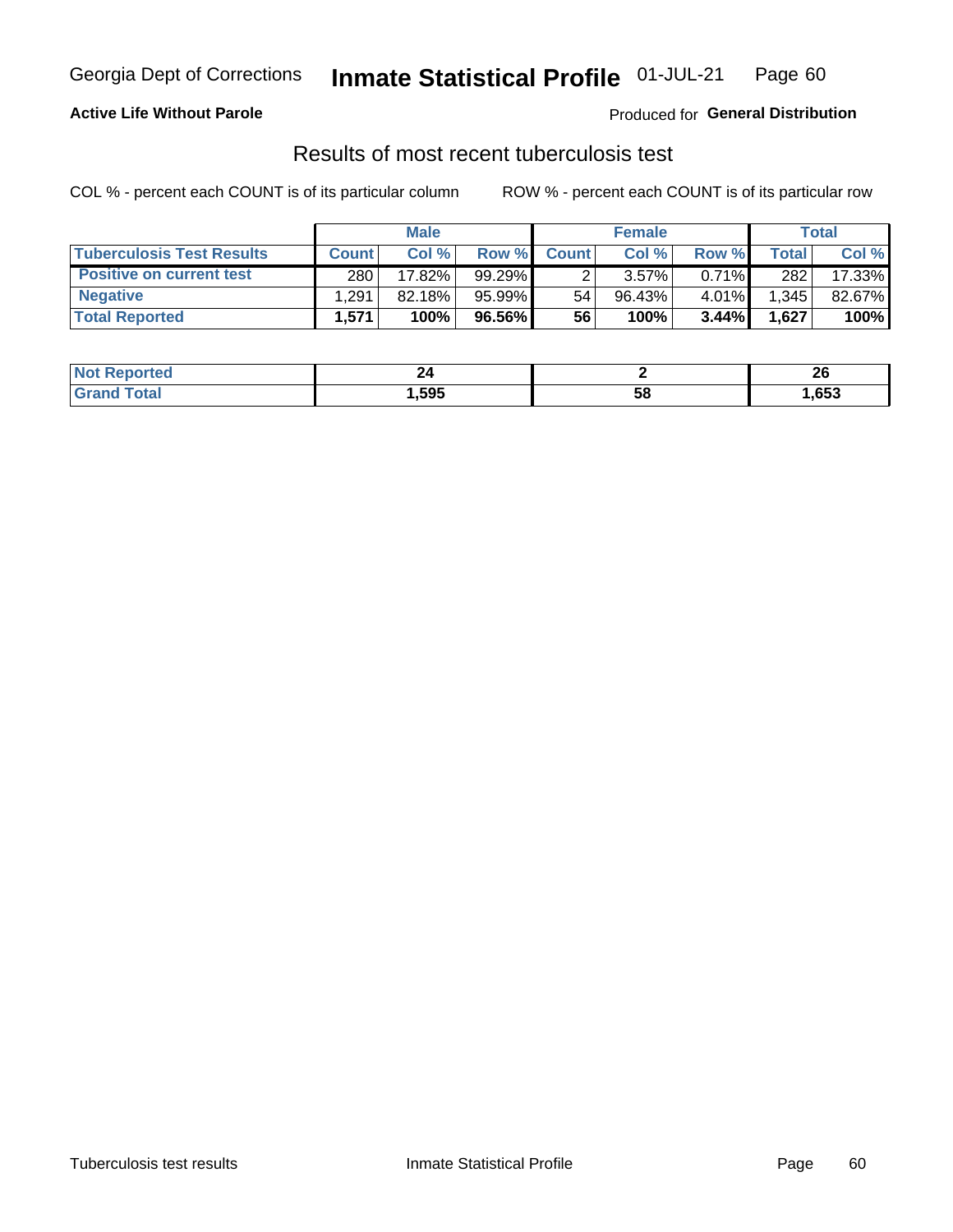## Georgia Dept of Corrections **Inmate Statistical Profile** 01-JUL-21 Page 61

### **Active Life Without Parole**

Produced for **General Distribution**

## Results of most recent syphilis test

COL % - percent each COUNT is of its particular column ROW % - percent each COUNT is of its particular row

|                                 | <b>Male</b>  |        |           | <b>Female</b> |           |          | Total |        |
|---------------------------------|--------------|--------|-----------|---------------|-----------|----------|-------|--------|
| <b>Syphilis Test Results</b>    | <b>Count</b> | Col %  | Row %     | <b>Count</b>  | Col %     | Row %I   | Total | Col %  |
| <b>Positive on current test</b> | 15           | 2.62%  | 93.75%    |               | 9.09%     | 6.25%    | 16    | 2.74%  |
| <b>Negative</b>                 | 558          | 97.38% | $98.24\%$ | 10            | $90.91\%$ | $1.76\%$ | 568   | 97.26% |
| <b>Total Reported</b>           | 573          | 100%   | 98.12%    | 11            | 100%      | $1.88\%$ | 584   | 100%   |

| <b>Not Reported</b> | 022. ا | <br>- 1 | 069, ا |
|---------------------|--------|---------|--------|
| <b>Total</b>        | ,595   | 58      | ,653   |